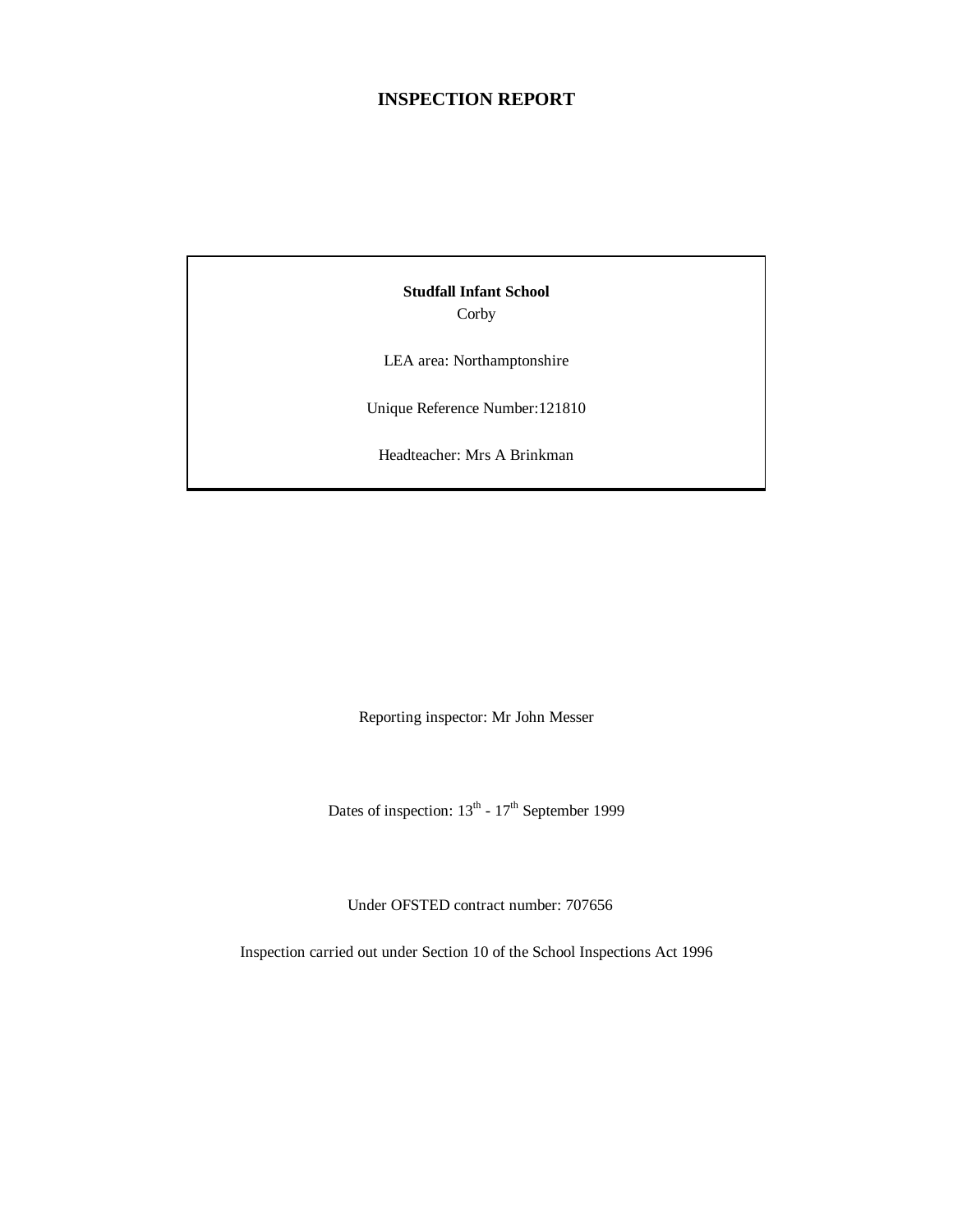### **INFORMATION ABOUT THE SCHOOL**

| Type of school:              | <b>Infant School</b>                                         |
|------------------------------|--------------------------------------------------------------|
| Type of control:             | County                                                       |
| Age range of pupils:         | $3 - 7$ years                                                |
| Gender of pupils:            | Mixed                                                        |
| School address:              | <b>Rowlett Road</b><br>Corby<br>Northants<br><b>NN17 2BP</b> |
| Telephone number:            | 01536 203524                                                 |
| Fax number:                  | 01536 408242                                                 |
| Appropriate authority:       | The governing body                                           |
| Name of chair of governors:  | Mrs Nancy Galloway                                           |
| Date of previous inspection: | February 1996                                                |

### © Crown Copyright 1999

This report may be reproduced in whole or in part for non-commercial educational purposes, provided that all extracts quoted are reproduced verbatim without adaptation and on condition that the source and date thereof are stated. Further copies of this report are obtainable from the school.

Under the Education (Schools) Act 1992 and the Education Act 1993, the school must provide a copy of this report and/or its summary free of charge to certain categories of people. A charge not exceeding the full cost of reproduction may be made for any other copies supplied.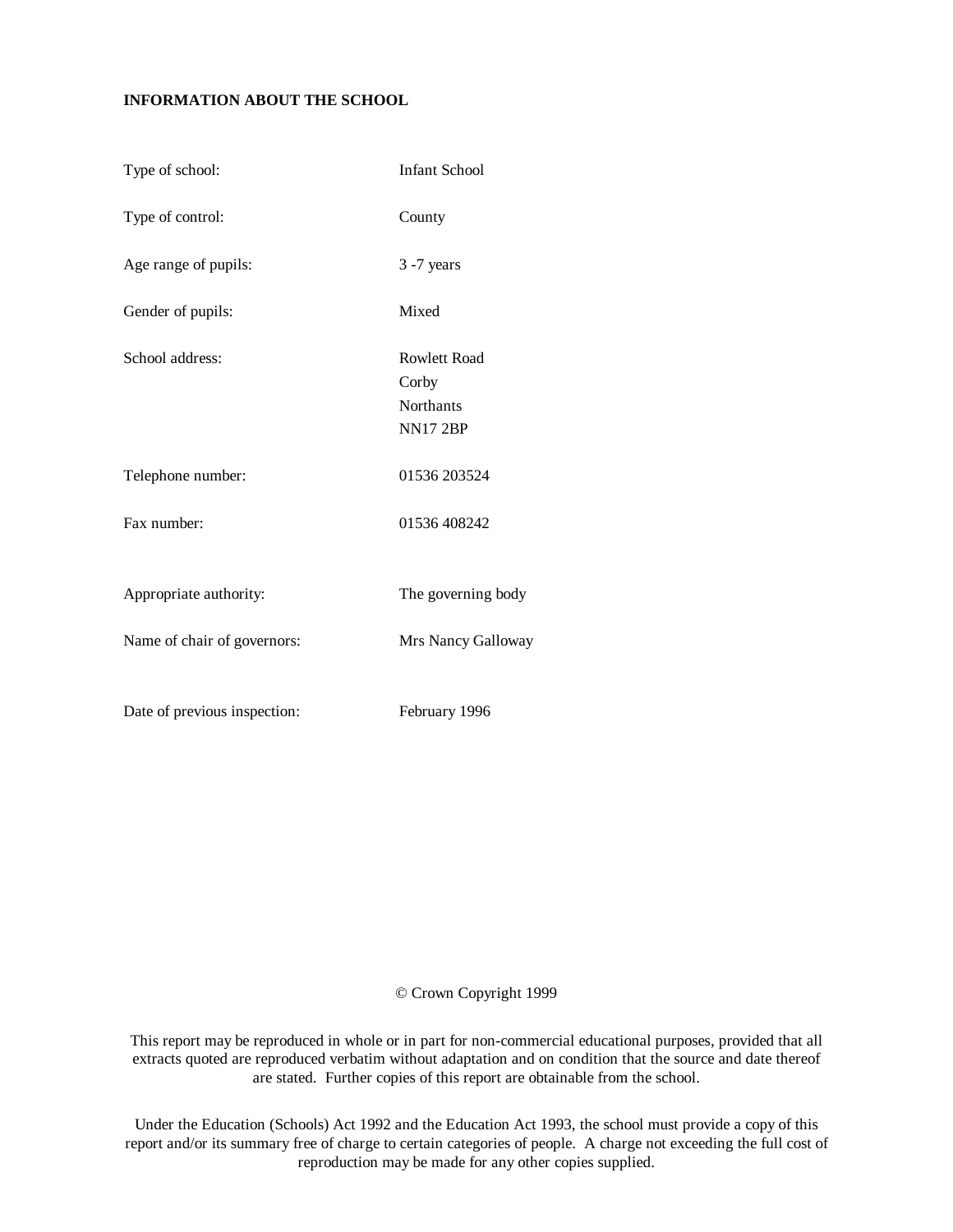| <b>INFORMATION ABOUT THE INSPECTION TEAM</b> |  |  |  |
|----------------------------------------------|--|--|--|
|----------------------------------------------|--|--|--|

| <b>Team members</b>         | <b>Subject responsibilities</b> | <b>Aspect responsibilities</b>        |
|-----------------------------|---------------------------------|---------------------------------------|
| John Messer, RgI            | Art                             | Attainment and progress               |
|                             | Equal opportunities             | Teaching                              |
|                             |                                 | Leadership and management             |
| John Baker, Lay Inspector   |                                 | Attitudes, behaviour and personal     |
|                             |                                 | development                           |
|                             |                                 | Attendance                            |
|                             |                                 | Pupils' spiritual, moral, social and  |
|                             |                                 | cultural development                  |
|                             |                                 | Support, guidance and pupils' welfare |
|                             |                                 | Partnership with parents and the      |
|                             |                                 | community                             |
| Kay Cornish                 | Special educational needs       |                                       |
|                             | <b>Mathematics</b>              |                                       |
|                             | Geography                       |                                       |
|                             | History                         |                                       |
| Catherine Davey             | Under fives                     | The curriculum and assessment         |
|                             | English                         |                                       |
|                             | Religious education             |                                       |
| <b>Christine Richardson</b> | Design and technology           |                                       |
|                             | Music                           |                                       |
|                             | Physical education              |                                       |
| Paul Whittaker              | Science                         | Staffing, accommodation and learning  |
|                             | Information technology          | resources                             |
|                             |                                 |                                       |
|                             |                                 | The efficiency of the school          |

The inspection contractor was:

Quality Assurance Associates Ltd Herringston Barn Herringston Dorchester Dorset DT2 9PU Tel: 01305 251591

Any concerns or complaints about the inspection or the report should be raised with the inspection contractor. Complaints which are not satisfactorily resolved by the contractor should be raised with OFSTED by writing to:

The Registrar The Office for Standards in Education Alexandra House 33 Kingsway London WC2B 6SE

# **REPORT CONTENTS**

**Paragraph**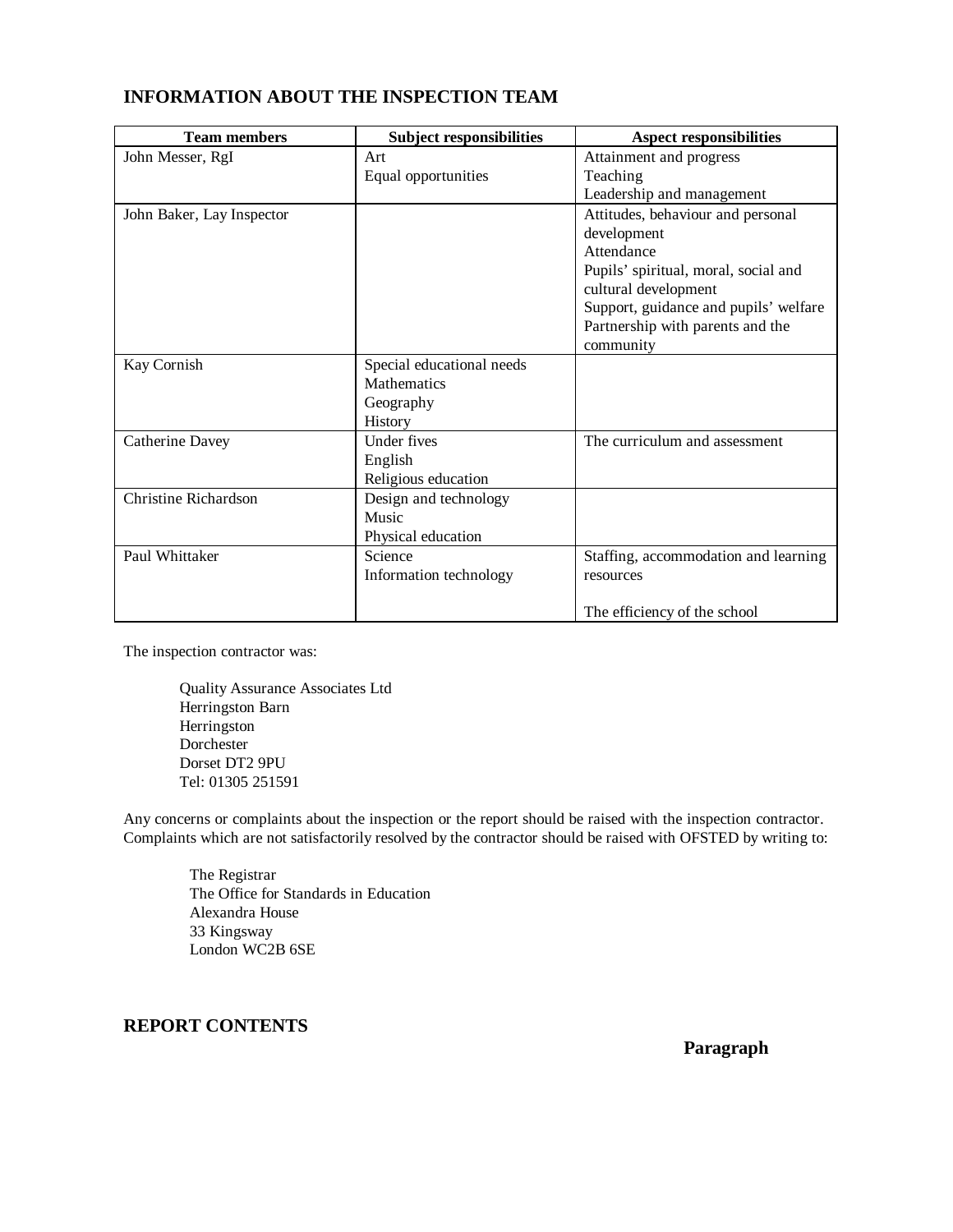# **MAIN FINDINGS**

| What the school does well                             |
|-------------------------------------------------------|
| Where the school has weaknesses                       |
| How the school has improved since the last inspection |
| Standards in subjects                                 |
| Quality of teaching                                   |
| Other aspects of the school                           |
| The parents' views of the school                      |

# **KEY ISSUES FOR ACTION**

## **INTRODUCTION** Characteristics of the school 1 - 4 Key indicators

# **PART A: ASPECTS OF THE SCHOOL**

| Educational standards achieved by pupils at the school    |             |
|-----------------------------------------------------------|-------------|
| Attainment and progress                                   | $5 - 14$    |
| Attitudes, behaviour and personal development             | $15 - 19$   |
| Attendance                                                | 20          |
| <b>Quality of education provided</b>                      |             |
| Teaching                                                  | $21 - 26$   |
| The curriculum and assessment                             | $27 - 37$   |
| Pupils' spiritual, moral, social and cultural development | $38 - 42$   |
| Support, guidance and pupils' welfare                     | 43 - 48     |
| Partnership with parents and the community                | 49 - 55     |
| The management and efficiency of the school               |             |
| Leadership and management                                 | $56 - 62$   |
| Staffing, accommodation and learning resources            | $63 - 73$   |
| The efficiency of the school                              | 74 - 79     |
| <b>PART B: CURRICULUM AREAS AND SUBJECTS</b>              |             |
| Areas of learning for children under five                 | $80 - 89$   |
| English, mathematics and science                          | $90 - 114$  |
| Other subjects or courses                                 | $115 - 169$ |

# **PART C: INSPECTION DATA**

**Summary of inspection evidence Data and indicators**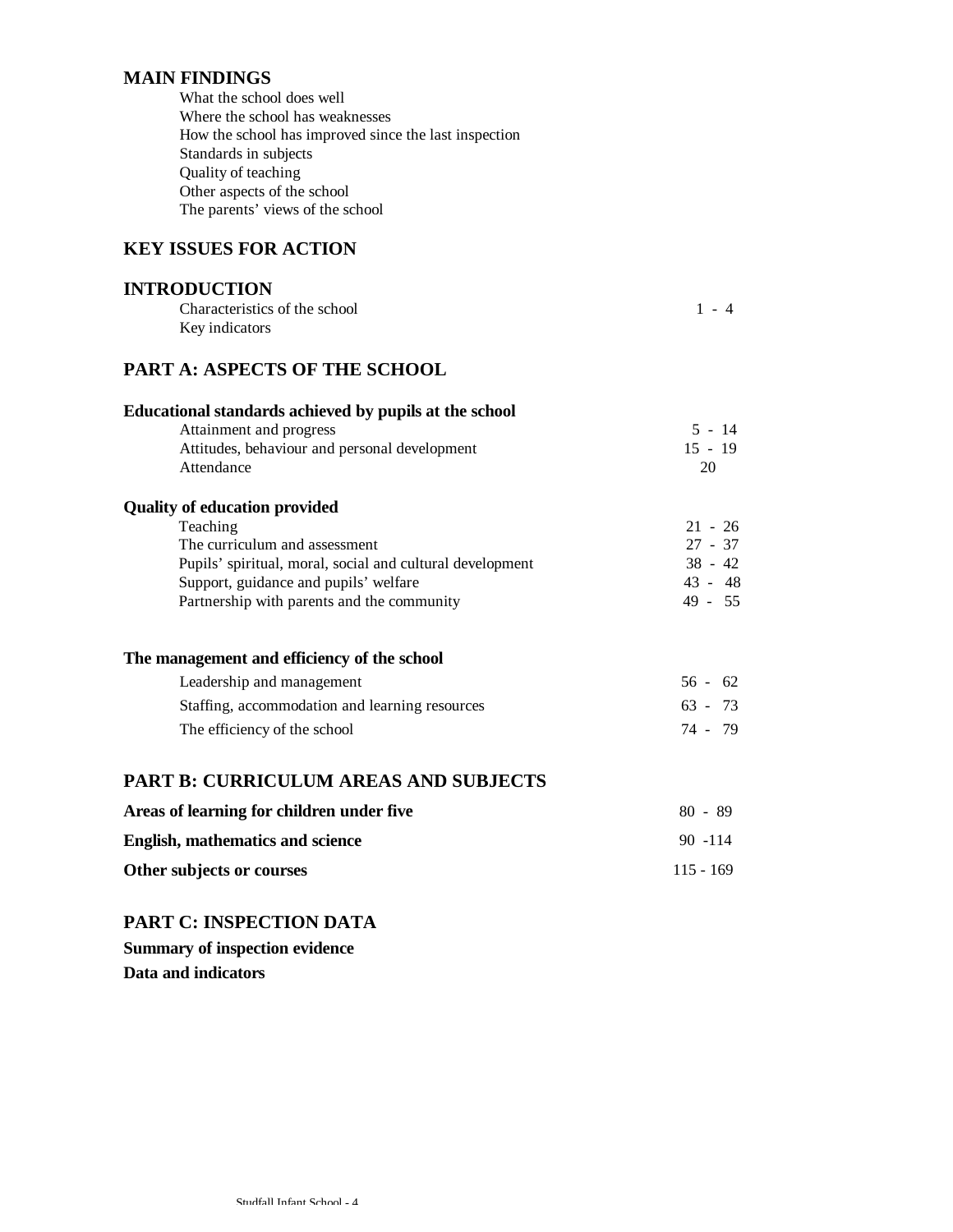## **MAIN FINDINGS**

#### **What the school does well**

- The teaching of information technology is very good and pupils make very good progress.
- The teaching of English, science, history, art, music and physical education is good and pupils make good progress in their lessons in these subjects.
- The headteacher, the deputy headteacher, senior managers and governors work effectively together and provide strong leadership.
- Generally subject co-ordinators develop their subjects well.
- The significant proportion of good and very good teaching is a strength of the school. Over a quarter of teaching in Key Stage 1 is very good.

Learning support assistants have a positive impact upon the quality of education which the school provides.

Provision for pupils with special educational needs is very good and pupils make good progress.

Financial planning and control are very good.

The special provision for pupils with moderate and severe learning difficulties is excellent.

### **Where the school has weaknesses**

Planning for the under fives does not promote consistent progress for all pupils.

- There are inconsistencies in the quality of teaching that lead to uneven progress and the school lacks clear criteria to check quality.
- The success criteria in the school development plan do not always describe how initiatives will be evaluated in terms of their effect upon pupils' progress and attainment.

### **What the school does well far outweighs the weaknesses. The weaknesses will form the basis of the governors' action plan, which will be sent to all parents or guardians of pupils at the school.**

### **How the school has improved since the last inspection**

The school has overcome the weaknesses pointed out in its last inspection in 1996 and is better than it was. The quality of teaching in the reception classes has improved. Extra support has been provided to raise standards successfully for higher attaining pupils. Co-ordinators now monitor and evaluate the work in their subjects. The quality of the school's development planning has improved and clear priorities for improvement have been established. There are now policies and schemes of work for all subjects. Resources are now used more efficiently and the school is well placed to make further improvements.

#### **Standards in subjects**

| <b>Performance in</b> | Compared with all<br>schools | <b>Compared with</b><br>similar schools |  | <b>Key</b>         |   |
|-----------------------|------------------------------|-----------------------------------------|--|--------------------|---|
|                       |                              |                                         |  | well above average | А |
|                       |                              |                                         |  | above average      |   |
| Reading               |                              |                                         |  | average            |   |
| Writing               |                              |                                         |  | below average      |   |
| Mathematics           |                              |                                         |  | well below average | E |

This table shows the standards achieved by 7 year olds in 1998 based on the National Curriculum tests:

This information shows that when compared with all schools, and when compared with schools which have pupils from similar social backgrounds, standards are average in reading and writing. In mathematics standards are average when compared with all schools but below average when compared with similar schools. Comparisons do not, however, take account of the high number of pupils in this school who have special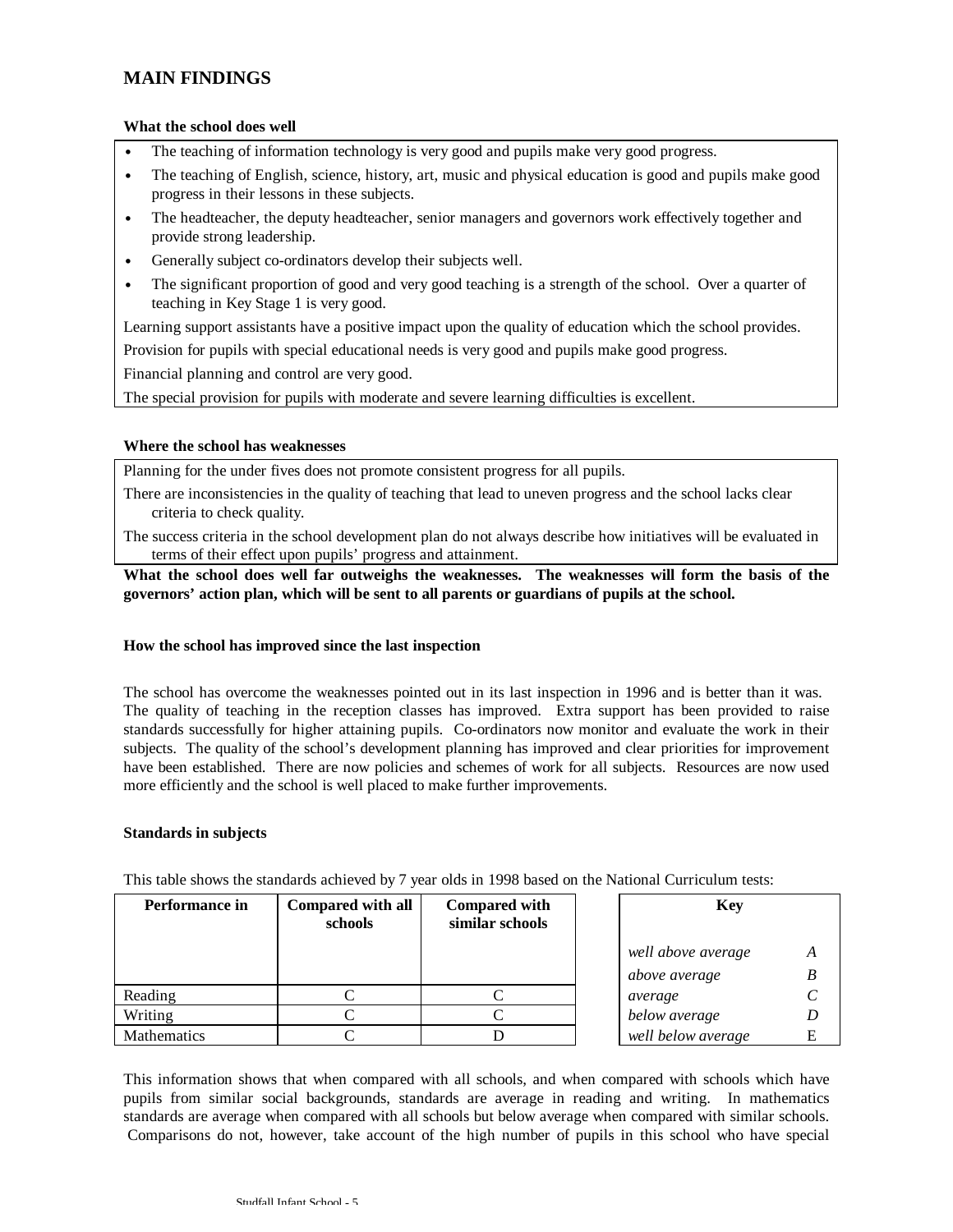educational needs or those who have special provision to support their learning difficulties. If the pupils for whom special provision is designated were not included in the comparisons then standards in mathematics would also be average when compared with similar schools.

By the time they leave the school pupils attain standards in science which are in line with national expectations of seven-year-olds and in information technology most pupils attain standards which exceed expectations. Standards in religious education are in line with the expectations described in the Locally Agreed Syllabus. Good work was seen in history and physical education. By the age of five most children do well in the creative area of learning as well as in physical and personal development though most do not achieve the results expected of five-year-olds in language and literacy, the mathematical area of learning or in their knowledge and understanding of the world.

| <b>Teaching in:</b>    | <b>Under 5</b> | $5 - 7$ years |
|------------------------|----------------|---------------|
|                        |                |               |
| English                | satisfactory   | good          |
| <b>Mathematics</b>     | satisfactory   | satisfactory  |
|                        |                |               |
|                        |                |               |
| Science                |                | good          |
| Information technology |                | very good     |
| Religious education    |                | satisfactory  |
| Other subjects         | satisfactory   | good          |

### **Quality of teaching**

Teaching is at least satisfactory in 99 per cent of lessons. In well over a half of lessons, 57 per cent, teaching is good and in very nearly a fifth, 19 per cent, it is very good. There are some inconsistencies in the quality of teaching across the school.

*Inspectors make judgements about teaching in the range: excellent; very good; good; satisfactory; unsatisfactory; poor; very poor. 'Satisfactory' means that strengths outweigh any weaknesses*

| Aspect                     | <b>Comment</b>                                                                       |
|----------------------------|--------------------------------------------------------------------------------------|
| Behaviour                  | Consistently good throughout the school. Pupils work and play happily                |
|                            | together.                                                                            |
| Attendance                 | Broadly satisfactory although unauthorised absence is above the national<br>average. |
| $Ethos*$                   | Good. Pupils are keen and interested in their work. The school strives to            |
|                            | improve standards. Relationships throughout the school are good.                     |
| Leadership and             | Good. The headteacher, the deputy headteacher, senior managers and governors         |
| management                 | work together to give clear direction to the work of the school.                     |
|                            |                                                                                      |
| Curriculum                 | Good. The school provides a wide range of activities within a broad and              |
|                            | balanced curriculum.                                                                 |
| Pupils with special        | Very good provision is made for pupils with special educational needs. The           |
| educational needs          | provision for pupils in the area who have moderate or severe learning difficulties   |
|                            | is excellent.                                                                        |
| Spiritual, moral, social & | Moral and social development are good. Spiritual and cultural development are        |
| cultural development       | satisfactory.                                                                        |
| Staffing, resources and    | Good overall. Classrooms are mostly spacious and there are many additional           |
| accommodation              | teaching areas for teaching small groups of pupils. A very good number of            |

#### **Other aspects of the school**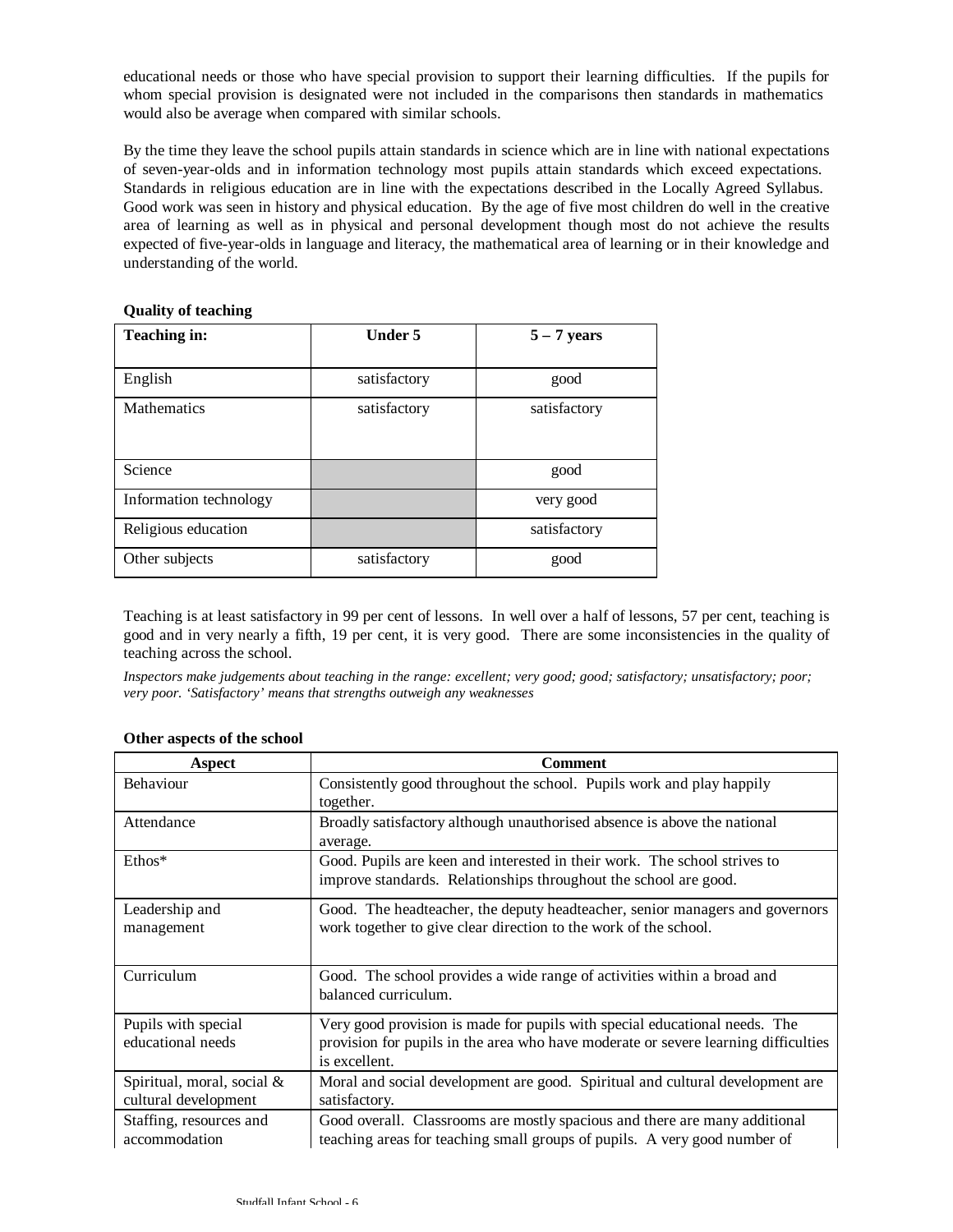|                                    | support<br>.occactomta<br>мань.<br>юu |
|------------------------------------|---------------------------------------|
| $\mathbf{V}$<br>money<br>TOP<br>ue | .jood                                 |

*\*Ethos is the climate for learning: attitudes to work, relationships and the commitment to high standards.*

### **The parents' views of the school**

|             | What most parents like about the school                              | What some parents are not happy about                        |
|-------------|----------------------------------------------------------------------|--------------------------------------------------------------|
|             | •. Their children enjoy going to school.                             | Some parents are not happy with the amount of<br>$\bullet$ . |
| $\bullet$ . | The school encourages parents to play an active<br>part in its life. |                                                              |
| $\bullet$ . | The school gives a clear picture of what is taught.                  |                                                              |
| $\bullet$ . | The school promotes good attitudes and values<br>which they share.   |                                                              |
|             | •. Pleased with work children are expected to do at<br>home.         |                                                              |
|             | Pleased with the standards which children<br>achieve.                |                                                              |

Inspectors agree with parents' positive views. Inspection findings show that parents are given good information about their children's progress.

# **KEY ISSUES FOR ACTION**

·

In order to improve standards further the headteacher, staff and governing body should:

- I. Develop a detailed planning framework designed to promote continuity of learning for the under fives. (paragraphs 24, 83,91 )
- II. Ensure that the success criteria which are built into the school development plan describe more clearly how improvements will be evaluated in terms of their effect upon standards attained. (paragraph 64)
- III. Introduce and monitor a teaching and learning policy which clearly identifies the criteria required to ensure greater consistency in the quality of teaching. (paragraphs 63,100,109)

Other less significant weaknesses which the school should tackle:

- IV. Ensure that the whole school policy for mathematics includes the full and effective implementation of the National Numeracy Strategy. (paragraphs 109)
- V. Introduce more stimulating activities for all classes and improve the pace of learning. (paragraphs 90,98)
- VI. Further develop opportunities to share the high quality teaching in the school throughout all classes. (paragraphs 63 )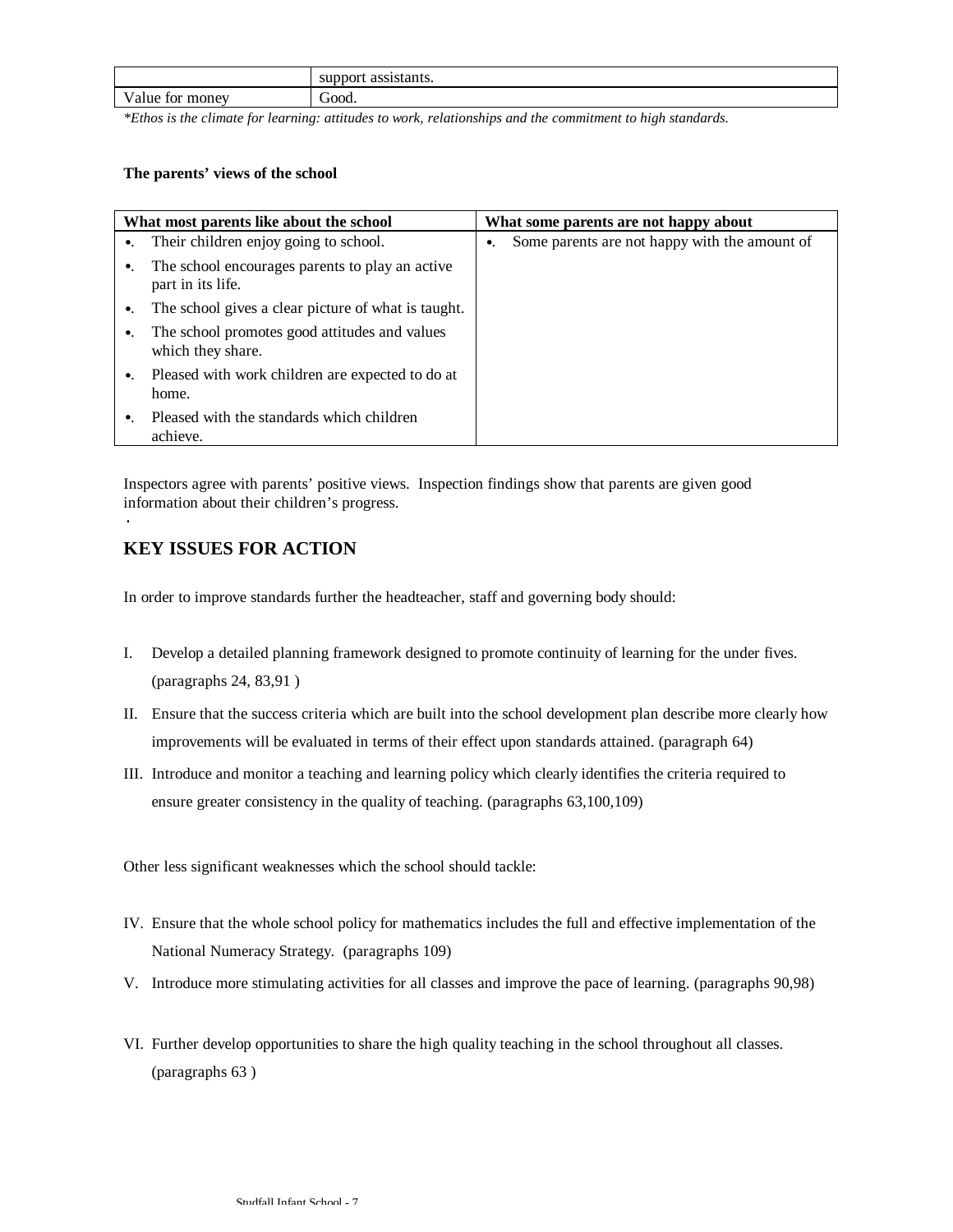## · **INTRODUCTION**

### · **Characteristics of the school**

- 1. This large infant school, which is situated on the outskirts of Corby in Northamptonshire, admits boys and girls aged between three and seven years old. There are currently 320 full time pupils on roll, although at the time of the inspection, very early in the school year, the reception children were attending on a part-time basis for the first half of the autumn term. There is an equal number of boys and girls and they are taught in twelve classes in the main school. Nearly all children in the four reception classes are under five years old and there are a further 81 children who are under five in the nursery unit. Children in the nursery attend on a part-time basis, either in the morning or in the afternoon, before moving into the main school at the beginning of the academic year in which their fifth birthday falls. The school admits children into the four reception classes from its own nursery and from other nursery classes and pre-school playgroups. A significant minority of children who enter the reception classes have no experience of organised pre-school provision. The school nursery is over-subscribed and, when places become available, children are admitted according to their position on the waiting list. The school admits children to its reception classes according to whether they have brothers or sisters in the school and how close they live to the school. Most pupils live in close proximity to the school but a very small minority, around 3 per cent, come from outside the immediate area as a result of parental choice.
- 2. The school has designated provision for up to 21 pupils in the area with moderate to severe learning difficulties, communication disorders, developmental delay, speech and language delay or hearing impairment. Currently 17 pupils have statements of special educational need. They are fully integrated into classes and into the life of the school. The school has identified a further 57 pupils who are currently on the register of special educational needs because they need some extra learning support. The proportion of full-time pupils currently on the special educational needs register, 23 per cent, is above the national average and the proportion of pupils with statements of special need, 5.3 per cent, is well above average.
- 3. Attainment on entry to the school is below average. Around 16 per cent of pupils are entitled to free school meals which is broadly in line with the national average. Very few pupils are from ethnic minority backgrounds and two are from homes where English is spoken as an additional language. The composition of the school has changed little since the last inspection but there are now fewer pupils admitted from outside the immediate area. Pupils leave the school at the end of Year 2 when nearly all transfer to the nearby junior school.
- 4. The school seeks to provide pupils with firm foundations for future education and for citizenship. It aims to create an environment which is happy, caring and secure and which is tolerant, disciplined, stimulating and purposeful. It promotes the spiritual, moral, cultural, mental and physical development of pupils. The school is committed to teaching attitudes, skills, concepts and knowledge appropriate to the individual by providing educational experiences which draw from the best of both traditional and modern approaches. It aims to meet the needs of all its children across the range of learning abilities by providing support and encouragement for all pupils to achieve their potential. The school values all people whatever their race, religion, gender or ability.
- 5. The school's main curricular aims, as described in the school development plan, are to introduce and implement the National Numeracy Strategy, to develop information technology across the curriculum, to review the curriculum for the early years and the policy for health education and to develop drama. The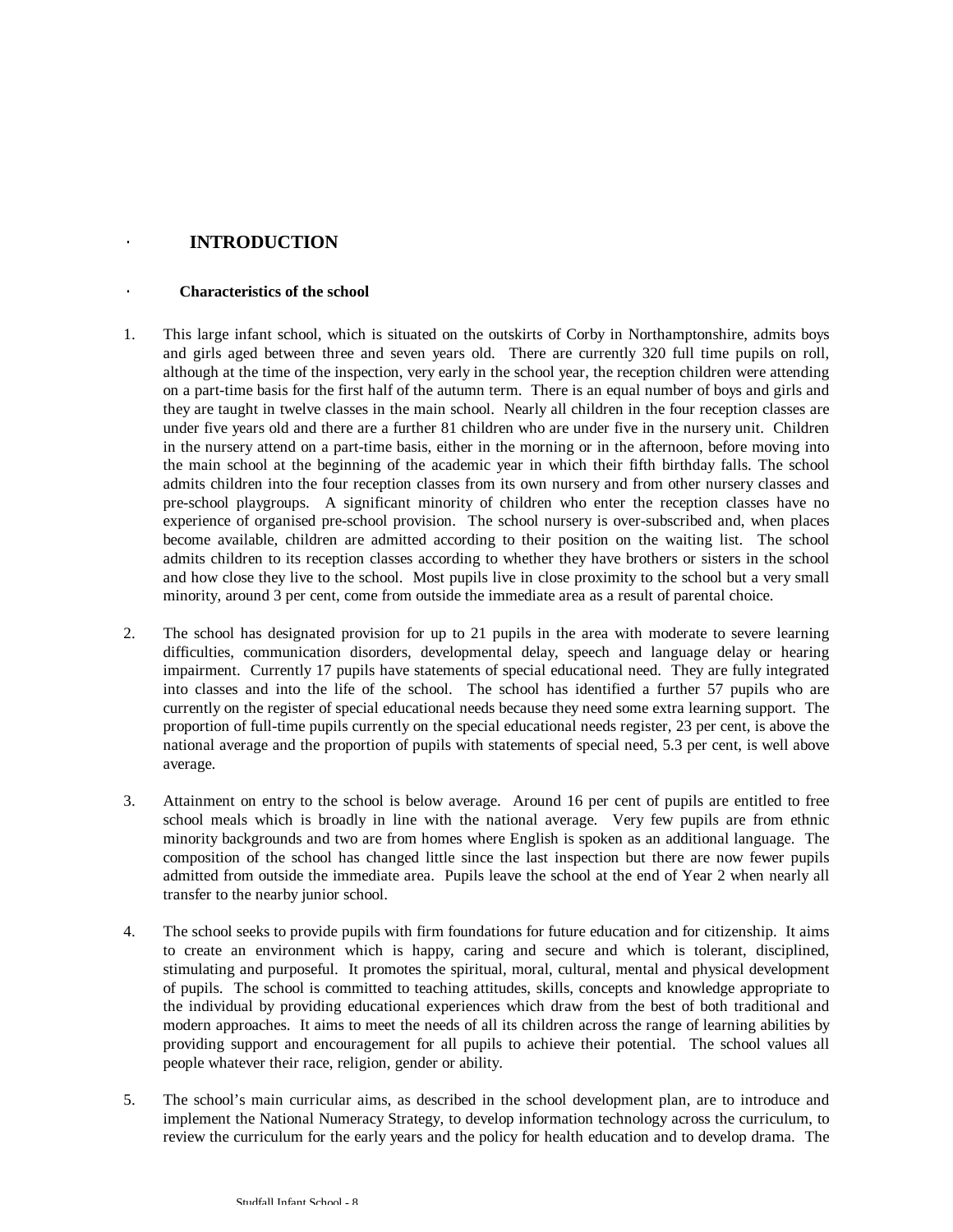school, in liaison with the local education authority, has set targets for improving pupils' attainment in reading, writing and mathematics. By 2001 it aims to ensure that in the National Curriculum tests 84 per cent of pupils attain at least Level 2 in reading, 92 per cent in writing and 87 per cent in mathematics. These targets will be reviewed as the school gathers more information on the differing strengths in each cohort of pupils due to take the tests.

5.

### 5. **Key indicators**

**Attainment at Key Stage 1**<sup>1</sup>

| A sumber of registered pupils in final year of Key Stage 1   Year   Boys   Girls $\vert$ |      |    |    | Total |
|------------------------------------------------------------------------------------------|------|----|----|-------|
| for latest reporting year:                                                               | 1998 | 63 | 56 |       |

| Year | <b>Boys</b> | Girls | Total |
|------|-------------|-------|-------|
| 1998 |             | 56    | -19   |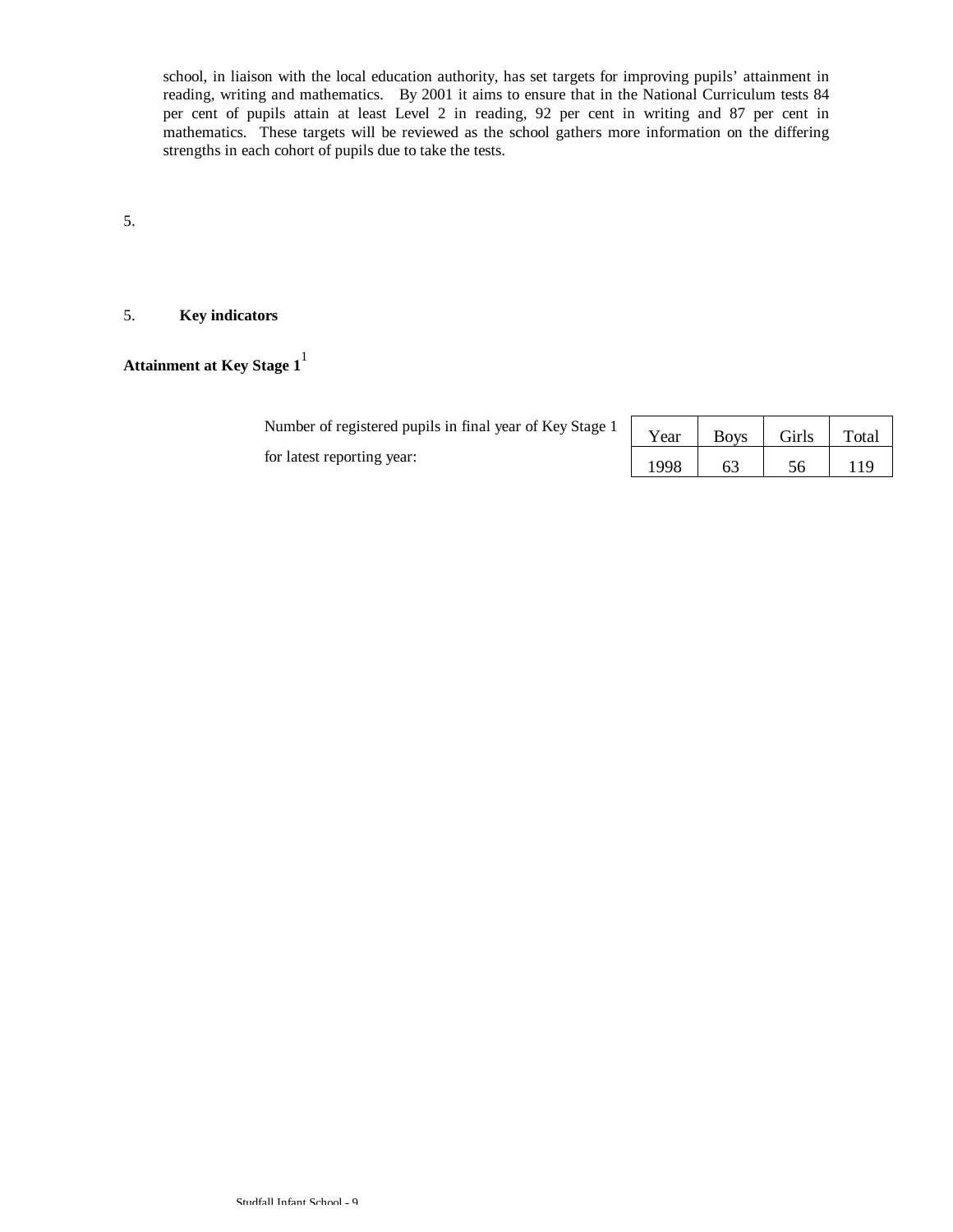| <b>National Curriculum Test/Task</b> |             | Reading | Writing | <b>Mathematics</b> |
|--------------------------------------|-------------|---------|---------|--------------------|
| <b>Results</b>                       |             |         |         |                    |
| Number of pupils                     | <b>Boys</b> | 49      | 58      | 56                 |
| at NC Level 2 or                     | Girls       | 45      | 48      | 45                 |
| above                                | Total       | 94      | 106     | 101                |
| Percentage at NC                     | School      | 79 (83) | 89 (88) | 85 (82)            |
| Level 2 or above                     | National    | 80 (80) | 81 (80) | 84 (85)            |

| <b>Teacher Assessments</b> |             | English | <b>Mathematics</b> | Science |
|----------------------------|-------------|---------|--------------------|---------|
| Number of pupils           | <b>Boys</b> |         | 54                 | 54      |
| at NC Level 2 or           | Girls       |         | 47                 |         |
| above                      | Total       | 102     | 101                | 99      |
| Percentage at NC           | School      | 86 (81) | 85 (96)            | 83 (90) |
| Level 2 or above           | National    | (80)    | 85 (84)            | 86 (85) |

1 Percentages in parentheses refer to the year before the latest reporting year

#### **Attendance**

Percentage of half days (sessions) missed through absence for the latest complete reporting year:

|              |                           | $\%$ |
|--------------|---------------------------|------|
| Authorised   | School                    | 5.7  |
| Absence      | National comparative data | 5.7  |
| Unauthorised | School                    | 0.8  |
| Absence      | National comparative data | 0.5  |

## 5.

### 5. **Exclusions**

Number of exclusions of pupils (of statutory school age) during Number the previous year:  $\boxed{\qquad \qquad}$  Fixed period 0 Permanent 0

#### 5. **Quality of teaching**

Percentage of teaching observed which is:  $\frac{1}{2}$  %

| Very good or better    | 19 |
|------------------------|----|
| Satisfactory or better | 99 |
| Less than satisfactory |    |

## 5. **PART A: ASPECTS OF THE SCHOOL**

### 5. **EDUCATIONAL STANDARDS ACHIEVED BY PUPILS AT THE SCHOOL**

#### 5. **Attainment and progress**

1. In the 1998 National Curriculum tests for seven year olds, the proportion of pupils who attained at least the national target of Level 2 was above average in writing and close to the national average in reading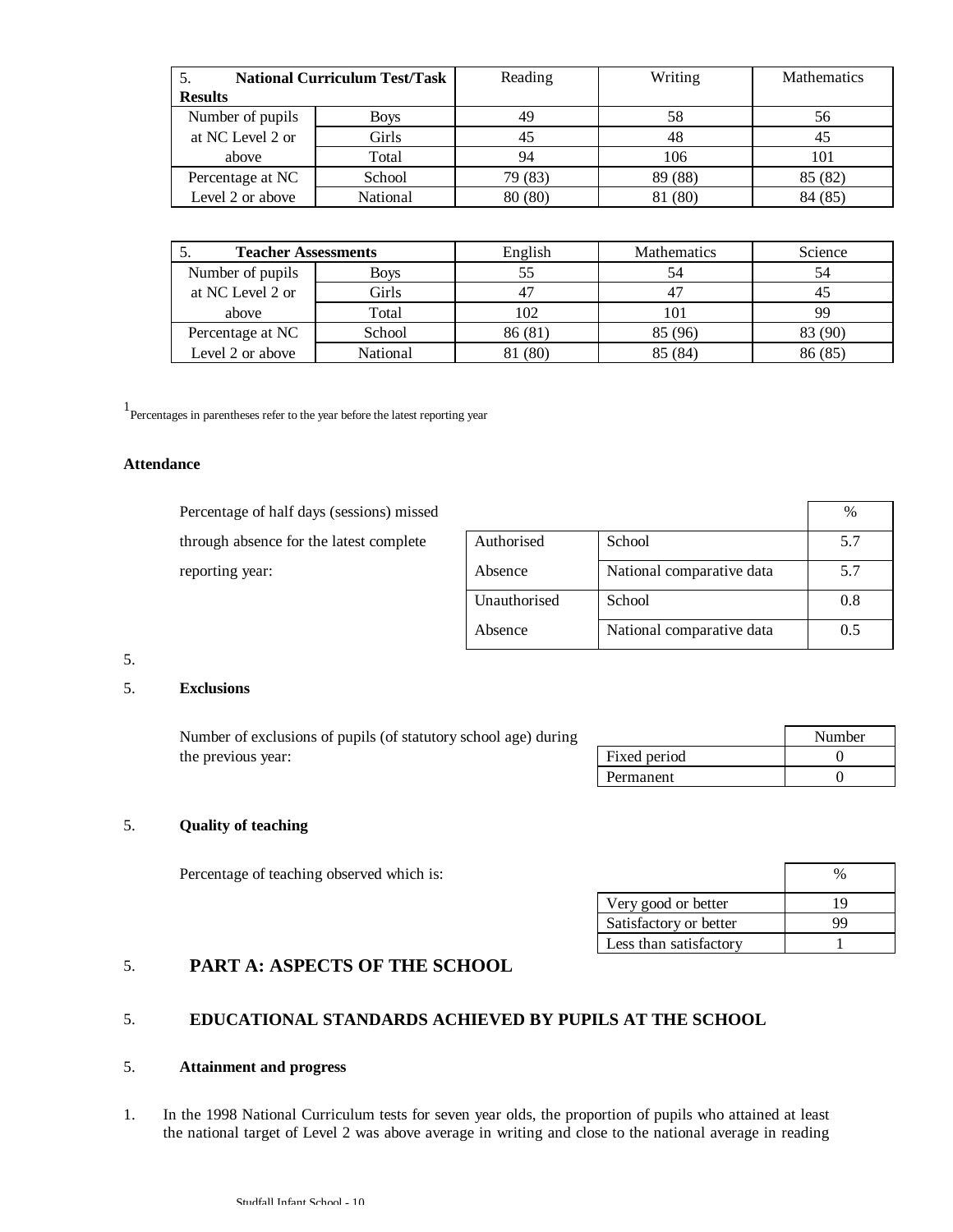and mathematics. The proportion who attained the higher Level 3 standard was above the national average in reading and close to the national average in writing and mathematics. In the teacher assessment of science, pupils' results were below the national average. A significant proportion of pupils who took the tests and assessments, 8 per cent, have special provision to support their learning difficulties and this factor tends to lower the school's comparative results. The results of the tests in 1999 are similar to those in 1998 but significantly fewer pupils attained the higher Level 3 standard as the group of pupils which took the tests contained fewer higher attaining pupils than in previous years. Variations in the proportion of pupils with special educational needs in each cohort makes it difficult to compare the performance of consecutive years but since 1996 standards have remained very close to national averages in reading, writing and mathematics. When compared with all schools, pupils' standards of attainment in the National Curriculum tests in 1998 were average in reading, writing and mathematics. When compared with schools which have pupils from similar backgrounds, the school's results in 1998 were average in reading and writing and below average in mathematics.

- 2. Inspection findings largely reflect test results. Inspection evidence shows that by the end of Key Stage 1, pupils attain standards which are in line with expectations of seven year olds in English, mathematics and science. Standards in information technology exceed expectations. Standards in religious education are in line with the expectations described in the Locally Agreed Syllabus. Good work was seen in history and in physical education. Standards across the classes in each year group are uneven; in parallel classes standards are higher in mathematics and English in one class than in another. This is partly due to the differing mix of higher and lower attaining pupils in each class and also due to variations in the quality of teaching. There is no significant difference between the attainment of boys and girls.
- 3. The scrutiny of children's work and an analysis of the assessments made when children first enter the nursery show that standards attained by most are below expectations for their age. A significant minority of children has poorly developed speech, restricted vocabulary and limited social skills. They make satisfactory progress in the nursery and reception classes but by the time they are five the standards attained in language and literacy, mathematical development and knowledge and understanding of the world are still below that expected of five-year-olds. By the time they are five most have attained the Desirable Learning Outcomes specified in national guidance in the creative area of learning as well as in personal, social and physical development.
- 4. Children who are under five make good progress in their personal and social development and by the age of five most have attained the desirable learning outcomes described in national guidance. They behave well, concentrate for increasingly extended periods of time and demonstrate a clear understanding of what is acceptable and unacceptable. They show increasing independence and co-operate well in group activities as when engaged in role-play activities in the home corner. Children make satisfactory progress in developing speaking and listening skills. From their earliest days in school they listen spellbound to stories though their ability to discuss their opinions about the stories they hear are relatively limited. They respond well to questions and follow instructions readily. Pupils understanding of language and literature is developing steadily and they make satisfactory progress but many have difficulty in expressing themselves clearly and often fail to find the words they need to describe events or experiences. They have a clear understanding of 'big' but find the concept of 'larger than' very challenging. They develop positive attitudes to books and every day they enjoy selecting books to take home. Most understand that letters represent sounds and in the reception classes they concentrate on a particular letter sound such as the letter 'c' for example when they paint the letter, model the shape in dough and paint pictures of a clever cat. Their progress in writing is satisfactory but, partly because many enter the school with very limited writing skills, few can write their name accurately by the time they enter the reception classes.
- 5. Children who are under five make satisfactory progress in the mathematical area of learning. They learn to count and how to sort objects by colour and later by size. Children make satisfactory progress in their knowledge and understanding of the world though opportunities are sometimes missed to extend their understanding more fully so progress is inconsistent. They have a sound knowledge of their local environment and though few can recite their address accurately, they have some understanding of times past and know that their grandparents are older than their parents. Children make generally sound and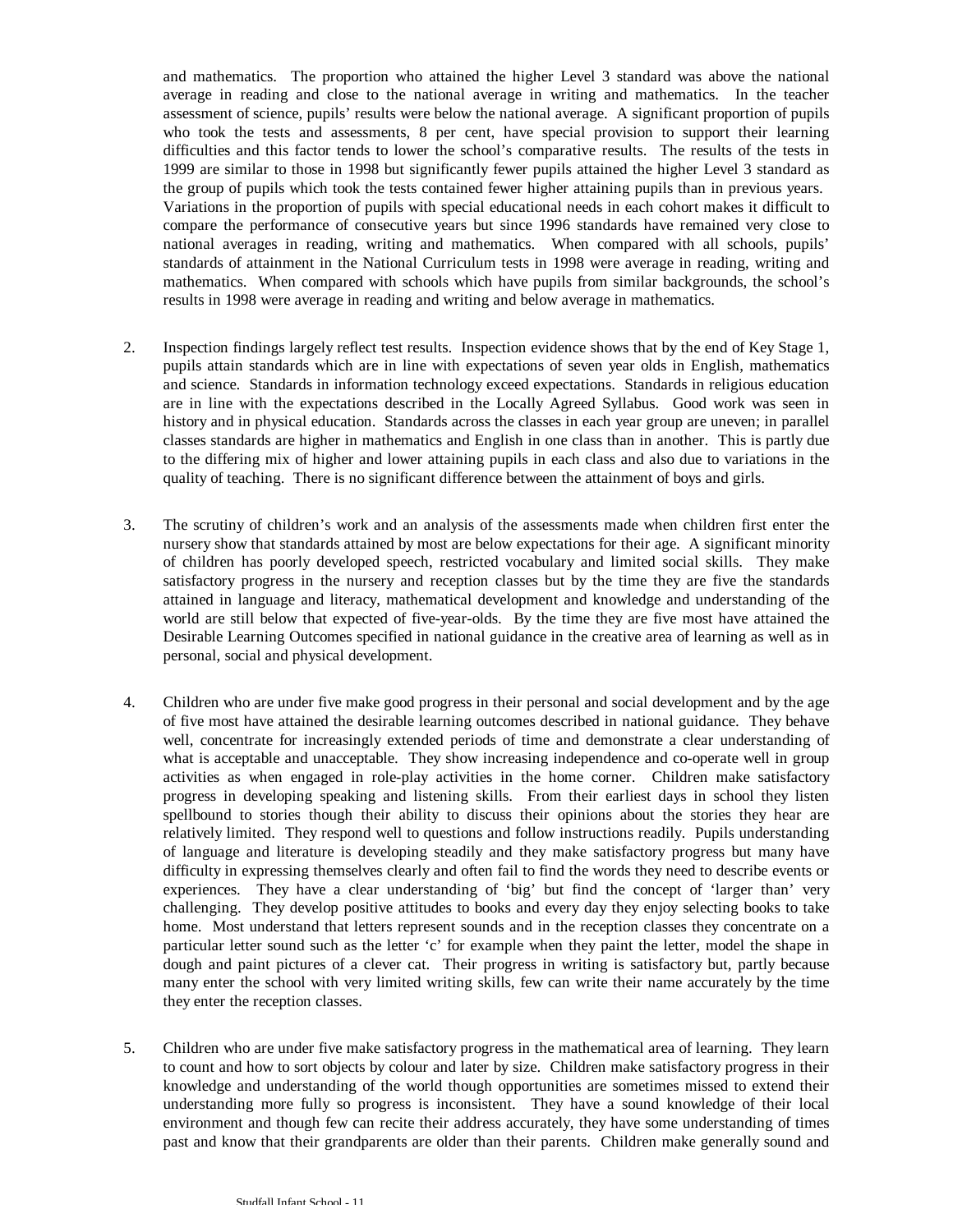often good progress in the creative area of learning. They select colours confidently, paint bold portraits and learn about famous artists. Pupils enjoy music and are good at distinguishing between loud and soft sounds. By the time they are five most can maintain a rhythm using untuned percussion instruments. Children make sound progress in the physical area of learning. They run with increasing control and are able to avoid bumping into each other when running in a crowded playground. They are increasingly adept at driving their tricycles at speed and steer accurately to avoid collisions. They grasp pencils and brushes correctly and are able to use them with good control. They are good at manipulating the computer's mouse and can click accurately on the required part of the screen.

- 6. The progress of pupils with special educational needs, and those of the Designated Special Provision, is good overall. Most of these pupils make very good progress and, by the end of Year 2, many attain the standards expected of seven-year-olds in English and mathematics because of the excellent support they receive. For most of these pupils their attainment on entry is well below expected levels so they make very good progress to attain average standards. The results of the National Curriculum tests for reading, writing and mathematics in 1998, show that the proportion of the school's pupils who do not attain the national target of Level 2 is closely in line with national figures. This is despite the fact that the number of pupils on the school's register for special educational needs is much higher than average and pupils, in the main, enter the school with levels of attainment which are below the normal expectations on entry. The school is excellent at the early identification of learning difficulties and produces individual education plans of high quality in order to improve pupils' basic skills in reading, writing and mathematics. Effective targets are also set for pupils with behavioural difficulties. Pupils with physical disabilities are well integrated and make very good progress. The very small number of pupils with English as an additional language, make very good progress across the full range of subjects.
- 7. The previous inspection report identified the need to raise standards to be achieved by the more able pupils. Since then a great deal of care and time has been spent in identifying these pupils' needs with a sharper focus. Higher-attainers have their own individual education plans and receive appropriate, timetabled tuition. As a result, the standards of higher attainers, as well as those pupils with designated special needs, have risen, reflecting the excellent provision which has been made for them.
- 8. In Key Stage 1, overall progress is good and it is very good in a quarter of lessons. Pupils make good progress in English, mathematics and science but there are significant variations in progress from one class to another. Progress is significantly better in Year 2 than in Year 1. In information technology progress is very good. By the end of Year 2, pupils are adept, for example, at using painting programs with precision to create carefully coloured, detailed pictures. Progress is good in history, music and physical education. Progress in art is good in most lessons observed though overall throughout the key stage progress is satisfactory. Progress is sound in religious education, design and technology and geography. Progress in information technology is especially good because the school places particular emphasis on developing computer skills in a sequential, step-by-step approach. The learning support technician for information technology also plays a major role in promoting very good progress. Good progress is made in personal and social development such that by the time pupils leave the school at the age of seven they are confident in their abilities and have an appropriate degree of self assurance.
- 9. Very good progress is made as a result of well structured lessons where skills are developed in a progressive manner and the learning is reviewed at the end of the lesson. Such well-structured lessons were seen in several subjects but a prime example was a lesson in religious education in Year 2. Here, the learning intentions were precise and explicitly described in the lesson plan. The Ten Commandments were related to school rules and the rules by which society operates. The children expressed awe at continuous torrential rain continuing for forty days and nights. They could relate to heavy rain storms and to school rules. The atmosphere was developed with the use of rain stick and other instruments to enthral the pupils who were all totally engaged. This presentation made the lesson come alive and gripped the pupils' imaginations. Very good progress is also a result of high expectations of pupils, the development of a brisk pace in learning and in the clear, measured achievement of learning intentions. Progress is slower where activities are uninspiring and there is no clear rationale or purpose evident. In the lessons where progress is slower, lessons proceed at a slow pace and there is a lack of rigour.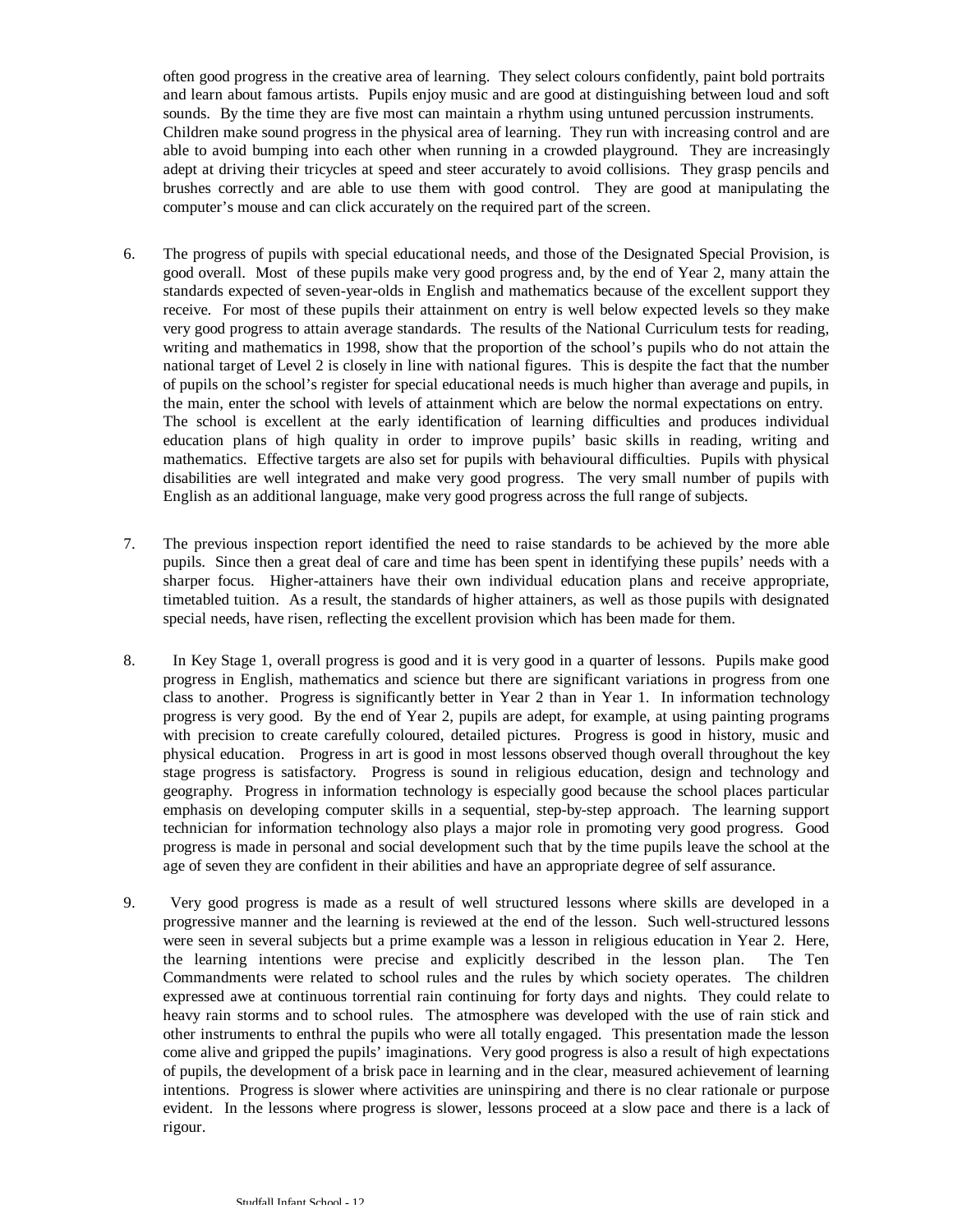- 10. Progress in literacy is mostly good. The structure of the daily literacy lesson helps pupils to learn specific skills in sequential progression and it helps to focus teaching on developing language skills successfully. Skills developed through literacy are applied satisfactorily in other curriculum areas, especially the ability to use non-fiction books for research purposes in history, geography and science, though overall library skills are not well advanced and pupils have little understanding of how to find specific information in the school library. Pupils write for a range of purposes and in history they wrote clear factual accounts about castles. Pupils use their skills in numeracy to construct a range of graphs, often computer generated, to show clearly such information as favourite fruits or colours of school bags. By the end of Year 2 they construct, with the help of computer programs, clear vertical and horizontal bar charts as well as pie charts. They use their skills of following a recipe and of weighing ingredients when making cinnamon cakes with a learning support assistant but evidence of this purposeful application of literacy and numeracy skills was slight. The National Numeracy Strategy has not as yet been fully implemented and skills in mental arithmetic and oral work are still under-developed. Teachers are awaiting further training in the introduction of the National Numeracy Strategy.
- 11. The generally sound progress made in English, mathematics and science at the time of the last inspection has improved. The satisfactory standards found in 1996 in English, mathematics and science have been maintained. Standards in information technology are much better than at the time of the last inspection Progress in history and music has improved. The generally good teaching leads to mostly good progress. The school is well placed to maintain standards and to make some further improvements on the standards it currently achieves.

### 16. **Attitudes, behaviour and personal development**

- 12. Pupils' attitudes to learning are good and they enjoy their work, which makes a positive contribution to their attainment and progress. They are attentive, keen to answer questions and undertake tasks enthusiastically. Powers of concentration are good overall and most pupils sustain interest in their work. Most take a pride in their work and are keen to succeed. Pupils work well together in lessons and willingly take turns, for example, when using computers in information technology lessons.
- 13. Behaviour is good in the classroom, in assembly and when moving around the school. Pupils are aware of the high standards of behaviour expected and respond well to discipline which creates an orderly environment conducive to learning. In the playground behaviour is also good with all playing happily together. There is some boisterous play amongst boys but no signs of aggression. There have been no exclusions in the past year and the exclusion rate is static.
- 14. Relationships between pupils are good and they show respect for and listen to others. Relationships between pupils and staff are also good and pupils feel secure in their relationships with other adults as well as showing them respect.
- 15. Pupils care for their local environment, keeping the school mainly litter free and show respect for the school's resources and other people's property. Pupils willingly take on increasing responsibilities as they progress through the school which contributes positively to their personal development. These range from tidying up after themselves in Reception, carrying out responsibilities in their teaching groups in Year 1 and carrying out whole class duties in Year 2. Pupils take part in class assemblies and discuss and agree class rules which also contribute to their personal development.
- 16. Since the last inspection good attitudes to learning, good behaviour and good relationships between pupils and pupils and staff have been maintained. Taking on responsibilities is continuing to help pupils' personal development which is now satisfactory. The attitudes of pupils with special educational needs are generally equally positive in response to lessons. They are well integrated into all aspects of school life. Pupils respond well to praise and encouragement given by staff and have good relationships with adults and other pupils. The integration of special educational needs pupils in the lessons is good as the school promotes a high priority of tolerance towards individuals with special educational needs.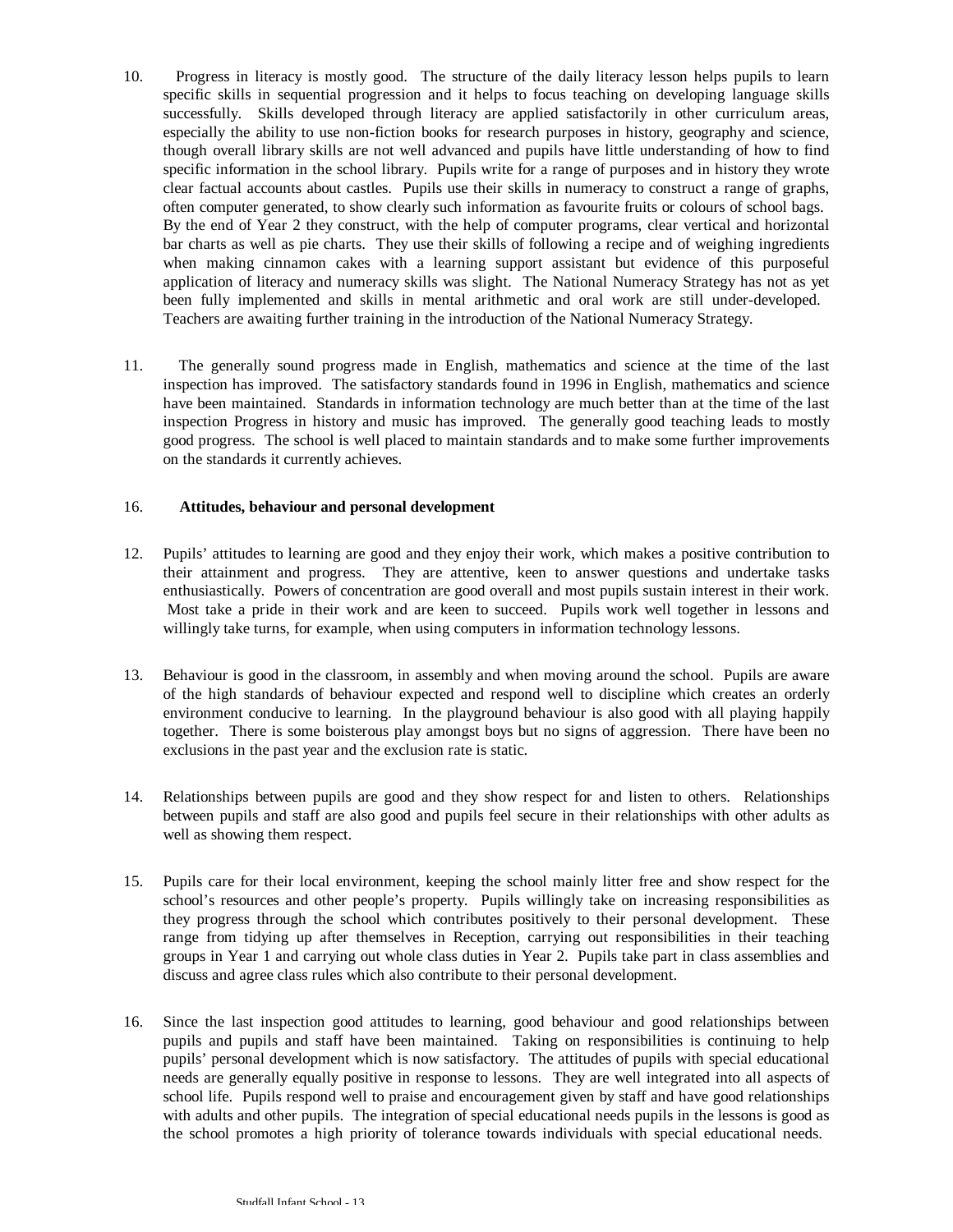These pupils are respected and their successes are celebrated well.

#### **Attendance**

17. Attendance is broadly satisfactory although unauthorised absence is above the national average. Nearly all pupils, including those with special educational needs, arrive punctually and lessons begin on time. These factors have a positive effect on attainment and progress. Registers are completed in accordance with statutory requirements. Attendance has improved since the last inspection but unauthorised absence is still above the national average.

## 22. **QUALITY OF EDUCATION PROVIDED**

### 22. **Teaching**

- 18. Overall the quality of teaching is good. It is at least sound in nearly all lessons; it is good or better in just over two thirds of lessons and in very nearly a fifth of lessons it is very good. Unsatisfactory teaching is rare and only one unsatisfactory lesson was seen out of a total of 114. The substantial proportion of good and very good teaching is a strength of the school and is reflected in pupils' attainment and progress. Teachers and learning support staff are hard working and conscientious. Progress is uneven between classes as a result in a lack of consistency in the quality of teaching across the school. There is a significantly greater proportion of high quality teaching in Year 2 than in the rest of the school. Teaching is better than at the time of the last inspection when 17 per cent was unsatisfactory and just over a third of the teaching was good. Some of the weaknesses highlighted at the time of the last inspection have not been fully resolved. Sometimes the pace of lessons is too slow and on some occasions there is still insufficient direct teacher intervention. The good work of the learning support assistants is an important factor in many lessons. Working in close collaboration with teachers they assist individuals and groups of pupils and make a significant contribution to their progress.
- 19. Teaching for the under-fives in the nursery is always at least sound and in a third of lessons it is good. Teaching of each of the areas of learning specified in national guidance is satisfactory and the teaching of personal and social development is good. Relationships are warm and friendly and children are offered a wide range of varied tasks. The nursery nurses support learning opportunities for children and maintain good levels of supervision. Children are well managed and from their earliest days in school the youngest children are encouraged to collect for themselves the materials and tools they need and to put them away after use. A good start is made on encouraging independent patterns of learning. Classroom routines are becoming well established and are consistently reinforced. Teachers have regard for the desirable learning outcomes specified in national guidance and the curriculum for the under-fives encompasses the recommended six areas of learning but there is as yet no detailed planning framework to promote continuity and progression in learning for the under-fives. Great care is taken to settle children happily and securely in school and the promotion of social and personal development is good. The good teaching is based upon a sound understanding of the social needs of young children and generally the teacher and nursery nurses have a sound understanding of the nursery curriculum.
- 20. Teaching for the older under-fives in the reception classes is sound in three quarters of lessons and good in a quarter. Teachers' preparation of lessons is thorough and pupils are well managed. Teachers possess a sound understanding of what they are expected to teach but the complete range of skills, knowledge and understanding to be developed in the under-fives curriculum is not set out in a detailed planning framework to promote continuity from the start of schooling in the nursery to the commencement of National Curriculum studies. Whilst teaching is always at least satisfactory, there is a proportion of teaching which is less effective. Teaching is less effective where the pace of learning is too slow and this is related to expectations of what can be achieved in a given time being too low. Lessons are invariably well prepared and an appropriate range of activities are offered but teachers sometimes then adopt a supervisory role rather than engaging effectively in children's learning. This is often due to weaknesses in daily planning which does not always describe with precision the skills, knowledge and understanding which will be taught. Teachers use sound questioning strategies to assess pupils'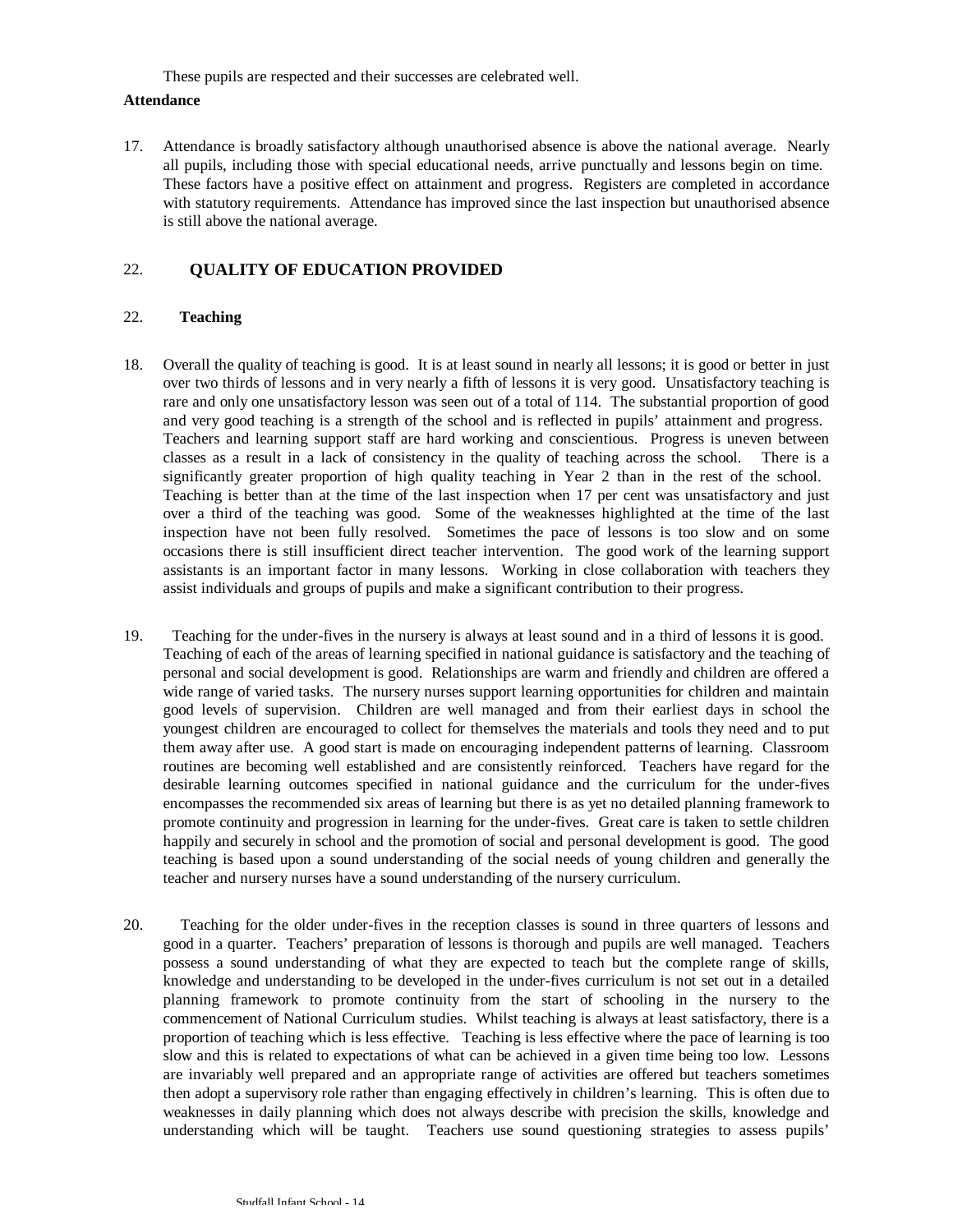understanding and to encourage their participation.

- 21. Teaching for five to seven year olds is almost always at least sound; in just over two thirds of lessons it is good or better and in over a quarter it is very good. The substantial proportion of good and very good teaching, represents a particular strength as it promotes good and very good progress. The one unsatisfactory lesson, in information technology, was largely due to a lack of effective teacher intervention and unsatisfactory expectations of pupils' performance. The quality of teaching in Year 1 follows a different pattern from that in Year 2 where the proportion of very good teaching is much higher. This indicates some inconsistency of teaching between year groups. Good teaching was seen in all subjects and examples of very good teaching was seen in English, mathematics, science, history, information technology, physical education and religious education. In the best lessons teachers gave clear precise instructions so that pupils were in no doubt about what was expected of them, stimulating activities were provided and the teachers had a clear idea of what they were seeking to teach. Such effective teaching was seen in science lessons in Year 2 for example, when pupils were studying sound. Pupils were required to listen to taped sounds, to analyse and identify them, to note similarities and differences, to classify them using Venn diagrams and describe their observations using appropriate vocabulary. Here teaching was enhanced by the teachers' good subject knowledge and the pupils rose to the demanding challenges presented. The lessons built upon the work completed in previous lessons which the teachers had evaluated carefully to ensure a continuity in pupils' learning. In the most effective lessons expectations of behaviour and performance are high. Teaching was enhanced where precise learning intentions for each ability group were described in daily planning. In the less effective teaching the pace of lessons slowed the amount of progress which pupils could make and not enough was expected of all pupils. Teaching failed to engage pupils' attention where activities were uninspiring and there was no attempt to share the learning objectives with pupils.
- 22. Across the school very good teaching is characterised by thorough preparation of lessons and precise planning which includes details of how work will be matched to pupils' widely varying needs. Lesson planning is inconsistent throughout the school. It sometimes details the activities to be pursued rather than what skills, knowledge and understanding are to be developed in each session. The best plans include precisely what it is intended that pupils will learn during the session together with how the degree of progress will be evaluated. Teachers possess good knowledge of subjects and a sound understanding of how children learn best. Praise and encouragement are usually coupled with suggestions as to how work might be further improved. Teachers are caring and relationships between teachers and pupils are generally positive. A good rapport, based upon mutual respect, is developed. The marking of pupils' work is mostly thorough and the best gives them an indication of how they might develop and improve their work. Pupils take reading books home regularly and some homework is set in mathematics and spelling, as well as in other subjects when appropriate. This extra practice helps to maintain standards.
- 23. Good teaching was seen in English where the National Literacy Strategy is having a positive effect on the progress pupils are making in reading, writing, spelling and most significantly in their understanding of the structure of language and their ability to remember the technical terms to describe features of language. The literacy hour includes a good discussion period at the end of the lesson which is used well to consolidate pupils' learning and to determine how successfully they have understood what has been taught. This strategy is employed effectively in other subjects when teachers bring the class together to assess how successful the lesson has been and to check on progress and understanding. The teaching of mathematics is more erratic and the new National Numeracy Strategy has not yet been fully implemented.
- 24. The teaching of pupils with special educational needs is very good. Tasks are very well adapted to suit pupils' particular needs. Support assistants work in close collaboration with the teachers and the coordinator for special educational needs. They make an excellent contribution to the quality of teaching for pupils with special needs within the classroom and occasionally when these pupils are taken out of the classroom. The co-ordinator involves the classroom teachers and assistants in the planning and review of individual education plans, which are detailed, informative and updated regularly. The progress of pupils on the register of special educational needs and those in the Designated Special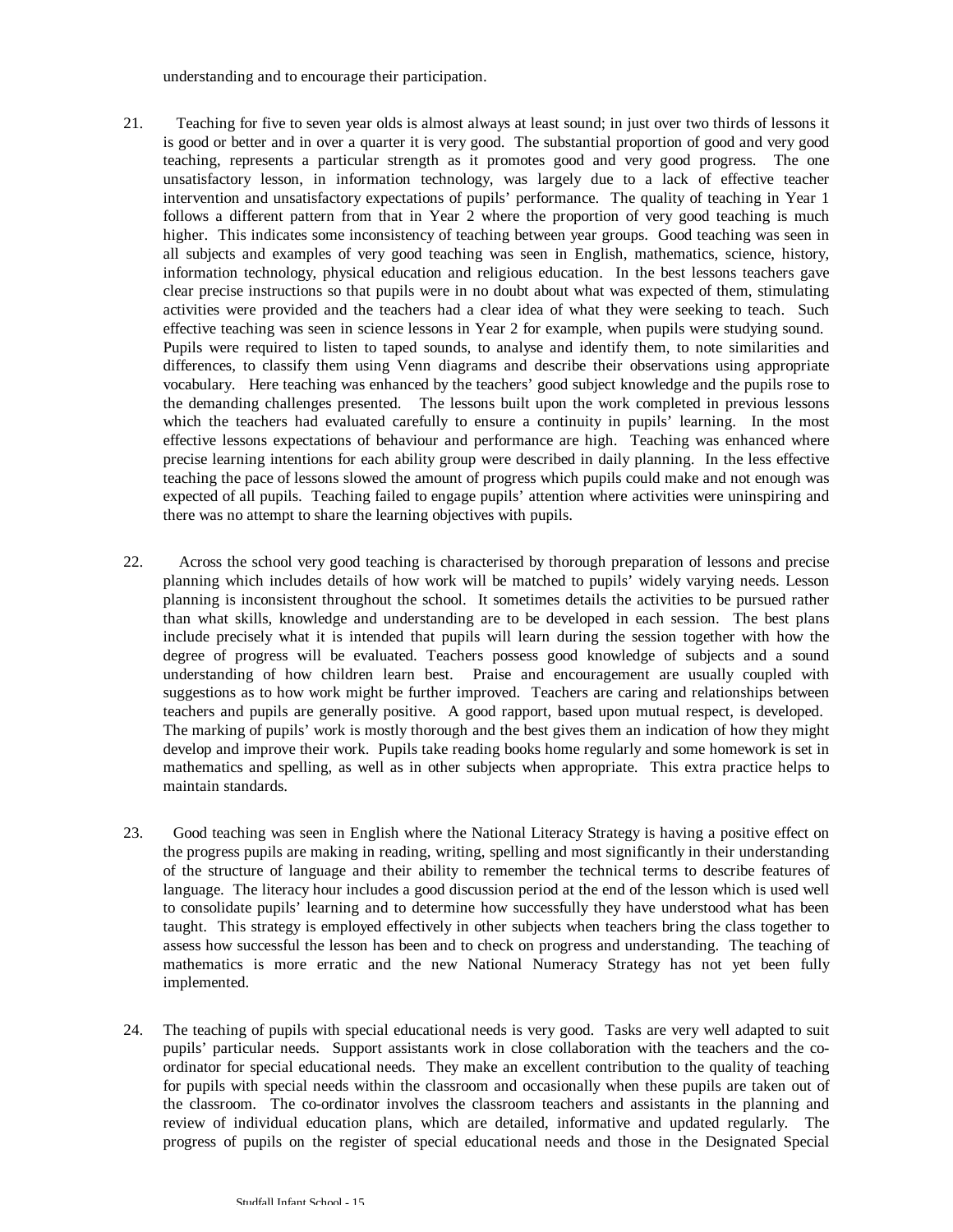Provision, is carefully monitored. Useful records are kept which help to inform future learning plans.

### **The curriculum and assessment**

- 25. The curriculum provided for the under-fives is satisfactory and it is good for pupils in Key Stage 1. The school has worked hard to address most of the issues raised following the last inspection. There are now curriculum policies and schemes of work in place for all National Curriculum subjects. There is adequate time allocation to teach all subjects to the required depth, including information technology, and composition in music. Planning now takes good account of the needs of the more able, and coordinators are more fully involved in the monitoring and evaluation of their subject. Planning and coordination for the under-fives is underdeveloped. Assessment of pupils' work across the school is more effective, and portfolios of pupils' work are now dated and annotated. Assessment is now used more effectively to determine progress and set future targets.
- 26. The curriculum is broad and balanced and provides a good range of activities. Statutory requirements regarding the teaching of the National Curriculum and religious education, including acts of worship, are being met. The school is taking steps to address the imbalance which has occurred since the implementation of the literacy and numeracy hours. Staff have worked hard to implement the literacy hour successfully. Implementation of the National Numeracy Strategy is in need of further development.
- 27. Parents are appropriately informed of their right to withdraw pupils from religious education and sex education. Environmental education is integrated into teachers' planning and the teaching of personal, social and health education, including drugs education, is effectively incorporated into subjects across the curriculum, including science. Circle time, a special session where pupils gather together to discuss important issues, is beginning to be used effectively to promote personal and social development.
- 28. Following recommendations arising from the last inspection, the curriculum for the under-fives is more relevant to children's needs. Reception class teachers now plan work together to promote consistency and the nursery teacher attends these planning meetings. Desirable outcomes for learning are incorporated into planning but there is no overall, cohesive curriculum plan to guide teachers in specifically what to teach and how and when to teach it. This means that skills, knowledge and understanding for children under five are not developed systematically and some opportunities to enhance progress are missed. Planning of the curriculum for the under-fives is unsatisfactory but the school is addressing this as a matter of priority and has already drawn up an action plan.
- 29. Curriculum planning for pupils in Key Stage 1 is good. Weekly and longer term planning is effective and takes place regularly throughout the school and takes good account of pupils' needs. Occasionally daily planning lacks a clear focus on precisely what skills and knowledge are to be taught. Teachers plan work together to promote consistency, and the senior management team, together with co-ordinators and governors, monitor plans and observe lessons. Although strengths are clearly identified following lesson observations, there is not always appropriate emphasis on weaknesses in order to improve. The monitoring of lessons in literacy, however, is proving effective in improving the quality of both teaching and learning. Detailed schemes of work are successfully incorporated into long-term planning and published schemes, in physical education for example, are providing support for teachers and are modified to suit the needs of the school. Effective systems are in place for the passing on of information to encourage a cumulative approach in learning.
- 30. The curriculum is enhanced by a range of extra curricular activities. These include visits to local places of interest such as Rockingham Castle. Good use is made of the local community and pupils take part in a music festival along with other local schools. Pupils participate in activities such as country dancing, and visitors, such as authors and musicians, further enrich provision.
- 31. All pupils have full access to the curriculum. Pupils with special educational needs are very well integrated and other pupils are supportive of those with disability. The co-ordinator for the higher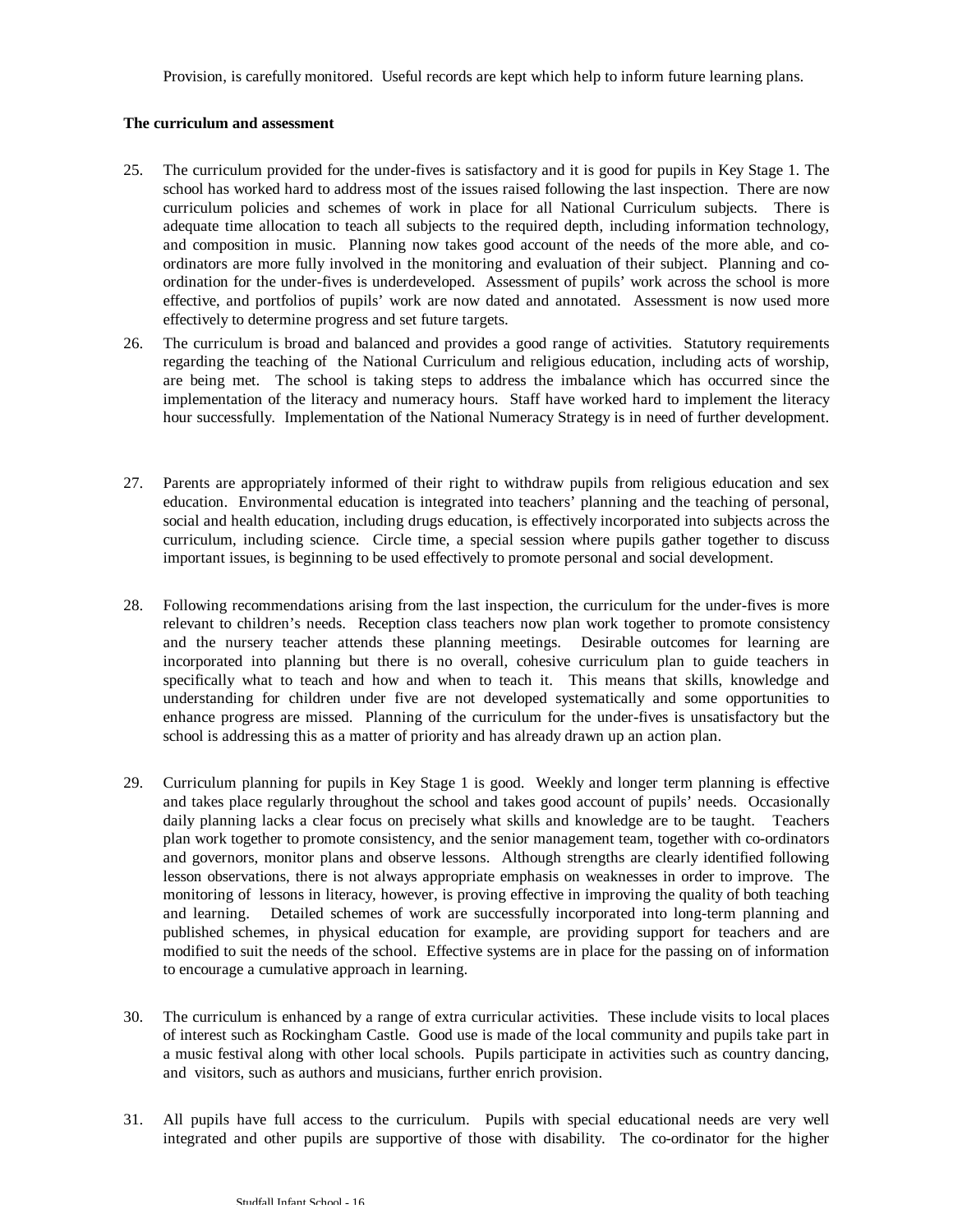attaining pupils monitors their progress and provision is made to provide them with activities which ensure that they make appropriate progress. The school monitors the progress of boys compared to girls but has not as yet found that there are any significant differences.

- 32. The policy for special educational needs is detailed, clear and comprehensive. The policy also includes provision for the more able children. All requirements of the Code of Practice are met in the curriculum for pupils with special educational needs. Pupils receive a broad, balanced curriculum with work which is well matched to their own individual needs. Pupils' individual education plans are of a very high quality. They contain dates for review and targets for each term; the targets are modified as the year progresses in line with pupils' development. This year, no pupils have the need for help with 'signing' to overcome hearing difficulties. However, the curriculum is planned accordingly with adequate resourcing should this specific need arise. Outside agencies are closely involved if pupils need specific assessments in order to help in planning their programme of activities. For example, the speech therapist for the local National Health Trust works regularly at the school, providing a planned programme for pupils with speech problems. The assessment of pupils' progress is carefully analysed so that new targets fully meet their needs. All pupils have full access to the curriculum of the school and of the National Curriculum.
- 33. Assessment procedures for the under-fives are satisfactory and are good for Key Stage 1. The use of assessment to inform planning is satisfactory throughout. Very good induction procedures, including home visits, before children enter the nursery or for new children due to enter the reception classes, means that teachers already have an overview of new entrants from the start. All classes keep pieces of children's work and photographs of what children can do, and teachers produce a comprehensive end of year report for parents, which gives an overview of what the child has achieved. Nevertheless, there are no detailed records to measure the progress which children have made in achieving the learning objectives for the under-fives. Baseline assessments for children in reception classes were taking place at the time of the inspection. The school uses the information from these assessments to place pupils in appropriate learning groups as well as a point from which progress can be monitored.
- 34. Carefully annotated pieces of work for National Curriculum subjects are kept and all pupils, including children in reception classes, have individual record books for National Curriculum subjects. Progress in phonics and the acquisition of sight vocabulary is noted, and records are appropriately dated to show how much progress pupils have made. National and school tests are used effectively to monitor progress and set future work, and an assessment task for each subject is set termly throughout the school and moderated by staff. In order to support the raising of standards the school has begun to track a target group of pupils to determine progress throughout the school.
- 35. The day-to-day assessment of pupils' learning is generally satisfactory. Teachers use questions well to find out what pupils know and can do, and planning identifies assessment tasks. Reading books are taken home regularly and brief comments on reading progress are entered into the home/school reading record books. The marking of pupils' work is generally satisfactory though there are inconsistencies in the quality and helpfulness of teachers' marking.

### 40. **Pupils' spiritual, moral, social and cultural development**

- 36. Overall the provision for the spiritual, moral, social and cultural development is good. It is good for moral and social development and satisfactory for spiritual and cultural development. The provision for pupils' spiritual development is satisfactory and is provided through assemblies, religious education and other lessons. In assemblies and religious education lessons there are some opportunities for pupils to reflect on their feelings. The quality of the collective acts of worship is sound and they are enhanced when pupils themselves play a major part in presenting the themes to be explored.
- 37. The school makes good provision for the moral development of its pupils who have a clear understanding of right and wrong. Moral values are promoted strongly in assemblies and through religious education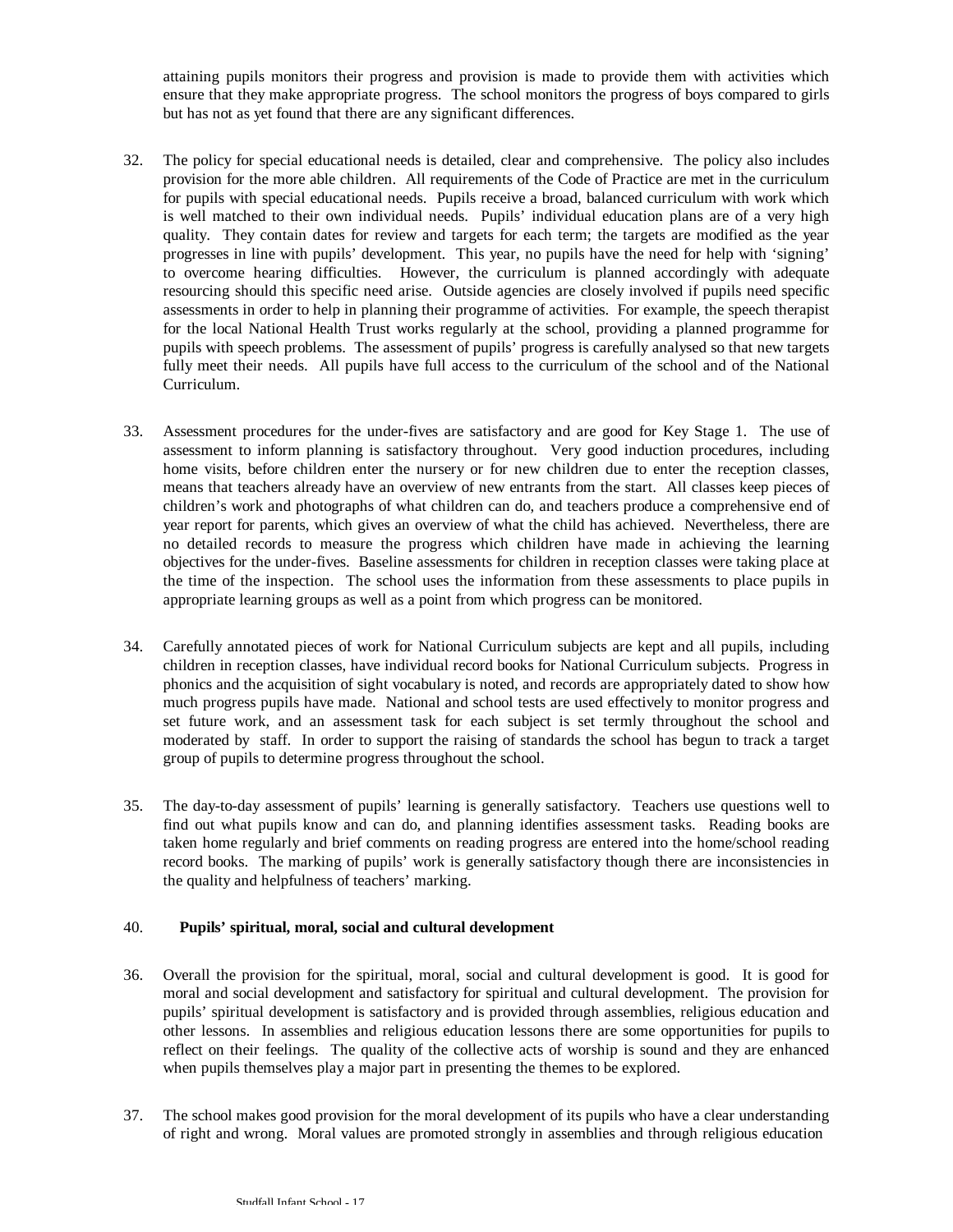lessons, a good example being linking the school rules with the Ten Commandments. Pupils have a good understanding of the need for rules and are involved in composing classroom codes of conduct.

- 38. Good provision is made for pupils' social development. Pupils throughout the school are given responsibilities appropriate to their age ranging from tidying up in the reception classes to carrying out whole class duties in Year 2. Adults are good role models and behave courteously towards each other as well as to pupils. All classes discuss and agree their own class rules and the reasons for them particularly the affect of the individual's behaviour on others. Pupils also have opportunities to take part in wholeschool assemblies and opportunities to develop their awareness of citizenship through raising money for charities and sending food parcels to the elderly at Harvest Festival. The school ensures that pupils with special educational needs take a full part in the school activities, particularly in the responsibilities for assisting with everyday duties in the school. Staff encourage caring attitudes to those pupils with specific needs and problems. The school's stated aims to help all pupils are followed through in a wide range of activities.
- 39. Provision for cultural development is satisfactory with opportunities to learn about their culture through visits to local places of interest and the study of Christianity through religious education lessons. Other religions are also covered in religious education lessons and the school's initiative of sponsoring a young boy in an African village gives pupils the opportunity to study African life and culture including music.
- 40. Since the last inspection, good provision for moral and social development has been maintained. Provision for spiritual and cultural development is not as good as previously reported but is still satisfactory.

#### **Support, guidance and pupils' welfare**

- 41. The school provides good support and guidance to pupils on their academic progress and personal development which together with successfully promoting the general welfare and health of the pupils, have a beneficial effect on the quality of education provided. Pastoral care is the responsibility of the class teachers who, together with classroom assistants, know their pupils well, are sensitive to their pupil's needs and thus able to provide good personal support and guidance.
- 42. Good assessment procedures together with mostly satisfactory marking and adequate day-to-day monitoring of progress ensures that pupils are well supported and guided in their educational development which contributes positively to standards achieved.
- 43. Support for pupils with special educational needs is excellent overall. All staff are accessible and responsive to these pupils. The staff know their pupils well and this contributes much towards pupils' personal development and attainment. There is excellent liaison with support agencies: the educational psychologist, the educational welfare officer, the nurse, the speech therapist and advisers for hearing, sight impairment and for 'signing'. Teachers from the Support Teaching and Educational Psychology Service, support the school as well. All visit regularly and work co-operatively with staff and parents so that pupils' problems can be overcome.
- 44. Procedures for promoting good behaviour are good and include involving pupils in discussing and agreeing class rules. Pupils are aware of the standards of behaviour expected and generally conform to them which creates an orderly environment conducive to learning.
- 45. Procedures for monitoring and promoting regular attendance are good and unauthorised absence is followed up appropriately. All staff are familiar with the school's Child Protection procedures and aware of their importance. There is very good liaison with other agencies. Strong emphasis is placed on pupils' health and safety. The school is working towards the Healthy Schools silver award and personal safety is well promoted in "Keep Safe" week covering topics such as stranger danger, fire, road and water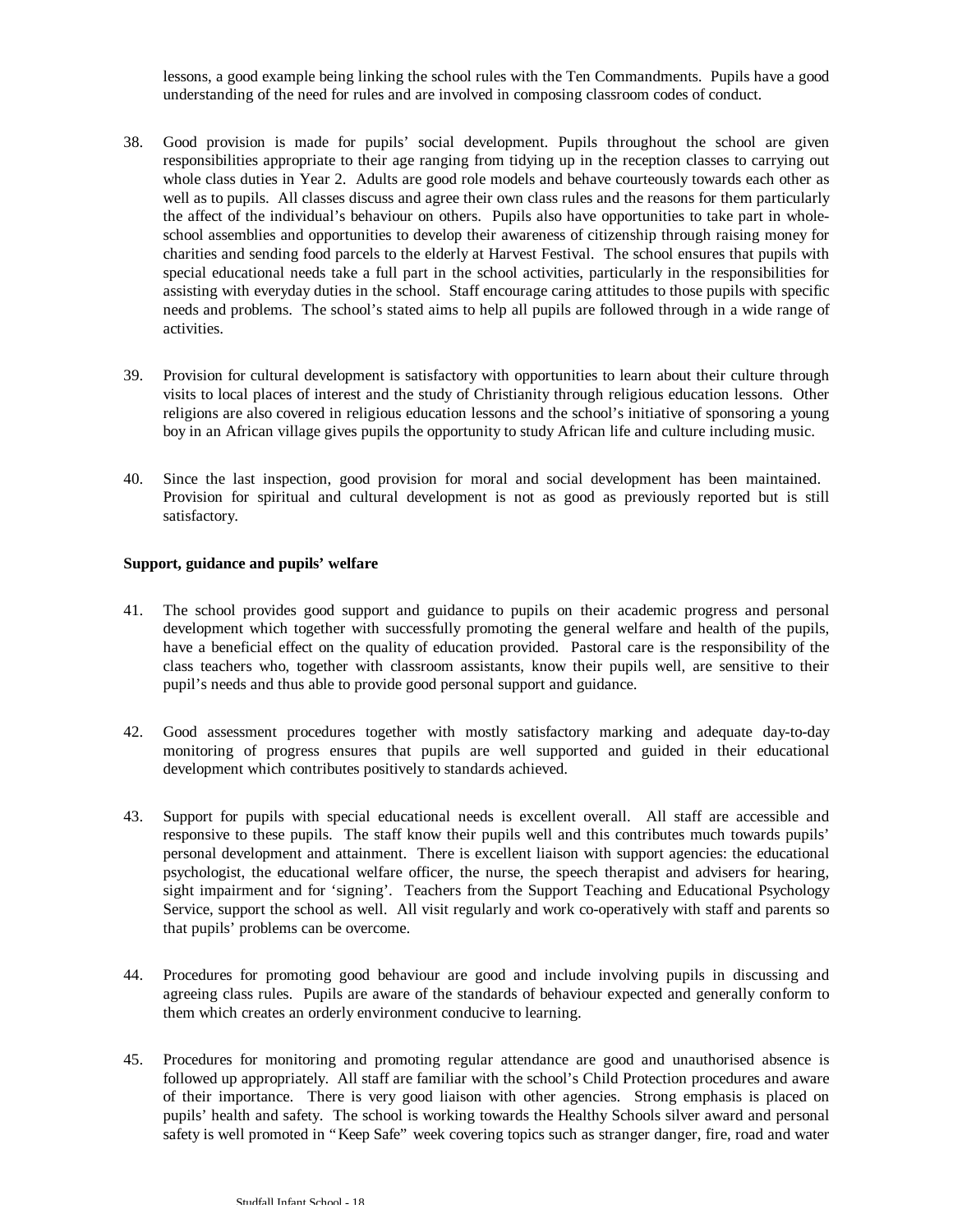safety. Health and safety procedures are good and the school carry out termly inspections of the premises, reporting their findings to the governing body who take appropriate action. The site supervisor is very diligent in his duties and makes a considerable contribution to pupils' safety by regularly checking the buildings and grounds looking for potential hazards such as broken glass left by intruders.

46. Since the last inspection the successful promotion of pupils' welfare, health and safety has been maintained. Support and guidance to pupils on their academic progress and personal development is now good as are procedures for promoting discipline and good behaviour and procedures for promoting good attendance.

### **Partnership with parents and the community**

- 1. The school has established a satisfactory partnership with parents and the community overall which makes a positive contribution to pupils' attainment and progress. Parents find the school very approachable and are welcomed and encouraged to play an active part in the life of the school. For example, they were consulted on the home/school agreement. Comments from parents at the time of this consultation were taken into account when framing the revised behaviour policy. Parents are well informed about the school through the prospectus, frequent newsletters and other correspondence and also well informed about the curriculum through recently introduced half-termly curriculum sheets which cover information about topics, as well as literacy and numeracy.
- 2. The information provided to parents about their children's progress through consultation evenings is good and annual reports are satisfactory. Relationships between parents and staff are good and parents are welcome to raise issues or concerns at other times by appointment.
- 1. Parents are fully involved with the individual reviews of those pupils with special educational needs. At least twice a year they are consulted, and sign either interim reviews, or full annual reviews about the education and progress of their children. Following discussion with the co-ordinator, they are given very good information about the targets to help their children to improve. Parents are alerted early over any concerns which the school has over their children.
- 2. Parents are satisfactorily involved in their children's learning through homework, which includes a shared reading scheme as well as spellings and topic research. There is limited but much valued parental help in the classroom and good parental support on trips and visits. The school also benefits from the voluntary reading support scheme whereby trained volunteers assist with helping pupils' reading development. The Friends of Studfall Infant School organise social events and raise useful funds for the school and parents also help maintain the British Steel garden. The school is currently exploring ways of developing closer links with parents in order to develop the partnership further.
- 3. There are good arrangements for pupils entering the nursery and reception including induction days, parents' meetings and home visits. There is close liaison with the junior school including curriculum links, joint aims statements, and good transfer arrangements. These arrangements ensure that pupils start school happily and enjoy a smooth transfer on to their next stage of education.
- 4. Overall links with the community are satisfactory. There are good links with the local secondary school including Year 2 visits and Year 10 pupils undertaking work experience at Studfall. There are some links with local churches and good use is made of the area as an educational resource. The school has fostered a connection with a large publishing company based in the town but there are limited opportunities for links with local businesses and industry.
- 5. Since the last inspection the good relationship with parents has been maintained and they continue to be well informed about the school, the curriculum and their children's progress. Satisfactory involvement in their children's learning has been maintained but parental help in the classroom is now limited. Good links with the junior and secondary school and satisfactory links with the community have been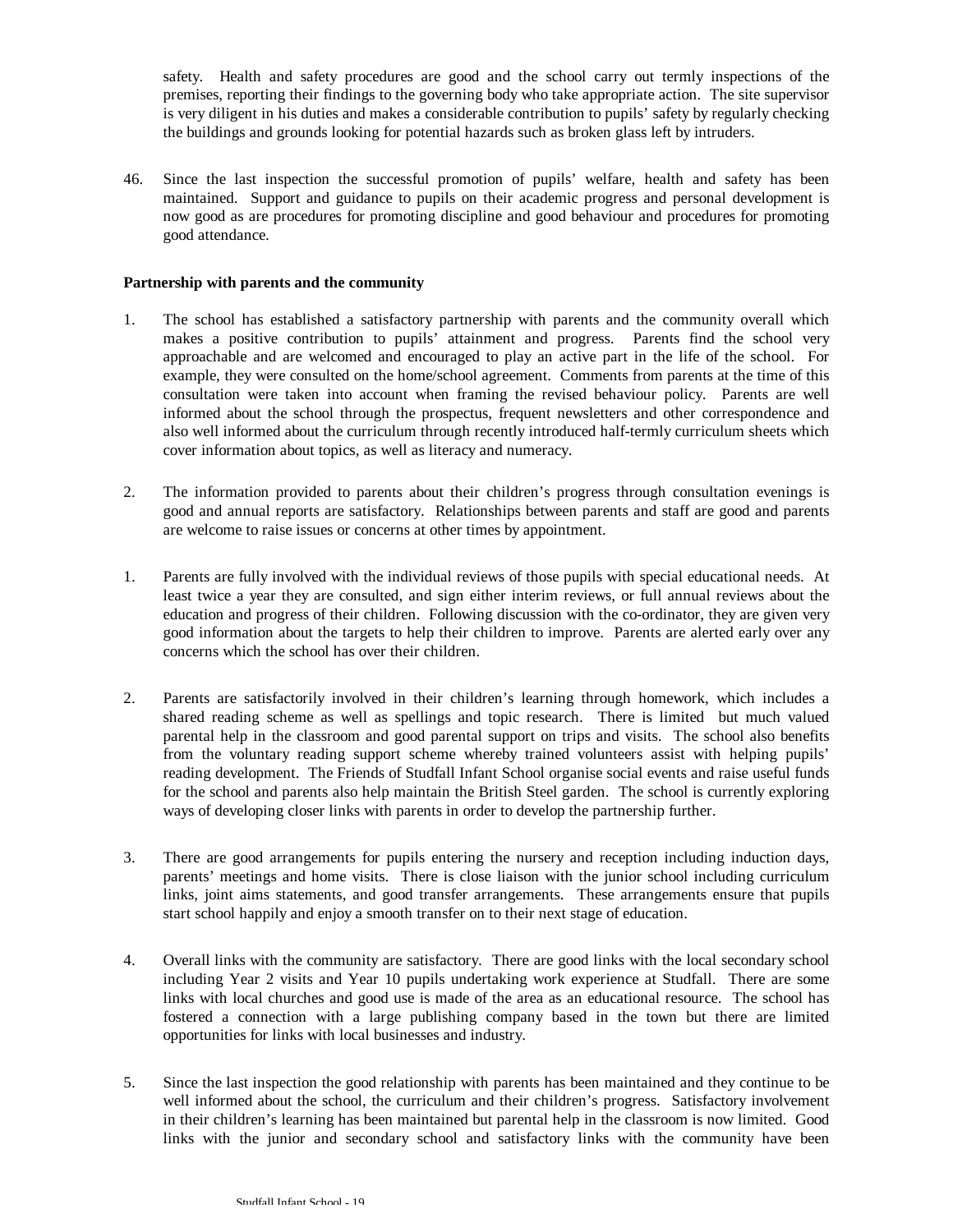maintained. The quality of the content of the home-to-school diaries is satisfactory. Parents are full of praise over the quality of support for their children.

## 58. **THE MANAGEMENT AND EFFICIENCY OF THE SCHOOL**

#### 58. **Leadership and management**

- 6. The leadership and management of the school are good. The headteacher and her deputy work together well to give clear educational direction to the work of the school. Educational developments are rooted in a commitment to provide the good standards of educational provision and to strive to improve standards. The headteacher is given good support from the senior management team. teaching staff, learning support staff, governors and parents. Pupils' welfare and the aim of enabling all pupils to improve their standards of achievement are over-arching considerations in the school's decision making processes and this contributes to the positive ethos which is generated within the school.
- 7. The school's comprehensive provision for pupils with identified special educational needs is excellent. There are clear lines of responsibilities and communication. The leadership for the provision is excellent. The headteacher, with a highly qualified background in special educational needs, has rightly made the provision for these pupils a high priority. The co-ordinator works very hard with the headteacher to provide excellent management of this area to ensure that the progress of these pupils is monitored and evaluated carefully. One very effective use of her time is the support and training that is given to special needs' assistants so that their work is of a high standard. The governing body plays an important role in supporting and monitoring the provision for pupils with special educational needs. There is a very effective committee specifically for special educational needs provision, which regularly reports back to the full governing body. This committee meets often. In addition, at least three local education authority representatives meet with the school staff and the governor for special educational needs on a regular basis for monitoring purposes. A member of staff has designated responsibility for the higher attainers, which shows that the school recognises the needs of all pupils. The school ensures through its very good documentation and liaison with the receiving junior school, that the supportive foundations laid at Studfall Infants for pupils with special needs, are built upon when they leave. The school is very committed to helping all pupils, including those with special educational needs. It has provided a 'beacon of excellence' in its special educational needs provision.
- 8. The school's aims inform the initiatives outlined in its development plan and it has been successful in achieving these. Governors work hard to support the school. They are given able guidance by the chair of governors. Appropriate committees have been established to assist the running of the school and meetings are properly minuted. Governors have ensured that the school complies with all statutory requirements.
- 9. Parents are kept well informed about issues affecting the school. The school pays close attention to the views of parents. Parents have been consulted on the introduction of a home/school contract and a good agreement has been written.
- 10. The support and monitoring of curriculum development are good. A strength of the leadership of the school is the expertise of the curriculum co-ordinators who generally have good knowledge and understanding of the particular areas of the curriculum for which they are responsible. They are effective in promoting and developing the curriculum. The English co-ordinator, together with the headteacher and governor with responsibility for monitoring literacy, have for example, monitored and evaluated the introduction of the National literacy Strategy by observing and commenting upon literacy hour lessons in every class. In this way they promotes a continuity of approach across the school. Coordinators organise helpful parents' evenings where teachers explain how reading and mathematics are taught and how the National Curriculum tasks and assessments are organised. The process of selfevaluation is part of the school's ethos. The school evaluates the quality of education which it provides and is regularly seeking ways in which standards can be further improved. The monitory of the quality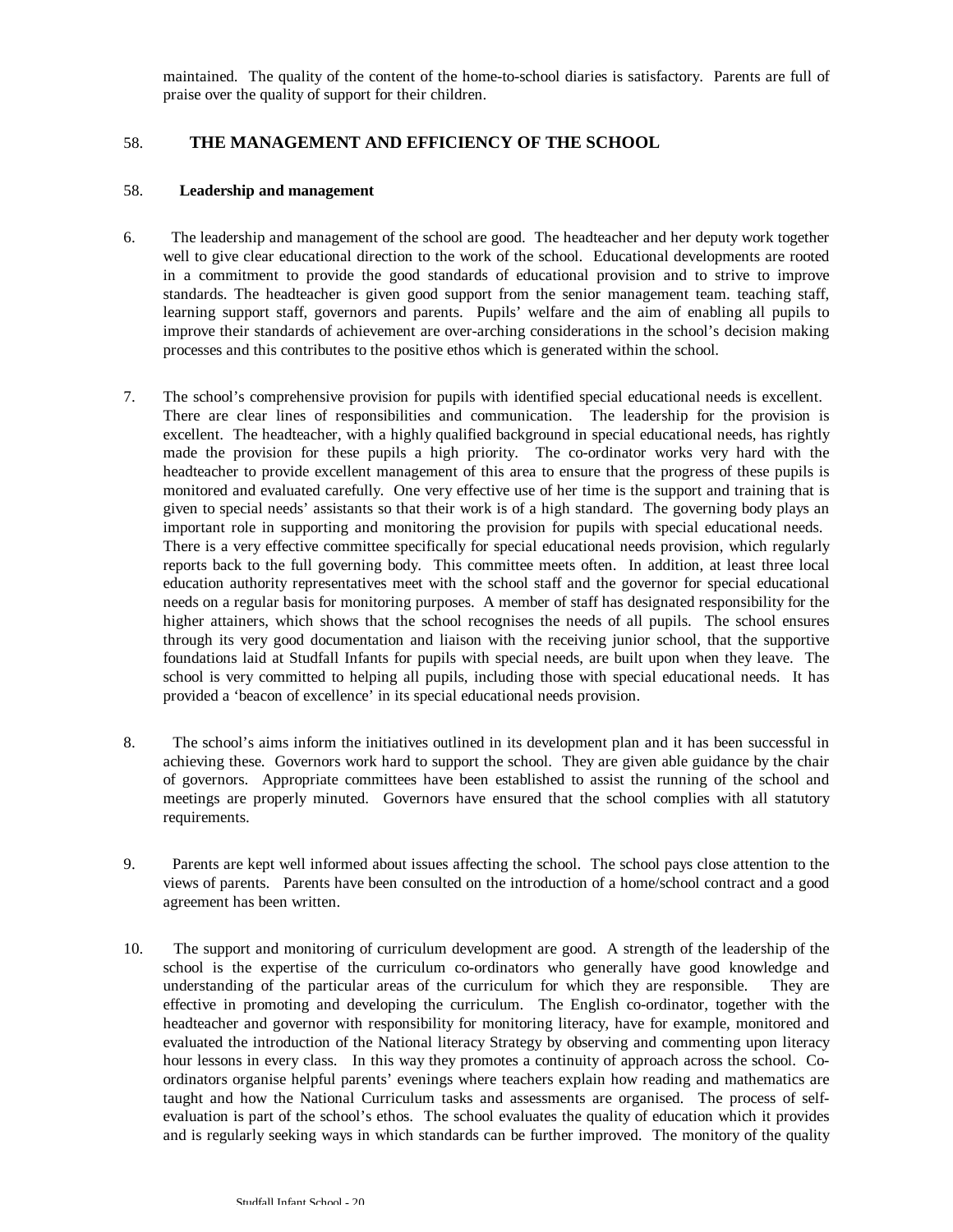of teaching is unsatisfactory. There is no teaching and learning policy which sets out clearly the criteria against which teaching is to be measured nor the essential elements which the school considers representative of excellent teaching. It is not easy, therefore, to evaluate the quality of teaching with precision. The monitoring of teaching has not been systematically developed so that weaknesses can be clearly identified and improvements made. Teaching is monitored by the direct observation of lessons and positive, encouraging comments are made but there is rarely a clear indication of any weaknesses and precisely how these might be overcome.

- 11. The school has developed clear aims and a wide ranging set of agreed policies which provide good reference points to guide teachers' work. The school development plan is effective in guiding long-term strategic planning and in ensuring that resources are directed to the areas identified as priorities. The main priorities are relevant to the needs of the pupils and are aimed at improving the quality of education provided. The plan includes careful costings and deadlines for completion of specific tasks though criteria against which the school can measure its degree of success in reaching its targets are not always described precisely. The introduction of the National Numeracy Strategy, for example, is not clearly linked to criteria against which the school can evaluate the impact of this initiative in terms of its effect upon standards of attainment in mathematics. Similarly the success criteria for improving curriculum planning for the under-fives does not indicate how improvement in the standards attained will be evaluated. The success criteria for the development of information technology state that success will have been achieved when new equipment has been successfully installed rather than describing how improvements will be evaluated in terms of standards attained by pupils.
- 12. The issues raised in the last inspection report have been dealt with successfully. The quality of teaching in the reception classes has improved, higher attaining pupils now achieve higher standards, coordinators monitor and evaluate work in their subjects, the school development plan has improved, resources are used efficiently and the school has policies and schemes of work for all subjects. The effectiveness of the school's leadership and management has improved since the last inspection. The school is well placed to maintain and further improve the standards which it promotes.

#### **Staffing, accommodation and learning resources**

- 13. The provision for staffing, accommodation and learning resources is good and since the last inspection there have been improvements in the quality of overall provision. In particular, improvements to the accommodation have been made and additional resources, most notably for information technology, introduced in line with what was highlighted in the previous report.
- 14. There is a good match of the number and experience of the teachers to meet the demands of the curriculum. Teachers are appropriately qualified and they are deployed effectively with regard to the subject areas for which they assume a co-ordinating role and according to aspect, especially special educational needs. The functions of the senior management team are clearly set out and all staff have appropriate job descriptions. Teachers work very effectively as a whole-school staff team and their respective roles and responsibilities are made clear through the staff handbook.
- 15. The match of support staff to the demands of the curriculum is very good. They know the pupils well, work effectively with the teachers and make a valuable contribution to the progress of all pupils, especially those with special educational needs and in information technology.
- 16. Arrangements for the professional development of the teaching staff are good. Adequate funding is made available for the induction of teachers new to the school to allow time for them to observe and work with other teachers at Studfall and at other schools. The mentoring arrangements are very good with high quality support and guidance. Priorities in the school development plan influence very strongly the priorities for the professional development of all staff. This has had a positive impact on the quality of education, for example, in the structure for teaching the literacy strategy.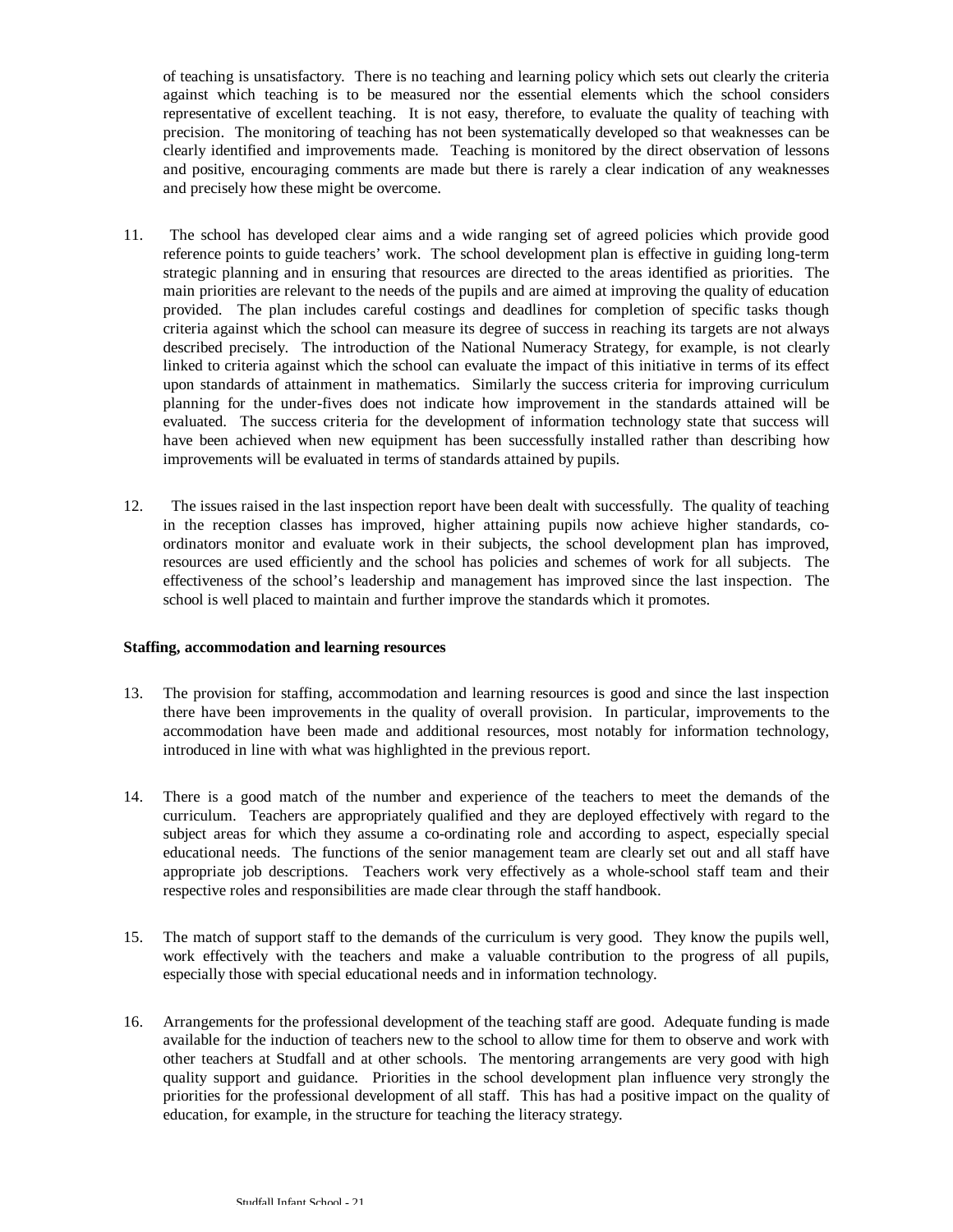- 17. Teacher appraisal is in accordance with the Northamptonshire scheme and in line with statutory requirements. The process has contributed to the identification of staff development needs, although there have been few observations to date of teachers teaching. The school is, however, currently concentrating on teachers' professional development through a programme of direct observation of teaching in all classes.
- 18. Overall, the quality and support of staff for special educational needs are excellent. Teaching and support staff have good qualifications and training to help pupils with special needs within the whole class and in one-to-one situations. There is a very good balance of expertise in order to support all pupils with special needs, including those of 'signing' for the hearing impaired. Provision of support staff is very generous. They receive excellent training and efficient oral and written instructions so that the team of all staff for pupils with special educational needs is highly effective and impacts strongly on the progress of these pupils.
- 19. Areas of learning for the special educational needs pupils are generous and well planned. Much of the accommodation has been adapted to provide ideal areas for the support of individuals and small groups, such as the small colourful soft-play room containing plastic balls for crawling and jumping in, as a reward for good effort and behaviour. In addition, the school has wheelchair access. Resources for special educational needs are overall good and cater for a wide range of difficulties.
- 20. The school's accommodation is good. This has been enhanced by improvements since the last inspection with the provision of additional classrooms and the upgrading of the interior with, for example, new carpeting. The accommodation is adequate for the number of pupils but benefits from having several additional teaching areas such as the information technology room, a soft-play room and small rooms for withdrawal groups of pupils. Corridors are wide and allow for small groups to work there also. The points made in the last inspection report relating to the storage of dining tables and chairs in the hall, placing some limitations upon space available, and to the restrictions on the use of the library as a study skills area, because of its location in part of a corridor, still apply.
- 21. The accommodation for the children under five is generous in terms of space both indoors and outside, undercover. However, the organisation and presentation of this area lacks imagination and fails to provide an appropriately stimulating environment.
- 22. The school grounds and outside play areas are of a good size. They include a well-maintained garden area, a pond which is suitably fenced off and several trees which together afford a stimulating environment and valuable learning resource. The school's accommodation, indoors and outside, is well maintained.
- 23. The school has a good level of resources for the effective delivery of the curriculum. Curriculum coordinators play a key part in ensuring that there is adequate provision of resources for the teaching of their subjects. Resources for information technology have been improved since the last inspection and there is now a good range of hardware and programs. Resources are generally in good condition, well deployed and stored appropriately for ready access by pupils and teachers.

### **The efficiency of the school**

24. The quality of financial planning is very good. The school budgets very systematically for new and wellfocused expenditure and does not rely solely on previous patterns. The planning process involves the school's finance and personnel committee receiving a draft budget from the headteacher, devised in relation to the priorities in the school development plan. The committee finalises the budget before its adoption by the governing body. Planning ahead for the coming year is done in the context of projected income for the coming three years, based on anticipated pupil numbers. The school is alert to the projected decline in numbers and prudently identifies a carry forward figure for this and the next two years. Curriculum co-ordinators, as budget holders for their subjects, evaluate spending annually in terms of its contribution to raising standards. The finance and personnel committee monitors spending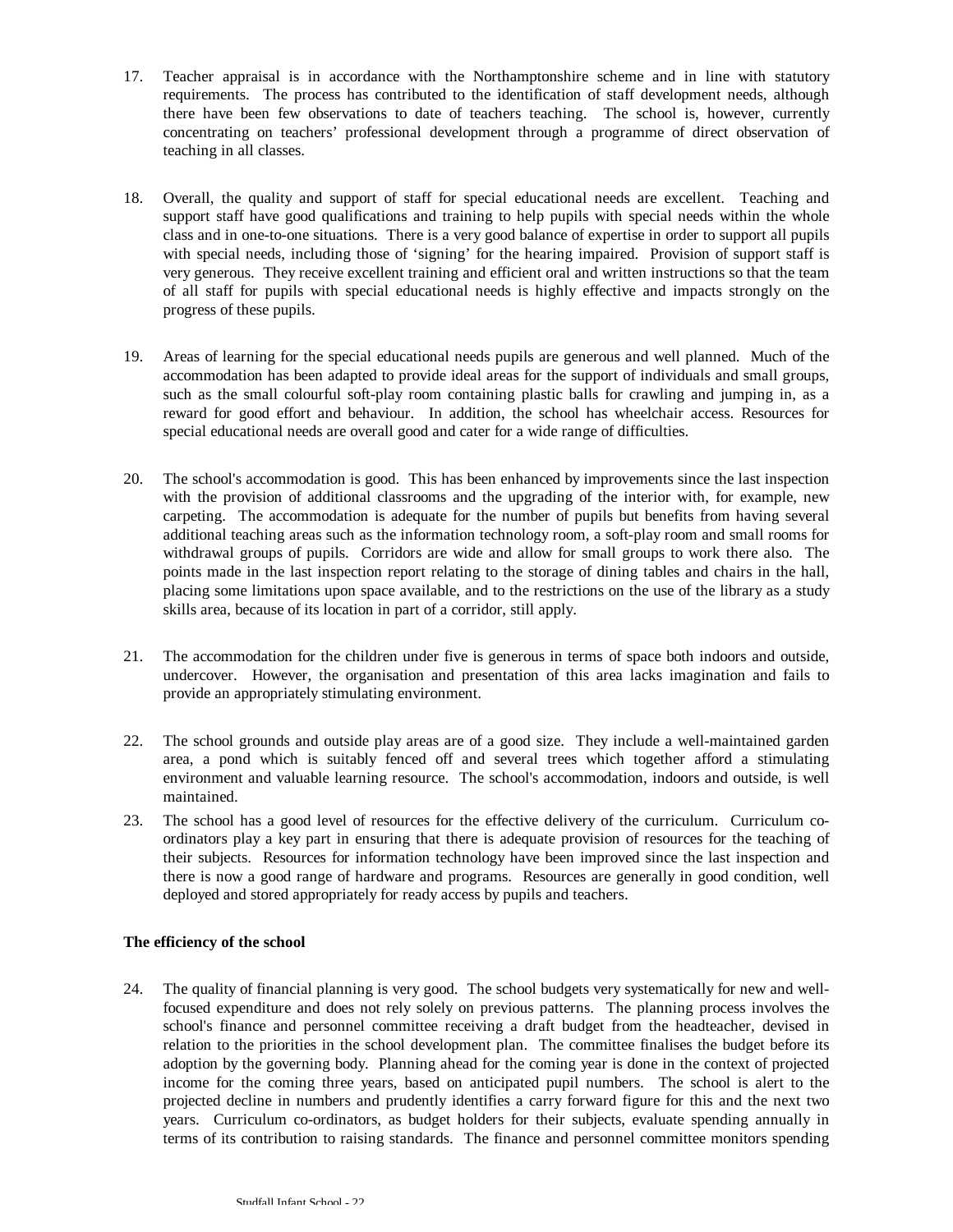very closely. It receives monthly budget monitoring statements and, as necessary, makes adjustments to further proposed spending.

- 25. Teaching and support staff are very efficiently and effectively deployed according to their expertise and the school's identified needs. Appropriate in-service training and development ensures that the teachers' expertise is maintained at a high level. The additional funding for pupils with special educational needs is very effectively allocated to provide inclusive education of a very high order. Caretaking, cleaning and midday supervisory staff are effective in the discharge of their responsibilities and contribute positively to the overall smooth running of the school.
- 26. Efficient use is generally made of accommodation and learning resources across the curriculum. Whilst accommodation is generally used satisfactorily, teaching areas for the children under five are not always organised imaginatively to bring about effective learning.
- 27. The school administers its own finances, essentially through the senior administration officer. The process is very efficient and uses the minimum of senior staff time. The quality of information made available to the headteacher and the governing body is very good and finances are kept in very good order. The day-to-day organisation and administration of the school is very good and gives high quality support to the teachers and the efficient running of the school.
- 28. There is very good use of staffing and resources for the pupils identified in need of extra support. This section of the school is highly efficient. The funds received by the school for the designated special provision are efficiently used with spending on professional development suitably focused and monitored. Most of the funds are used on staffing for these pupils so that they have steady support throughout the day.
- 29. The socio-economic circumstances of the pupils and the attainment on entry to schooling is low; pupils' attainment at the end of Key Stage 1 is in line with the national average and both the progress made and the pupils' attitudes are good; the quality of education, particularly the teaching, is good and the unit cost for a school of this type is low. The school has made some significant improvements since the last inspection. Given these factors Studfall Infant School provides good value for money.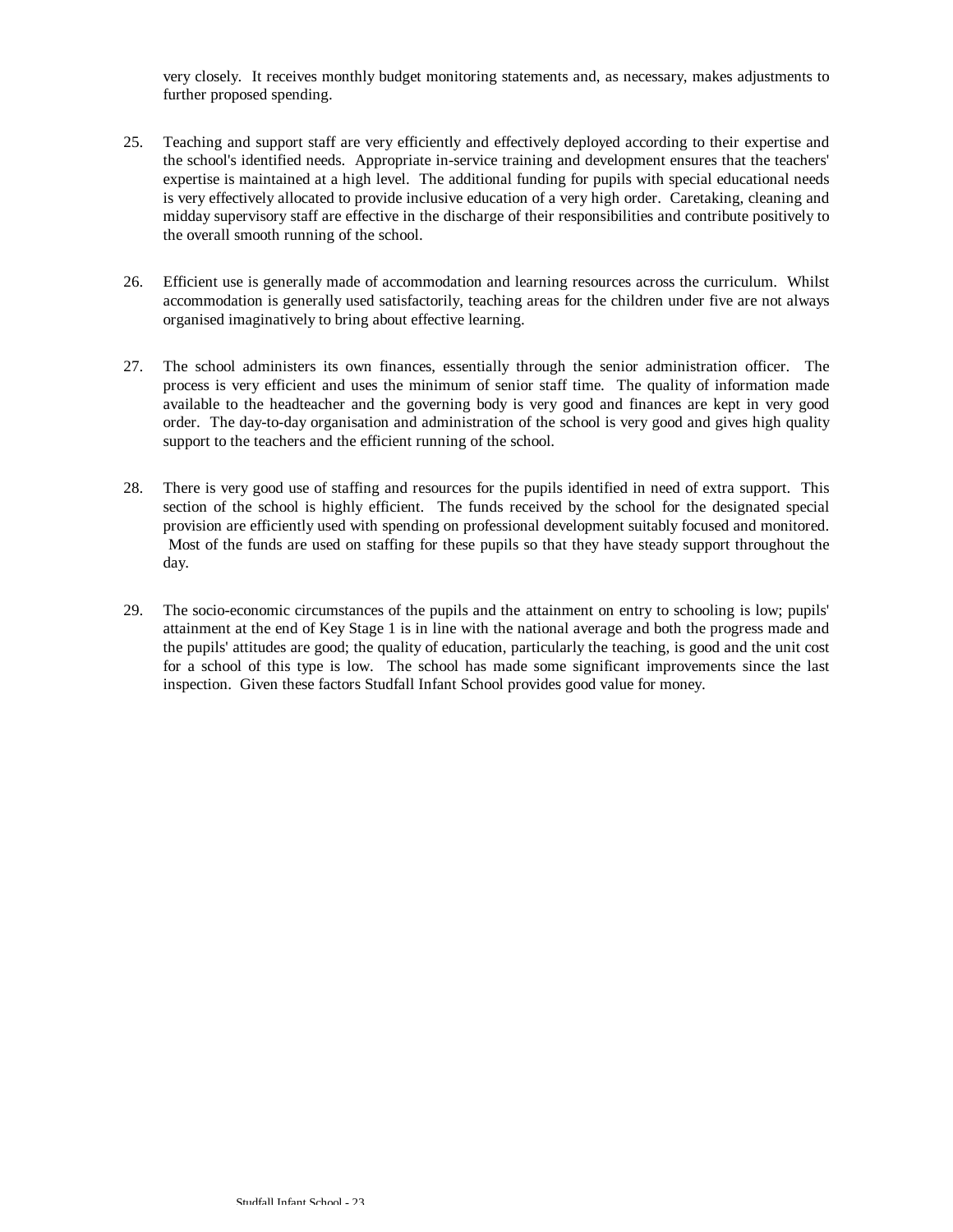## 82. **PART B: CURRICULUM AREAS AND SUBJECTS**

## 82. **AREAS OF LEARNING FOR CHILDREN UNDER FIVE**

1. At the time of the inspection there were one hundred and eighty one children accommodated in the nursery and four reception classes. At the beginning of the inspection the nursery children were still being admitted and had only been in school for two half-day sessions. Children in the reception classes were attending either morning or afternoon sessions during the settling in period prior to full time schooling. Children enter school with levels of attainment which are below that expected for the age group. The early assessment of children's achievements soon after they start school helps to identify those who may require extra learning support. Children make good progress in developing their social and personal skills and make satisfactory progress in all other areas of learning. The school lacks a comprehensive curriculum policy and scheme to support the learning of children under five and this limits the progress that children are able to make. Children with special educational needs make good progress because they are supported well and their needs are being met.

#### **Personal and social development**

2. The teaching of personal and social development is good. By the age of five most have attained the recommended desirable learning outcomes. Younger children are encouraged to sustain concentration during stories, singing and movement and teachers make these lessons interesting. They persevere with tasks such as bead threading and painting, and play happily with their peers. They take turns fairly, as in role play when being the shopkeeper in the class cafe. When their curiosity is aroused by stimulating activities children respond with joy and delight. They display caring attitudes to one another as was demonstrated when a child fell and hurt himself during a climbing activity. In developing their independence skills younger children decide which colour paint to choose or which book to take home from the library, whilst older children dress and undress themselves with increasing skill and listen attentively to instructions and follow them willingly. Teachers' expectations of behaviour are good. Children are made aware of right and wrong from the start and the need for consideration of others and good behaviour are taught well. The very good procedures designed to help children settle happily in school, together with the good relationships which are evident between staff and children, make a major contribution to the good progress that children make in this area of their learning.

#### **Language and literacy**

3. The teaching of language and literacy is broadly satisfactory. On entry most children's attainment in language and literacy is below that expected nationally. Although they make satisfactory progress from the time they enter the nursery class until their fifth birthday, lack of stimulation in some lessons and missed opportunities to develop skills systematically means that progress is not maximised. The children's knowledge and understanding of the use of language is limited, and although children listen attentively and with good concentration to stories, songs and rhymes, there is sometimes insufficient purposeful teacher interaction in free choice activities in order to accelerate learning. Most children choose books happily and older children talk about their favourite stories and pretend to read the text. They show interest in wanting to read because books are easily accessible and plentiful. Shared reading sessions using large format 'big books' are used well and teachers use good questioning skills to extend learning. They use imaginative strategies, such as the use of puppets, to capture children's attention. The home-school reading scheme, whereby children select books to take home, is contributing to the children's interest and enjoyment of books. By the age of five children recognise a small number of words and identify some letters by their sounds. Younger children attempt to make marks on paper, in the shopping corner for example, and older children copy accurately under the teacher's writing, a few incorporating known words independently from the words they have learnt to recognise. Handwriting is legible but not yet securely formed. Classrooms do not consistently provide a word rich environment by using clear captions, questions, labels and word banks, or well planned opportunities to encourage children to want to write. Expectations are sometimes too low. For example, when pupils start school there is insufficient encouragement for them to select their own name cards or to 'have a go' at writing their names from their earliest days in school. By the age of five most have not yet attained the nationally recommended desirable learning outcomes.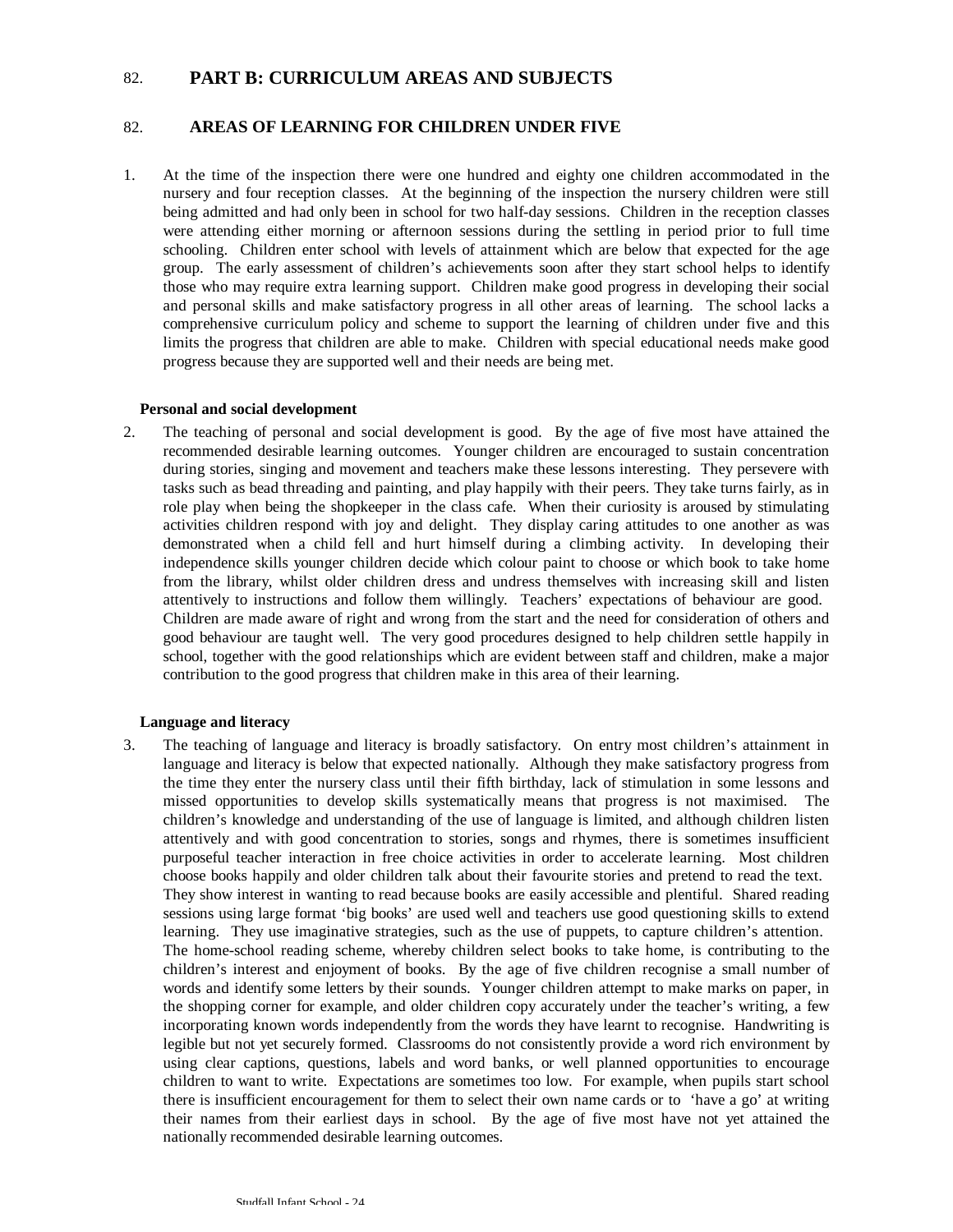#### **Mathematics**

4. Overall the teaching of mathematics is satisfactory and pupils make sound progress. The children's attainment in mathematics is below that expected nationally and by the age of five most have not attained the recommended desirable learning outcomes. On entry to school children have a very limited mathematical vocabulary. Although a significant number of nursery children recognise some primary colours and most can sort objects according to colour, many are unable to use this knowledge of sorting to arrange cups and saucers in place settings in the home corner. Reception class children count out objects to five and beyond such as when giving each teddy the same number of sweets but do not use this knowledge sufficiently in simple practical addition and subtraction activities. Their knowledge of shapes, such as circle, triangle and square, is limited and a significant number find difficulty in sequencing a simple pattern. The children's understanding of the words used to describe relative quantities, position and size is limited and their understanding of concepts such as 'lighter than', and 'taller than' are below expectations for their ages. Teachers use stories, rhymes and number games well to stimulate and extend children's learning in lessons and although a good range of follow up free choice activities are provided they are not always sufficiently structured to accelerate learning. Therefore many opportunities to capitalise on what children know and can do are lost.

#### **Knowledge and understanding of the world**

5. The teaching of knowledge and understanding of the world is broadly satisfactory and most children usually make satisfactory progress. Children's knowledge and understanding of the world is limited on entry to the nursery. Teachers provide some stimulating experiences in order to develop understanding. For example, following a visit to the pond to collect frogspawn, nursery children had observed and recorded the changes that occurred. They develop their understanding of other cultures, such as Spanish dance and costume as part of a topic on Spanish Easter celebrations. Children in the reception classes observe weather changes and record their findings on the class weather chart. They talk about their family but do not yet understand the concept of 'oldest' or 'youngest', and although they know that fur is soft, their knowledge of other materials and their properties is underdeveloped. Children soon become familiar with the computer and their learning is accelerated because skills are carefully and systematically taught. For example, after being shown how to operate the mouse, children successfully sorted items on screen in a simulated bakery shop. Skills such as cutting and sticking are well developed because of the many opportunities provided for them to practise. Nevertheless experiences in this area of learning are not extensive and some children do not always make the progress of which they are capable. By the age of five most have not attained the recommended desirable learning outcomes.

#### **Creative development**

6. Teaching in the creative area of learning is satisfactory. By the age of five most have attained the recommended desirable learning outcomes. Children have access to a range of activities to help them to develop creatively, and teachers' expectations ensure that progress is at least satisfactory. Younger children mix colours from an early age and manipulate paintbrushes and glue sticks confidently. They happily pretend to be 'mum' or 'dad' in the home corner, and offer 'cups of tea' to all. In developing their observational skills children look closely at fruit and flowers through a magnifying glass and make a fair representation of what they see. Older children confidently select materials for their collage pictures, cutting and sticking with dexterity. They listen carefully to music and stories on the tape recorder and use facial expressions and mime to indicate what is happening, memorise songs and rhymes, performing them with enjoyment, and sometimes accompany their singing with percussion instruments whilst showing an awareness of the beat. Although home corners are well equipped, organisation of materials lacks excitement and stimulation, therefore opportunities for role-play are limited.

#### **Physical development**

7. Overall the teaching of the physical area of learning is at least satisfactory and it is often good. In the area of physical development children make satisfactory and often good progress because teachers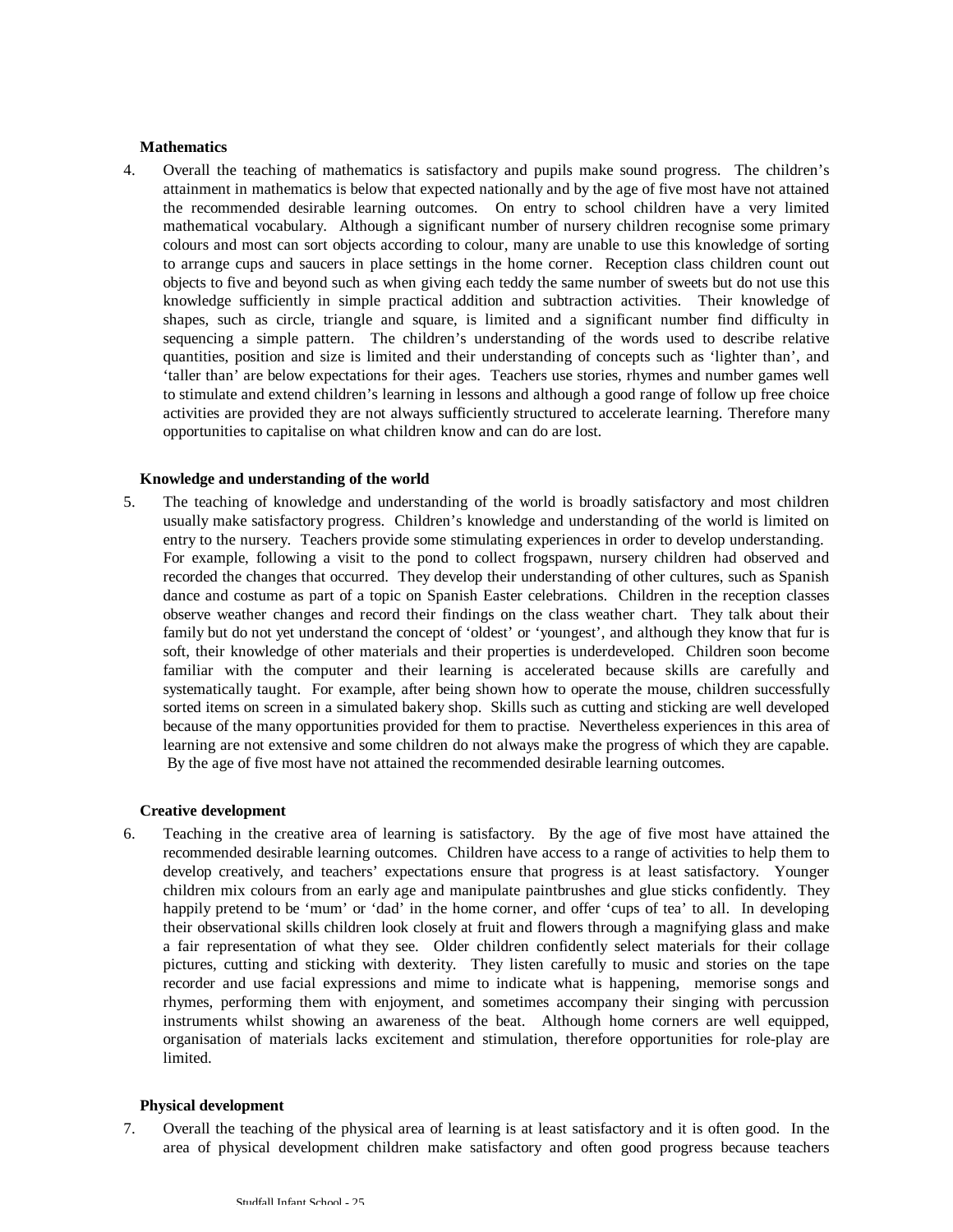provide appropriate activities and their expectations are high. By the age of five, most children have attained the recommended desirable learning outcomes. Younger children steer and control wheeled vehicles and attempt to throw and catch balls with increasing skill. They manipulate small equipment, such as pencils and brushes, with a fair degree of control and accuracy. Children in the reception classes show a good awareness of space and of the need for taking care because teachers explain safety rules carefully. They are able to stop and start at a given signal such as that of a tambourine, and hop, jump and run with good control. Children enjoy these lessons because teachers make learning fun.

- 8. The quality of teaching is always at least satisfactory and it is good in just over a quarter of lessons. This is an improvement since the last inspection. Teachers have satisfactory subject knowledge and manage children well, and when teachers' expectations are high and lessons are challenging children respond with enthusiasm and alacrity. This is particularly evident in whole-class sessions which are often planned and taught well. Follow up activities are often less effective because there is no clear focus, teacher interaction is not sufficiently purposeful and activities lack challenge. It is evident that these young children are only just coming to terms with a new school situation and teachers are working hard to establish a secure environment in which children can learn. Nevertheless opportunities are missed to set the pace of learning from the start.
- 9. Although there is no comprehensive plan that tells teachers what to teach and when and how to teach it to ensure a step by step development in learning, teachers and co-ordinators now plan together to promote consistency of provision. Weekly and some longer term planning appropriately addresses the learning objectives for the under fives, but some daily planning is inconsistent in quality and lacks a clear focus on the skills, knowledge and understanding to be taught. The school has appropriately identified teaching and learning for the under-fives as a priority for further development and has drawn up a comprehensive action plan.
- 10. Accommodation is spacious and is enhanced by the secure outside play area which is used frequently. This is an improvement since the last inspection. However organisation of classrooms lacks vision and imagination and resources, although plentiful and easily accessible, are not always used to maximum effect. Relationships among staff and children are very good and all staff are clear about their role and all feel valued. The care and concern which is shown to all makes a major contribution to the sense of security and confidence which these young children are beginning to demonstrate.

## 92. **ENGLISH, MATHEMATICS AND SCIENCE**

### 92. **English**

- 11. Standards of attainment on entry to full time education are below those expected nationally. By the time they leave school most pupils attain the standards expected of seven-year-olds. National Curriculum test results concur with these inspection findings. In the 1998 tests the school's results were average, both when compared with all schools nationally and with similar schools. The proportion of pupils who attained at least the national target of Level 2 in reading was close to the national average and the proportion who attained the higher Level 3 standard was above average. In writing the proportion who attained at least Level 2 was above the national average and the proportion who attained the higher Level 3 standard was close to the national average. The school's results in the 1999 tests were slightly lower than in the previous year because the cohort of Year 2 pupils which took the tests in 1999 had a lower number of higher attaining pupils than in previous years. Higher attainers achieve better in reading than in writing. There is little difference in attainment between boys and girls. Overall, national test results since 1996 show that standards are being maintained at average levels. The well implemented literacy hour, together with very efficient co-ordination and monitoring of the subject, is already beginning to have a positive impact on standards. Pupils of all abilities make good progress because teachers plan and deliver work carefully to meet their specific needs.
- 12. On entry to full-time school pupils' command of language is below average. They make good progress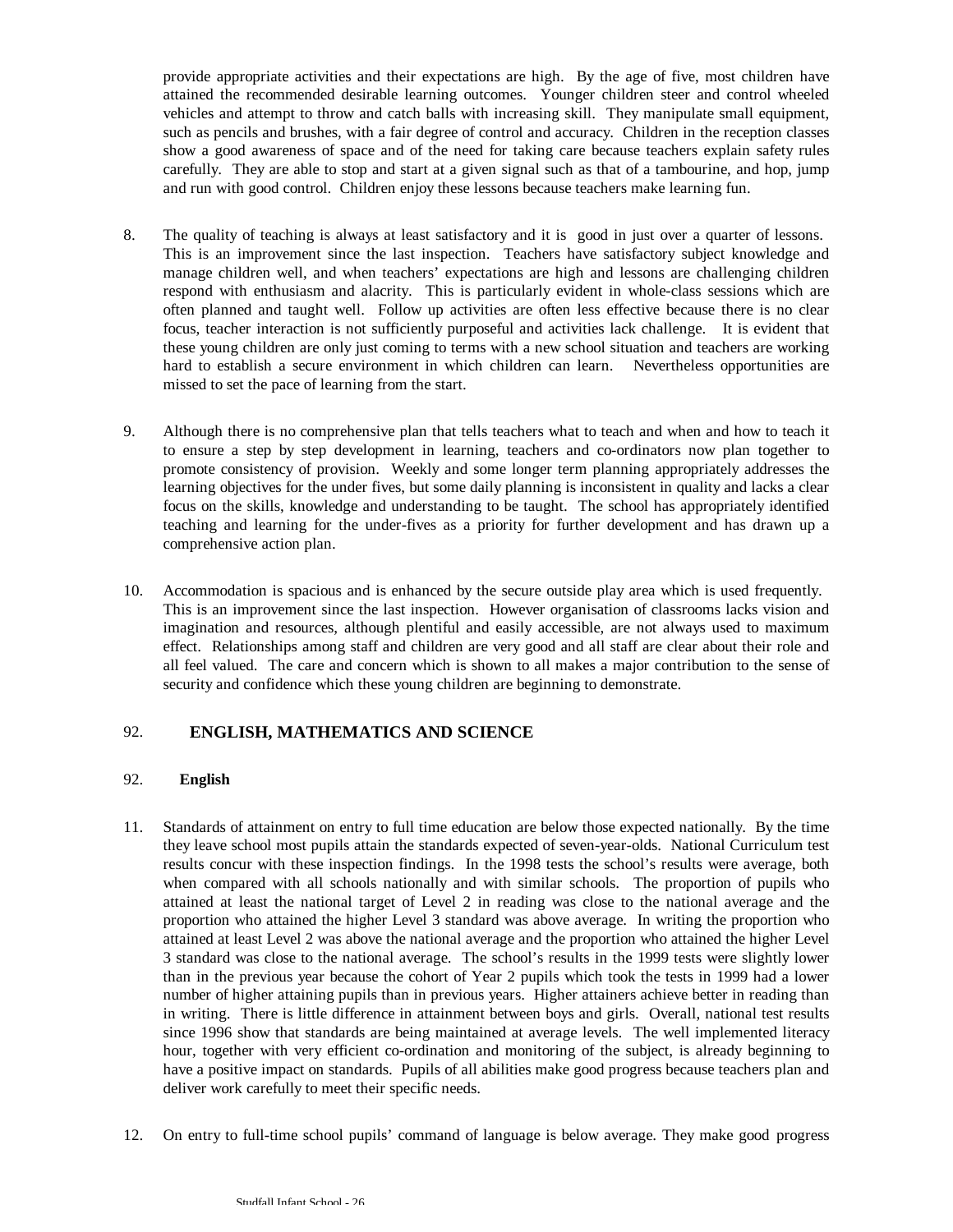because teachers use questions effectively to test and extend learning, and provide well planned opportunities for pupils to practise speaking. For example, pupils in Year 1 decide who lives in their house and discuss why each person is important, although their sentences are often short and sometimes ungrammatical. The pupils' confidence in modifying their speech for different audiences is growing, as was demonstrated when a Year 2 class explained the importance of keeping school rules during a whole school assembly. Older pupils describe their weekend activities to a friend, and are increasingly able to formulate their own questions, when for example, discussing the story of 'The Watermelon'. However, their use of descriptive language is limited and some teachers do not always capitalise on opportunities to extend pupils' bank of new words. Pupils with special educational needs are very well supported and make good progress.

- 13. Pupils, including those with special educational needs, make good progress in reading. Pupils take a range of reading books home regularly. The large format 'big book' class and group reading sessions in the literacy hour are used effectively to extend and enhance the range and quality of reading books experienced by the pupils. Pupils show enjoyment and concentration because teachers make the shared reading sessions interesting. Skills such as phonics and comprehension are taught systematically. Sometimes, however, initial sounds are taught in isolation, therefore pupils lack the necessary skills to blend sounds in order to decode unfamiliar words. Year 1 pupils identify familiar words and phrases in their reading books and talk about the plot, often recalling events sequentially, and some describe simply the character's feelings, on being lost in a wood for example. Pupils in Year 2 read more complex text accurately, and observe punctuation such as full stops in their reading. They use non-fiction books for research in history and geography but, pupils' knowledge and understanding of non-fiction books is nevertheless underdeveloped, and although they know that an index is arranged in alphabetical order, their knowledge of library skills is limited. Pupils talk about their favourite stories and, following a visit by the author Colin West, they produced their own books for others to read.
- 14. From scrutiny of work over the past year it is evident that pupils, including those with special educational needs, make good progress in writing. There are plenty of well planned opportunities for pupils to use their writing skills in other subjects such as history and religious education. By the end of Year 1 pupils write simple sentences independently and sometimes include full stops and capital letters. Their writing is neat and well presented because handwriting skills are taught well. By the end of Year 2, pupils write imaginative stories, such as 'The Flying Carpet' and incorporate words such as 'excited' and 'terrified' to enrich their work. They describe in detail the lives of famous people in history such as Florence Nightingale using correctly punctuated sentences in order to make sense of what they write. Pupils make good progress in spelling because skills are systematically taught, using the 'look, cover, write' technique effectively, and they are building up a bank of sight vocabulary which they incorporate into their work. Use of colourful, descriptive language, in poetry writing for example, is limited, and teachers do not always capitalise on opportunities to extend pupils' bank of interesting vocabulary. All classrooms have a good range of prompts, such as word banks and dictionaries, to which pupils regularly refer.
- 15. Attitudes to work and standards of behaviour are good. Pupils sustain concentration when tasks are challenging and imaginative. They co-operate purposefully in group activities, sharing the work fairly and respecting others' views. Teachers have good relationships with their pupils and enjoy sharing the big book sessions with them. They encourage pupils to follow well established routines, and well organised lessons, together with teachers' expectations, means that pupils quickly settle to work. Where behaviour and concentration lapse it is almost always as a result of pedestrian lesson pace and the lack of inspiring activities.
- 16. The quality of teaching has improved since the last inspection. It is now good overall. Nearly a third of teaching in Year 2 is very good. No unsatisfactory lessons were seen. Teachers have a secure knowledge of both the National Curriculum and the National Literacy Strategy. They prepare work carefully and most have good expectations of pupils' levels of effort and the standards they want them to attain. Time is used well and lessons are very effectively resourced. Skilful questioning is a strong feature of many lessons, and tasks are carefully modified to meet the needs of all pupils. Less effective teaching occurs when whole- class sessions are too long, activities lack stimulation and the pace of learning is too slow.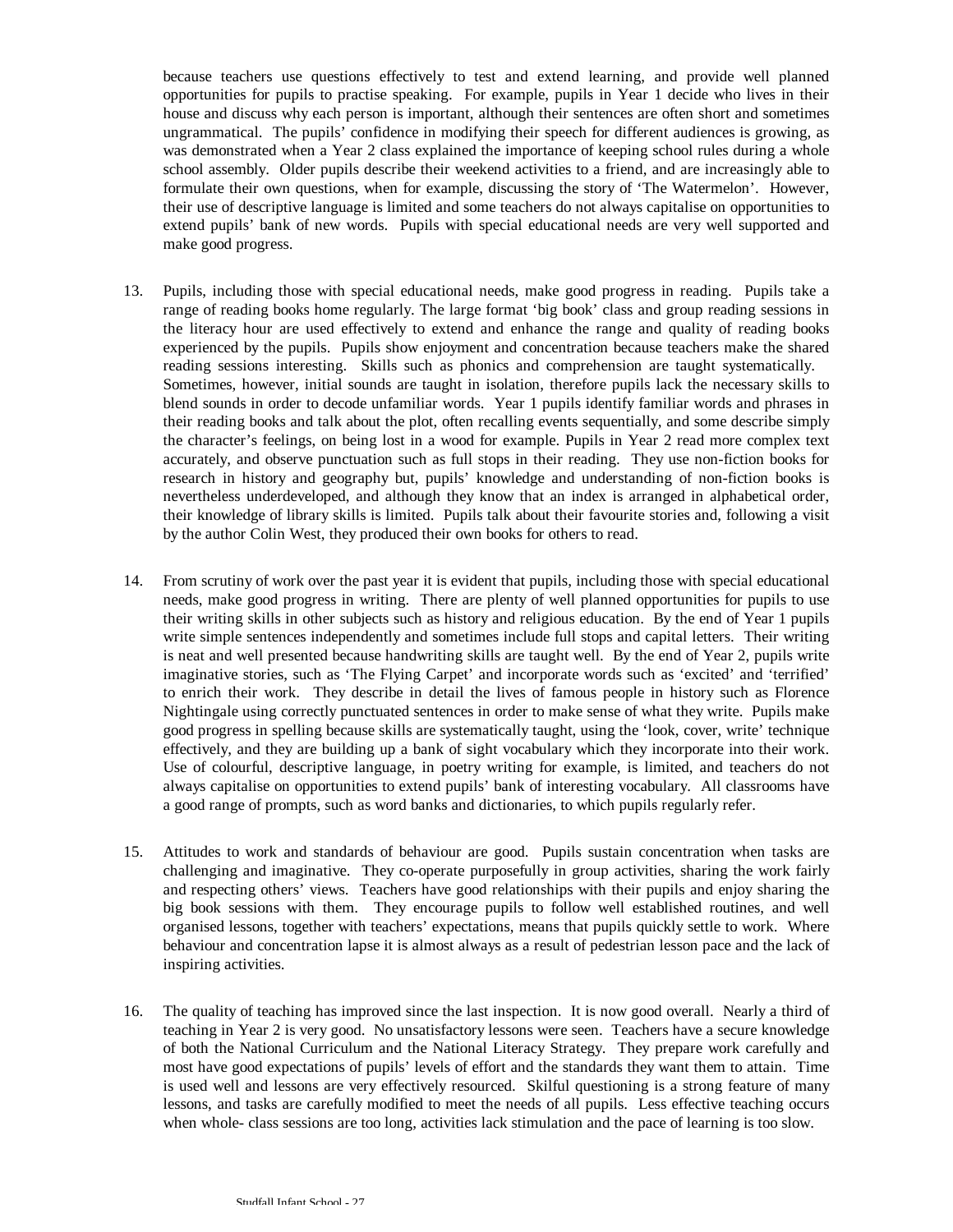- 17. The school has developed an effective literacy strategy. Teachers have worked hard to implement successfully much of the organisation and structure of the literacy hour. The school has detailed weekly and longer term planning which gives an overview of what and how skills will be taught and teachers plan work together to ensure consistency of approach. Occasionally daily planning lacks clear focus on the specific skills to be taught.
- 18. The co-ordinator is very well trained for her role. She leads a strong, well organised team, effectively involving the literacy governor in much of the school's work. The school is building its scheme appropriately around the literacy strategy and is incorporating drama to enrich the teaching of English. Improvements since the last inspection include carefully annotated portfolios of pupils' work, moderated across the whole school. The curriculum is monitored rigorously, thus enabling pupils to continue to make good progress, and assessment procedures, including the analysis of both in school and national tests, are used effectively to plan future work. The evaluation of the quality of teaching, however, is not systematic and lacks firm direction. Day-to-day assessment of reading, and the marking of pupils' work is in need of further development in order to make it fully effective. The contribution that the subject makes to pupils' spiritual, moral, social and cultural development is good. Pupils learn to empathise with fictional characters, to share ideas, work co-operatively and develop an increasing knowledge of literature.

### 100. **Mathematics**

- 19. The results of the National Curriculum tests in 1998 show that by the end of Key Stage 1, standards, when compared with all schools, are broadly in line with national averages. When compared with similar schools the pupils' results show standards which are below average. This comparison takes no account of the large number of pupils in the school with statements of special need. If the pupils in the designated special provision were removed from the calculations then the school attains average results when compared with similar schools. The performance of both girls and boys in mathematics in 1998 was closely in line with the national averages and showed very little difference in gender distribution. A similar picture emerges for 1999, although standards at Level 3, the higher attaining level, were lower in 1999 than in 1998. Pupils scoring below Level 2, the national norm in 1998 and 1999 are very close to the national figures. This is despite the larger proportion of pupils on the special educational needs register.
- 20. Inspection findings show that standards are now mainly in line with National Curriculum test result averages. However, the number of pupils working at a higher than average level has risen. This is an improvement from the previous report of 1996 when inspectors found that: "The work for the more able pupils was too easy and there was too low an expectation of what they should achieve". This weakness has been rectified. In the main, higher attainers are well challenged. Pupils with special educational needs make good progress throughout, due to the excellent provision for them. Their needs are identified very early and, as a result, they often exceed the targets on their individual education plans. Some attain the national average test scores when they come to the end of Year 2.
- 21. Overall, progress from the beginning to the end of Key Stage 1 is good, but variable between year groups. At the age of five years, the point at which pupils begin their studies of the National Curriculum, pupils' attainment is below the national expectations of the nationally recommended desirable learning outcomes for mathematics. This evidence is based on the scrutiny of work of the reception pupils. Progress of the median group at reception is slow, although some higher attainers, and most special needs pupils, make satisfactory progress. In the reception classes, most pupils can match objects one-to-one by size and have a secure sense of how to record numbers to five and use coinage to five pence. However, there is a lack of recording numbers to 10, of doubling, of sharing numbers into two groups, and of work on position, direction, mass and capacity.
- 22. Although in the early half of Year 1 progress is slow in mathematics, by the end of Year 1 pupils have made satisfactory progress on the whole. There are strengths in pupils' progress in number work, measuring in centimetres, handling data and presenting findings in graphical form; in coinage and in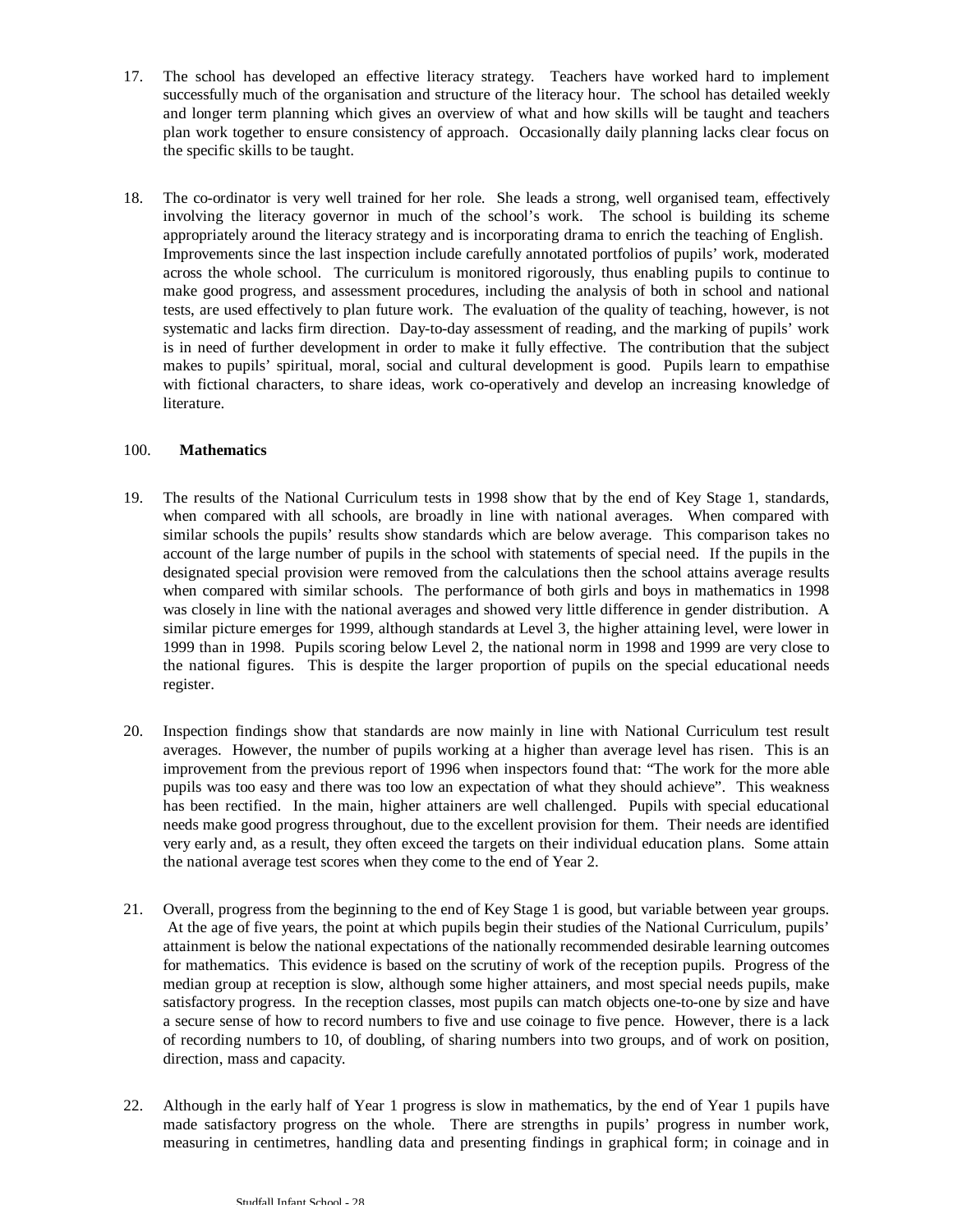place value and calculations. Scrutiny of last year's work, together with inspection observations and discussions with pupils, show weaknesses in pupils' concept of zero, in confidence in the quick recall of number facts and mental calculations, in describing the movement of angles, and in understanding and using mass and capacity.

- 23. In Year 2, good progress is made overall when the good foundations of number work developed in the latter half of Year 1 are built upon firmly. All pupils at Year 2 make at least good progress in most of the attainment targets of the National Curriculum with higher attainers making very good progress. By the end of Key Stage 1, many pupils still lack confidence in quick mental recall, mental calculations and in mass and capacity.
- 24. Pupils have positive attitudes to the learning of mathematics. They are willing to discuss their work and are conscientious. Pupils are very well behaved and enthusiastic. Pupils co-operate well with each other, such as when sorting objects into size and when sharing measuring apparatus. They are very confident when using the computer to generate graphs of the data which they have collected. They have a high degree of independence when selecting appropriate apparatus to aid their practical activities. However, during the sessions devoted to mental work at the beginning of each numeracy lesson, a significant number show a lack of confidence for quick mental recall. Pupils' presentation of their work is exemplary.
- 25. Overall teaching is sound. It is always at least satisfactory, occasionally it is good and in some lessons teaching is very good. Teaching in Year 1 is mostly sound and occasionally very good. Teaching in Year 2 is mostly good and sometimes very good and consequently progress accelerates towards the end of the key stage, resulting in progress overall being good. Teachers set high standards for the behaviour of pupils and expect them to settle to their work sensibly. Planning for the breadth and balance of the curriculum is mainly satisfactory, apart from insufficient detail paid to mental calculations and a lack of sufficient work on mass and capacity. The school is in the early stages of beginning to implement the National Numeracy Strategy and teachers are still awaiting further training. Teachers' evaluation and assessment of pupils are good and teachers use the information well in their planning for pupils' individual needs.
- 26. Classes have clearly accessible areas of learning for mathematics, which encourage a high degree of pupils' independence. Resources are good and used effectively in the main to consolidate pupils' understanding of the conservation of number and place value. Computers are used well to support learning and pupils use programs to create clear graphs and pie charts of data they collect about favourite colours or the type of pets owned by pupils. There are good links with other subjects, for example in geography for finding positions on a grid in preparation for understanding a local street map. All strands of the National Curriculum Programmes of Study are covered and statutory requirements for teaching the subject are met. The management of pupils is good overall and succeeds in enabling pupils to work cooperatively with one another. The support staff have a very clear understanding of their role and ensure that pupils have a secure knowledge base.
- 27. The co-ordinator, in the past, has worked hard to implement a scheme of work for mathematics. The new National Numeracy Strategy is in the early stages of implementation and the school lacks clear printed guidance on how to implement the new strategy uniformly in each class. Teachers are still awaiting further training and guidance. Procedures in place for monitoring the sampling of pupils' work are sound; the levelling of work according to the National Curriculum criteria is good. However, support and monitoring of the teaching is underdeveloped and lacks firm direction.

### 109. **Science**

28. The results of the teacher assessments in 1998 show pupils' attainment to be below average compared with the national figures and when compared with the results from similar schools. Inspection evidence, however, indicates that the level of attainment is in line with the national average and this shows that standards in science have remained as they were at the time of the last inspection. It is clear that teachers were very cautious when making their assessments last year and were reluctant to ascribe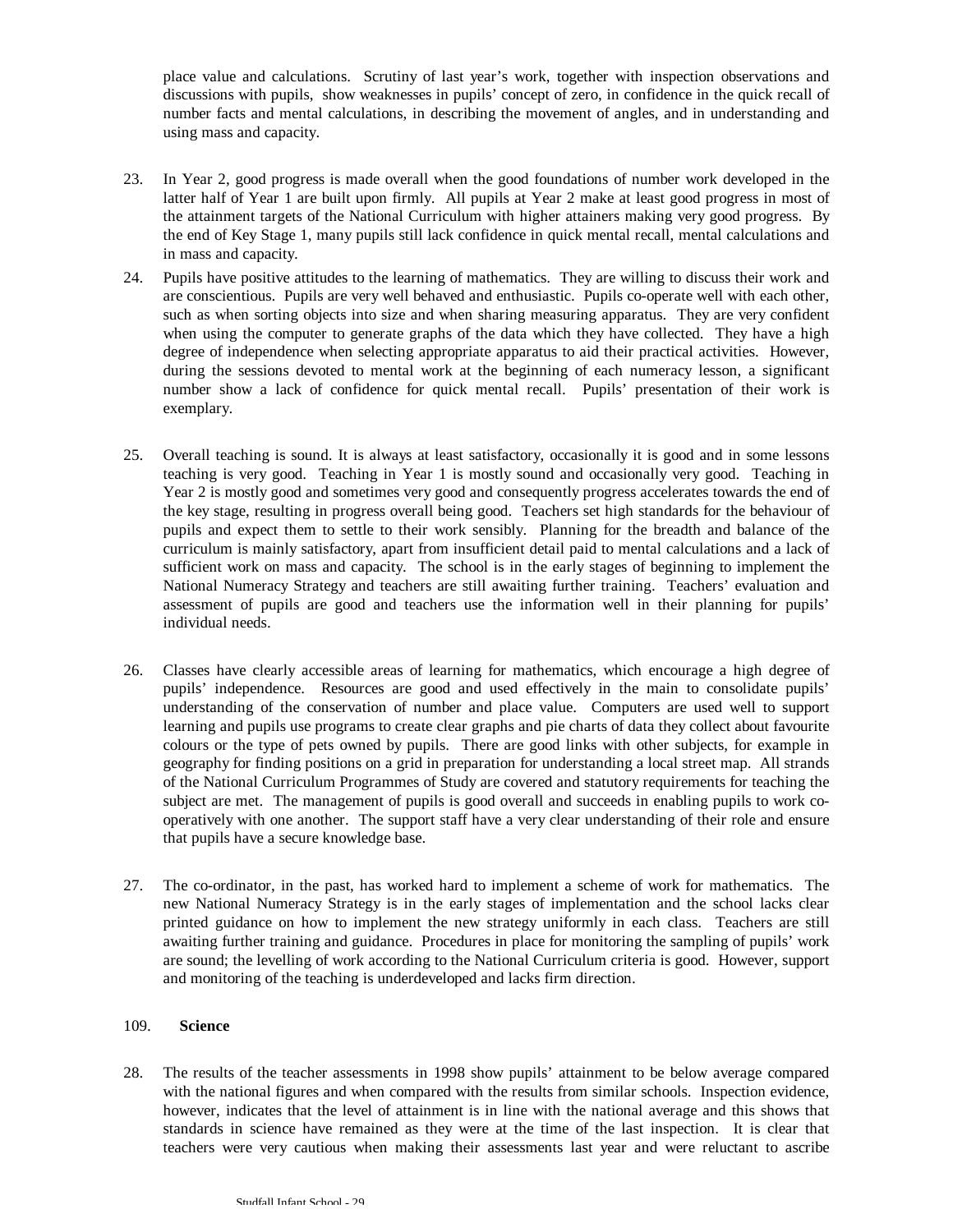attainment levels which might not be absolutely secure. The effect of this has diminished the school's comparative results.

- 29. In Key Stage 1 pupils investigate changes in substances, such as when chocolate melts and water freezes. They describe their observations well and say whether the changes that occurred were what they had predicted. They appreciate some of these changes can be reversed. Through studying life processes and living things, pupils know that animals have life cycles and that some creatures change their form, for example, caterpillars to butterflies. They understand the basic requirements of living organisms through investigations into what animals and plants need to survive. A good example of this is the studies of pond life which pupils make. They know ways in which creatures, like the dragonfly, are suited to their surrounds. When looking at physical processes, pupils understand that sounds come from a wide range of sources, can be of different volumes and that they are heard when they enter the ear. In all areas of science pupils record their findings using appropriate scientific terms such as 'loudness', 'pupa' and 'life cycle'.
- 30. Pupils make good progress as they move through the school. For example, in learning about minibeasts, they take increasing responsibility for the labelling of diagrams and for describing their findings. In lessons pupils make good progress and it is very good where the teaching is very good. They very quickly become clear about what they have to do or investigate as, for instance, in a lesson in Year 1 when looking at materials, to determine some of their properties before classifying them into 'rough' or 'smooth'. Through the teachers' planning, which takes account of all pupils' needs, and with good quality support from additional adults, all pupils make good progress.
- 31. Pupils have good attitudes to science and they particularly enjoy the practical activities of investigating and experimenting. They are well behaved and, when required, work together very productively, as in a lesson where groups were studying wood and objects made from wood. Pupils sustain concentration well and take pride to present their written work and drawings very neatly. Pupils are beginning to demonstrate initiative in determining their own ways to record information by selecting, for instance, which type of graph to show the numbers of different creatures seen in the pond.
- 32. The quality of teaching ranges from sound to very good and is good overall. The best teaching is where there are appropriate resources made available, there are high expectations of the pupils' behaviour and application to their work, questioning is used effectively to ensure the pupils' understanding and the pace of the lesson is good. All teachers have good knowledge and understanding of the science curriculum and their lesson planning is good, particularly where the learning objectives are clear and assessment opportunities are identified. Teachers make very effective use of additional adult help, especially to support lower attaining pupils and those with special educational needs.
- 33. The co-ordinator is knowledgeable and enthusiastic about science. She has a commitment to high standards and a clear vision of how the subject can be developed. The co-ordinator manages science well and monitors closely the planning throughout the school. She has ensured in the planning of the schemes of work that pupils are taught about experimental and investigative methods in each of the other three areas, life processes and living things, materials and their properties and physical processes. As yet, however, she has not had the opportunity to monitor the teaching of the subject through classroom visits.
- 34. Resourcing for science is satisfactory. There is an adequate supply of appropriate apparatus, materials and equipment which is stored safely but readily accessible to the teachers. The school grounds, which include a garden, partly maintained by the pupils and a pond area, provide an additional valuable resource for learning.
- 35. Science links well with other subjects such as mathematics in the presentation of data and English in the descriptions of observations. The subject makes a valuable contribution to the pupils' social and moral development, by their working together in groups and through learning about their environment and how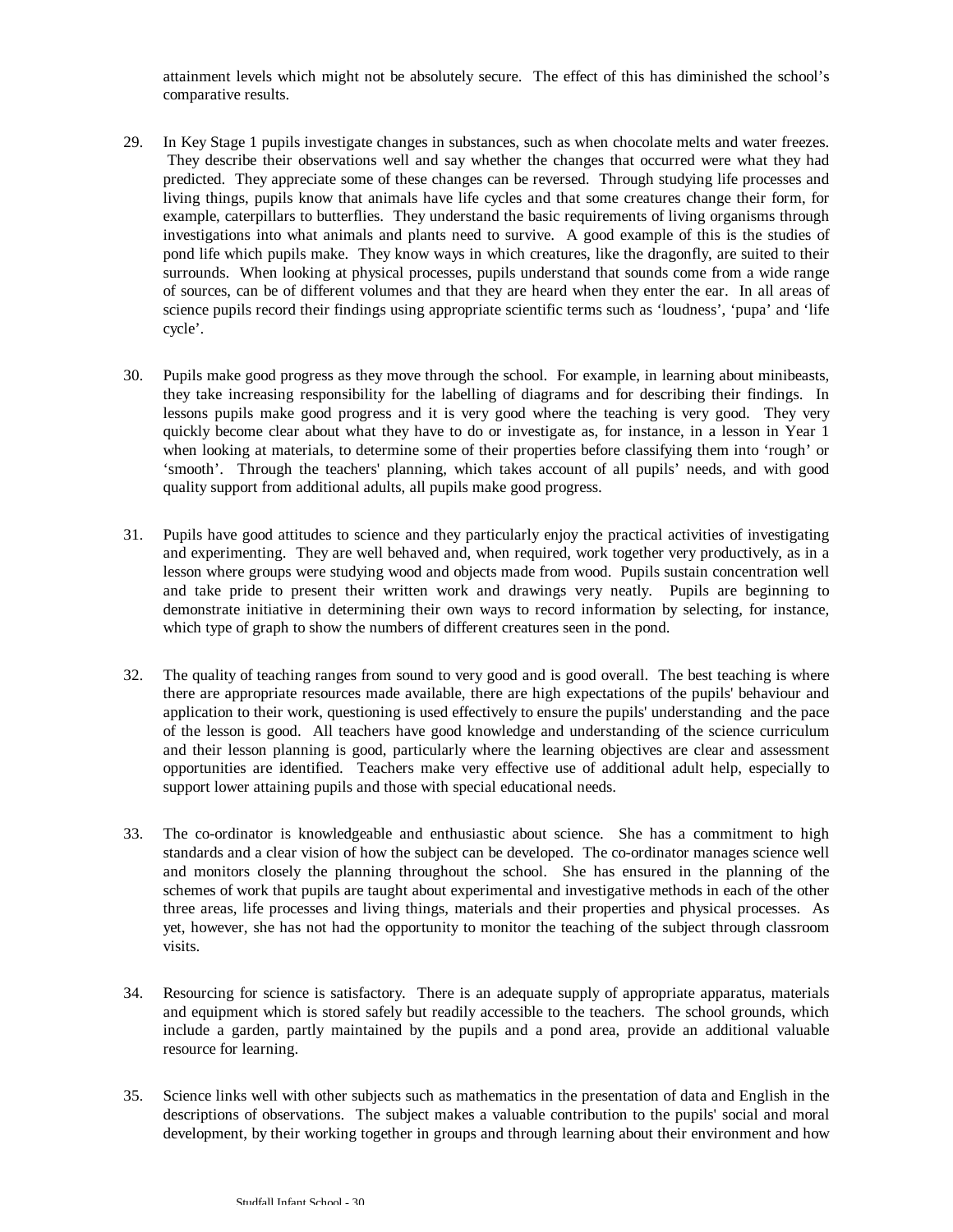## 117. **OTHER SUBJECTS**

117.

#### **Information technology**

- 36. By the end of Key Stage 1, attainment in information technology is above national expectations. This finding represents an improvement from the time of the last inspection when standards achieved were in line.
- 37. Pupils know the parts of a computer system, such as a mouse and a keyboard, and understand their functions. Their information technology capability is good; they have a secure knowledge and understanding of commands in word processing programs and of information technology tools, for example, in an art program. Pupils use their skills effectively to generate and present ideas, for instance, using the art program to create designs and illustrations and to produce maps of real and imaginary places. Pupils use information technology to save data, such as of favourite forms of exercise or modes of travel to school, and represent the information in alternative forms - pie charts and block graphs.
- 38. Pupils' knowledge and understanding of control technology is good. Using programmable robots, pupils give commands that produce desired outcomes in their movements. Pupils use CD-ROMs which provide simulations, such as of a castle, in connection with work in history, to explore real and imaginary situations. Pupils deploy their word processing skills to generate and communicate ideas in text, writing stories and providing captions to pictures, for example. Pupils are well able to describe their use of information technology and know an appropriate range of special terms associated with computers. They use their skills well in mathematics, where they illustrate data in computer generated graphs and charts, and art where they create detailed, carefully coloured pictures.
- 39. Progress made by pupils over the two years in Key Stage 1 is very good and, in lessons, with the generally high quality of teaching, progress is also very good. Pupils learn very quickly and effectively what they have to do. They develop well the necessary skills appropriate to a new program, gain control and precision through experimentation and acquire a very good understanding of the scope of the program. This is exemplified well in the work done by pupils using the art program "Colour Magic", using a range of tools for drawing, painting and spraying to create designs and illustrations. Progress made by pupils with special educational needs, through suitably adapted work and with additional adult support, is good.
- 40. Pupils' attitudes to information technology are good. They enjoy working on the computers, are confident and, in pairs, mutually supportive. Pupils show respect for the equipment and for other pupils who are working on it. Behaviour is good and pupils demonstrate great excitement linked with serious intent. They sustain concentration and take pride in the quality of their finished work, as of the written work they produce.
- 41. The quality of teaching ranges from unsatisfactory to very good and, overall, it is very good. In the one lesson where teaching was unsatisfactory, it was because the teacher left a small group of pupils to their own devices and did not intervene sufficiently to check if they were doing what they were supposed to be doing. The key features of the very good teaching is that clear, precise explanations are given, specific skills are taught in a planned way, such that expertise is developed progressively, and the pace of lessons is brisk. The teachers and the information technology support staff have a very good knowledge and understanding of the subject and of its application to the pupils. Well planned whole-class lessons focus essentially on the teaching and learning of information technology skills which are subsequently practised very effectively in small group situations with the information technology technician. Teachers then appropriately incorporate the pupils' acquired skills in other subjects, such as in producing graphs for work in mathematics. Teachers have very high expectations of the pupils' behaviour and the standard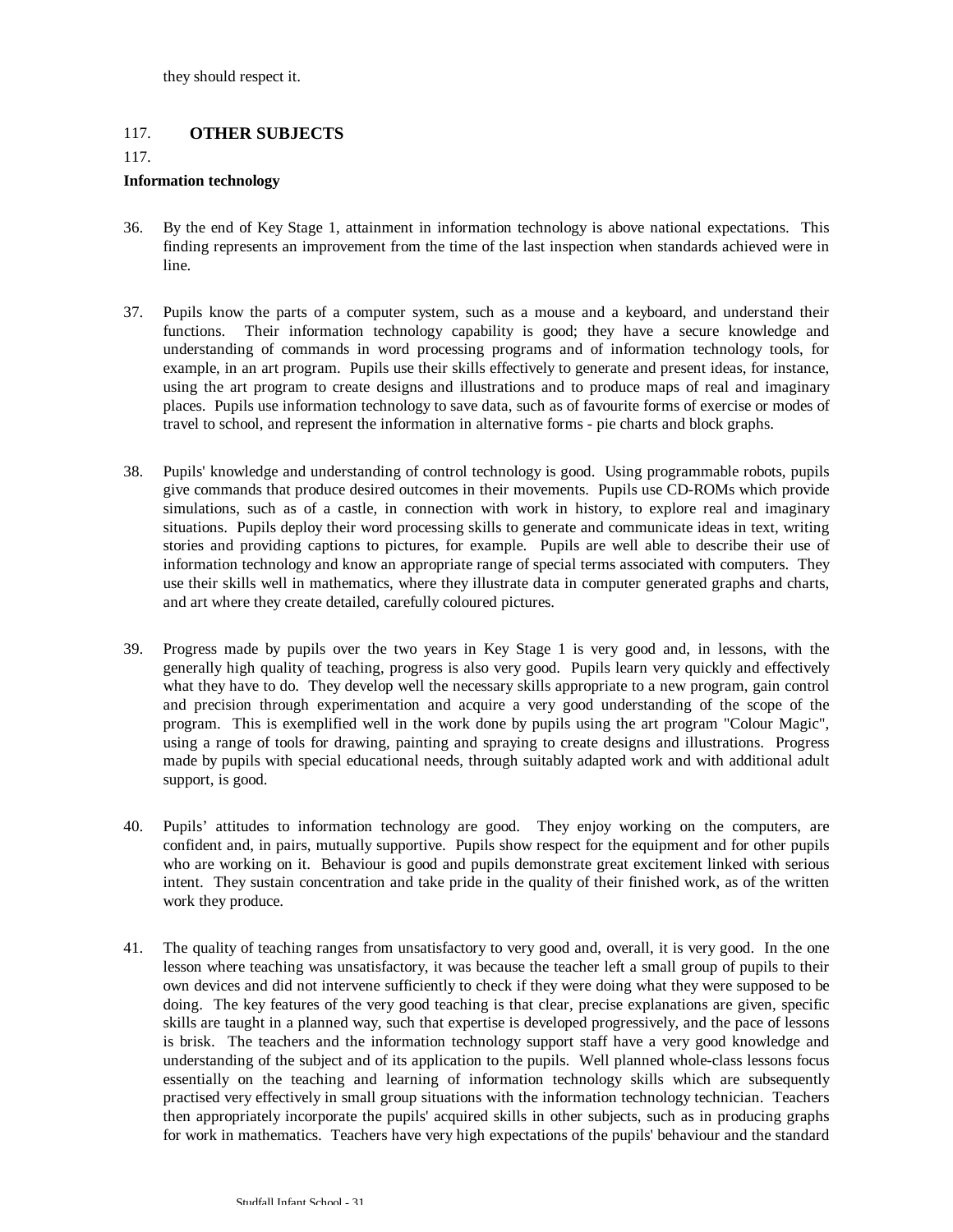of their work. The management of pupils in lessons is very good.

- 42. The curriculum for information technology meets statutory requirements and provides equality of access and opportunity for all pupils. Whole school planning is of a good quality and acknowledges the most recent national guidelines. Planning sheets deployed by the teachers are very well structured and ensure appropriate coverage and necessary continuity and progression. Assessment arrangements are good and assessment is used effectively to inform curriculum planning. Provision for pupils with special educational needs is very good through the efficient deployment of support staff and equipment. For example, last year, identified adult support and a laptop computer were provided for a pupil with cerebral palsy.
- 43. The subject is co-ordinated by a very conscientious teacher who is very knowledgeable of the subject. She provides a clear educational direction for the subject and is very ably supported by the technician. The ethos for the teaching of the subject is very good with a clear commitment to high standards. Arrangements for the professional development of staff are good and the co-ordinator systematically advises colleagues of recent innovations. However, opportunities for monitoring the teaching of the subject are not yet developed. The school liaises closely with the neighbouring junior school and is looking to develop closer ties with the local secondary school. There are plans to establish the school's own website.

### **Religious education**

- 44. By the end of Key Stage 1, attainment in religious education is in line with expectations. Good account is taken of the requirements of the locally agreed syllabus. Pupils throughout school receive their religious education through lessons and assemblies as well as through general school activities.
- 45. Pupils are taught to respect and care for living things and to show kindness and consideration for others. Younger pupils talk about their families and discuss why they are important, and learn to take care of themselves and others in promoting their feelings of self esteem. Older pupils retell events from Bible stories such as Noah's Ark and then explore the importance of living by a set of rules. They know the importance of Christian festivals such as Easter and Christmas. Pupils visit the local church and act out ceremonies such as weddings and christenings in order to develop their understanding of the reasons why people go to church. Older pupils compare objects used in Jewish and Christian religions and all are learning to show understanding and respect for the beliefs of others.
- 46. Satisfactory progress is being made in developing an understanding of religion from a sound factual knowledge of Christianity and other religions, and in developing a sense of awe and wonder and curiosity in the world. Progress accelerates when teaching is inspiring and when questions are carefully presented to extend understanding.
- 47. Pupils have positive attitudes towards learning. Pupils respond sensitively to music, stories and dance and an air of reverence is often evoked in lessons and assemblies. Pupils are learning to recognise the needs of those less fortunate than themselves and have recently 'adopted' a Kenyan child. They show an awareness of the Ten Commandments and know the importance of living by a strong moral code, and they treat others with courtesy and respect. Opportunities are well taken to share their learning with others through assemblies and class discussion.
- 48. Teaching overall is sound. The quality of teaching has improved since the last inspection. It is always at least satisfactory, sometimes it is good and occasionally excellent. Teachers have good subject knowledge and plan work well, and lessons follow a logical sequence. Resources are often used very effectively to capture pupils' attention. Examples of high quality teaching were seen when teachers created a spiritual atmosphere through inspired storytelling and talk, and used questions sensitively to encourage pupils to look for deeper meanings. Less effective teaching occurs when activities are insufficiently linked to a religious theme, lessons lack imagination and pace is slow. All teachers establish a good rapport with pupils which sets the scene for effective learning.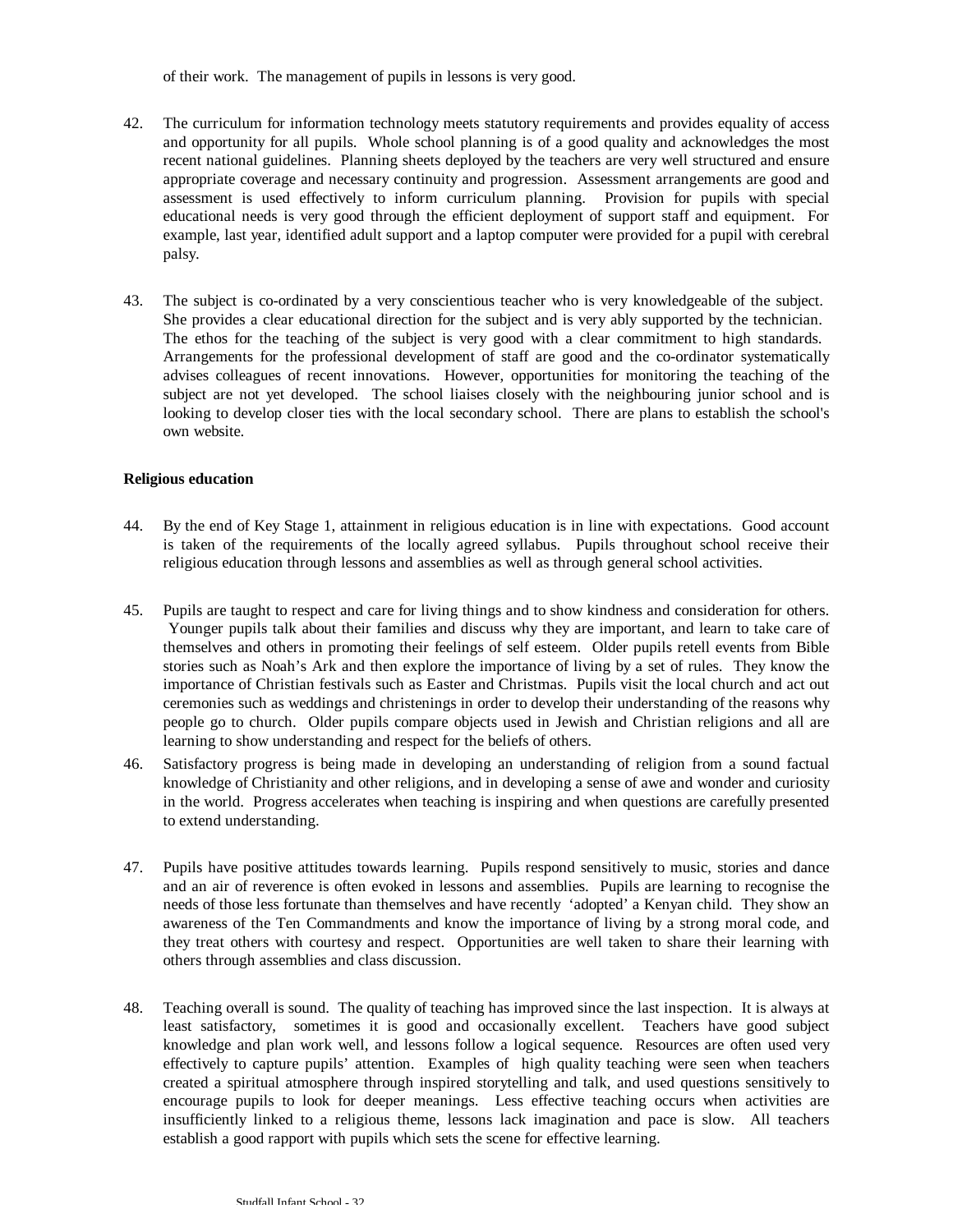49. The well constructed policy and scheme of work clearly states what is to be taught and is well implemented. This is an improvement since the last inspection. Co-ordination of the subject is good. What pupils have learned is assessed and plans are modified in the light of findings. Written work is often set to test pupils' understanding. Good use is made of local churches, and visitors representing other religions are invited to the school. Well used resources, including those for multi-cultural faiths, are plentiful.

### 131. **Art**

- 50. Art is firmly established in the school's curriculum and work of sound quality is produced. Pupils, including those with special educational needs, make sound progress throughout the school. Pupils in Year 1 use wood shavings, straws and sticks to make interesting collages. African artefacts were carefully studied by pupils in Year 2 prior to the completion of good, detailed drawings. Pupils use their developing skills in graphics well to make posters which are designed to encourage everybody to put their crisp packets in the waste paper bins. Pupils study the work of other artists, such as Monet and van Gogh, to gain knowledge of techniques and to give them inspiration for their own work. Good work is produced using computer programs. Beautifully coloured and very detailed pictures of trees in autumn have been produced by Year 2 pupils with the help of a computer. Pupils learn how to make a colour wash as a background to landscape paintings and they know how to add black or white to colours to create different tones. They have developed sound skills of colour mixing to create the shades they seek when painting. Sketch books have just been introduced in Year 2 so that pupils can record their developing ideas and techniques. These are beginning to form a useful means of assessing progress. Pupils' drawings are used to show developing maturity and the self-portraits entered in pupils' individual records of achievement show how remarkably techniques develop between the ages of five and seven. Pupils use their illustrating and colouring skills well, as when decorating their history topic books with careful drawings of castles. The standards reported on in the last inspection have been maintained.
- 51. Pupils settle willingly to their work. They take a close interest in the tasks they are set and work purposefully. They discuss their work sensibly and are generous in praising the work of others. They sustain concentration for extended periods and are usually proud of their finished products. They dwell on achieving the effects they are trying to create and develop their work thoughtfully.
- 52. Teaching is mostly good and progress in the lessons seen was generally good. Overall progress through the key stage however is, as shown by the scrutiny of work, just satisfactory. This is because skills are not always taught sequentially so that pupils build upon their talents cumulatively. Teachers usually give clear explanations of requirements and demonstrate skills so that pupils know what is expected of them. Teaching is less effective where there seems little reason for practising a technique and pupils do not know why they have been required to make, for example, a mauve colour wash. A range of techniques is developed including printing, work in pastels and wax crayons as well as clay modelling. Teachers generally have sound knowledge of the subject and are confident in their teaching. The quality of teaching has improved since the last inspection.
- 53. All strands of the national curriculum programme of study are covered. The school has produced a sound outline-planning framework, but the co-ordinator is currently in the process of creating a scheme to review and revise planning so that teachers have clearer guidance on how to ensure that skills, knowledge and understanding are taught progressively. She is currently examining the degree of continuity of learning across the school. Resources are adequate to support teaching and learning. The co-ordinator provides valuable support and guidance and maintains a good overview of provision. The study of the work of famous artists and craftspeople makes a good contribution to pupils' understanding of their cultural heritage and the study of African artefacts, for example, gives them some insight into other cultures.

#### **Design and technology**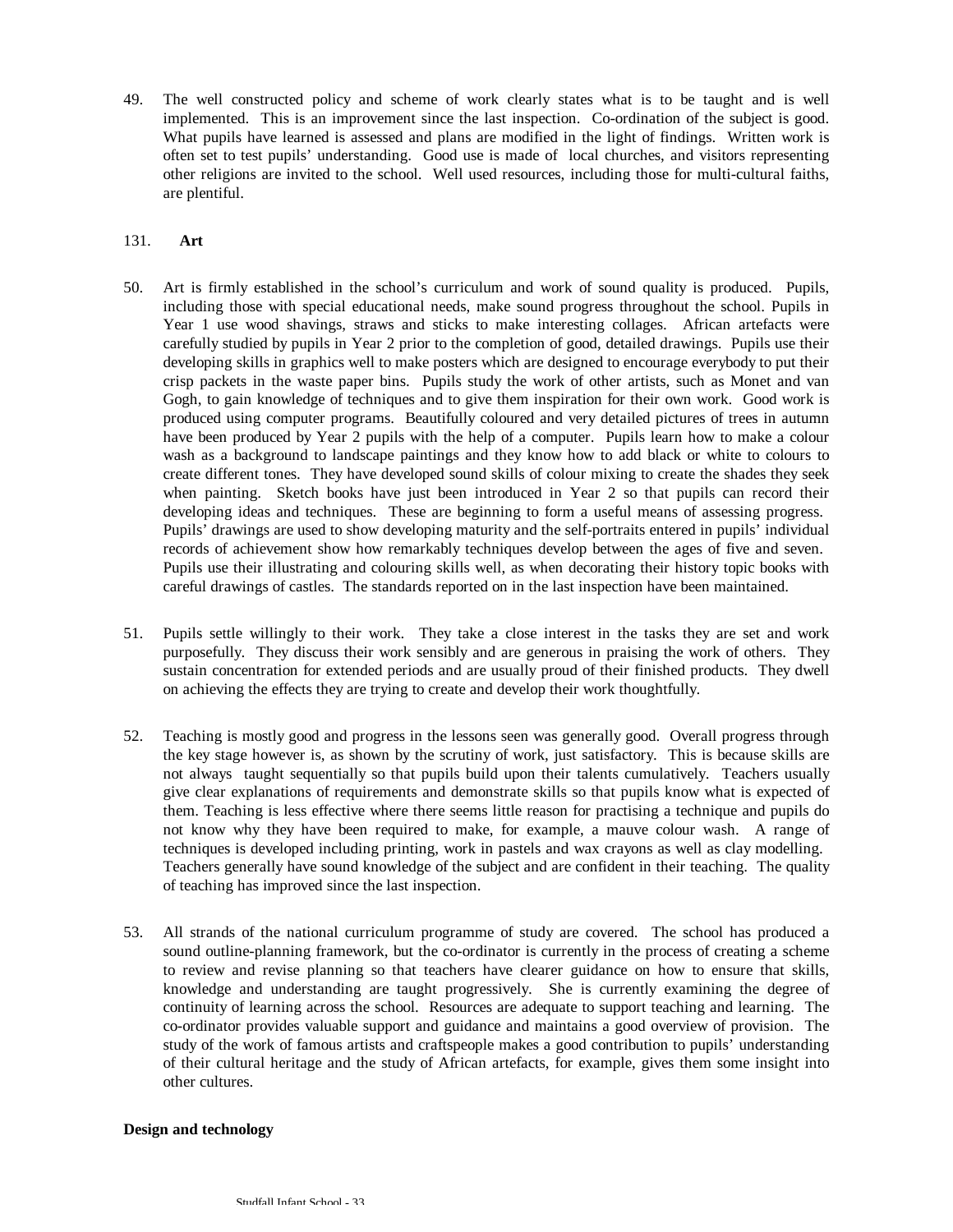- 54. Only one design and technology lesson, in food technology, was observed. A scrutiny of pupils' work and of displays around the school was made and discussions were held with the co-ordinator and pupils. From this evidence, boys and girls make satisfactory progress by the end of Year 2. Pupils with special educational needs make good progress because of the opportunities to work and learn alongside other pupils of their own age in practical situations, for example sewing and cookery, and the high quality of the support they receive. The quality of the school's work has been maintained since the last inspection.
- 55. Pupils in the reception classes make attractive books and cards with pop-up pictures, carefully create thumb pots with clay, and assemble an interesting range of simple puppets during the year. They practice skills of cutting, sticking and folding paper when they make up and down shapes for a letter display. They select the appropriate tools and materials for their tasks without difficulty. These skills are developed well and reinforced in Year 1 where pupils use a wider range of materials, for example, wood shavings and sticks. Year 1 pupils design and make simple items with wheels and axles. Using recycled materials, one makes a baby's pram, complete with string of toys to amuse the baby, and another makes a recognisable vehicle. Pupils in reception and Year 1 make models of animals and vehicles using a range of construction materials. They build walls carefully with big bricks in reception and in Year 1 make more complex models, sometimes following a model or picture.
- 56. In Year 2, pupils make castles that closely resemble the models in a book, using recycled materials. Year 2 pupils develop confidence in the use of construction apparatus. When designing and making simple working models, pupils join small pieces together to make boats and carts to be pulled by horses. They explain what they are doing very thoughtfully. Year 1 pupils design their own patterns for their needlework, carefully selecting cross-stitch or straight stitches, and colours. Pupils with special educational needs are fully involved and prepare their own designs, sometimes with support and advice from higher ability pupils. Pupils write and draw in books they have made of the sequence of activities in making the design. They label pictures and demonstrate their understanding of the terms and tools used, for example bodkin and binca. Pupils design a variety of shields and flags for their castle display. They select the materials, tools and techniques needed to make a drawbridge for a castle and explain their choices.
- 57. Cross-curricular links are evident between food technology and literacy when reception pupils make jam tarts, porridge, pancakes and bread to link with texts from the literacy hour. Year 1 and 2 pupils use numeracy skills of weighing, measuring and counting when making biscuits and Christmas cakes. Pupils understand about healthy eating and the need for hygiene when they cook in the food technology room. Design and technology, including food technology, features regularly as aspects of topics. More planned opportunities to investigate and take apart simple items and learn how they work, and to make assessments of what they are making, are being implemented this term. Pupils enjoy their work in design and technology, especially food technology, where pupils can enjoy the fruits of their labour. They take pride in completing their work.
- 58. The quality of teaching in the lesson seen was good. The lessons are planned carefully to give a small group of pupils with special educational needs the opportunity to work alongside other members of their group and to learn with them. The staff ensure that all of the pupils benefit from the session by sharing tasks equally, giving each one an opportunity to work independently. They teach skills, such as weighing accurately and rolling biscuits carefully, and use questions and specific vocabulary skilfully. Pupils are dressed appropriately and careful attention is given to health and safety.
- 59. The co-ordinator is very effective in her role and has recently updated the school policy and the nationally recommended scheme of work is being put into practice enthusiastically. There is good liaison with the junior school over the scheme of work to ensure that pupils develop a range of skills in a systematic manner in Key Stage 1 and are prepared well for the next stage in their education. There is a suitable range of resources for the subject and the school has recently purchased a speedloom so that weaving can be added to the Year 2 activities. Design and technology makes a sound contribution to pupils' spiritual and social development. Social development is fostered when a small group of pupils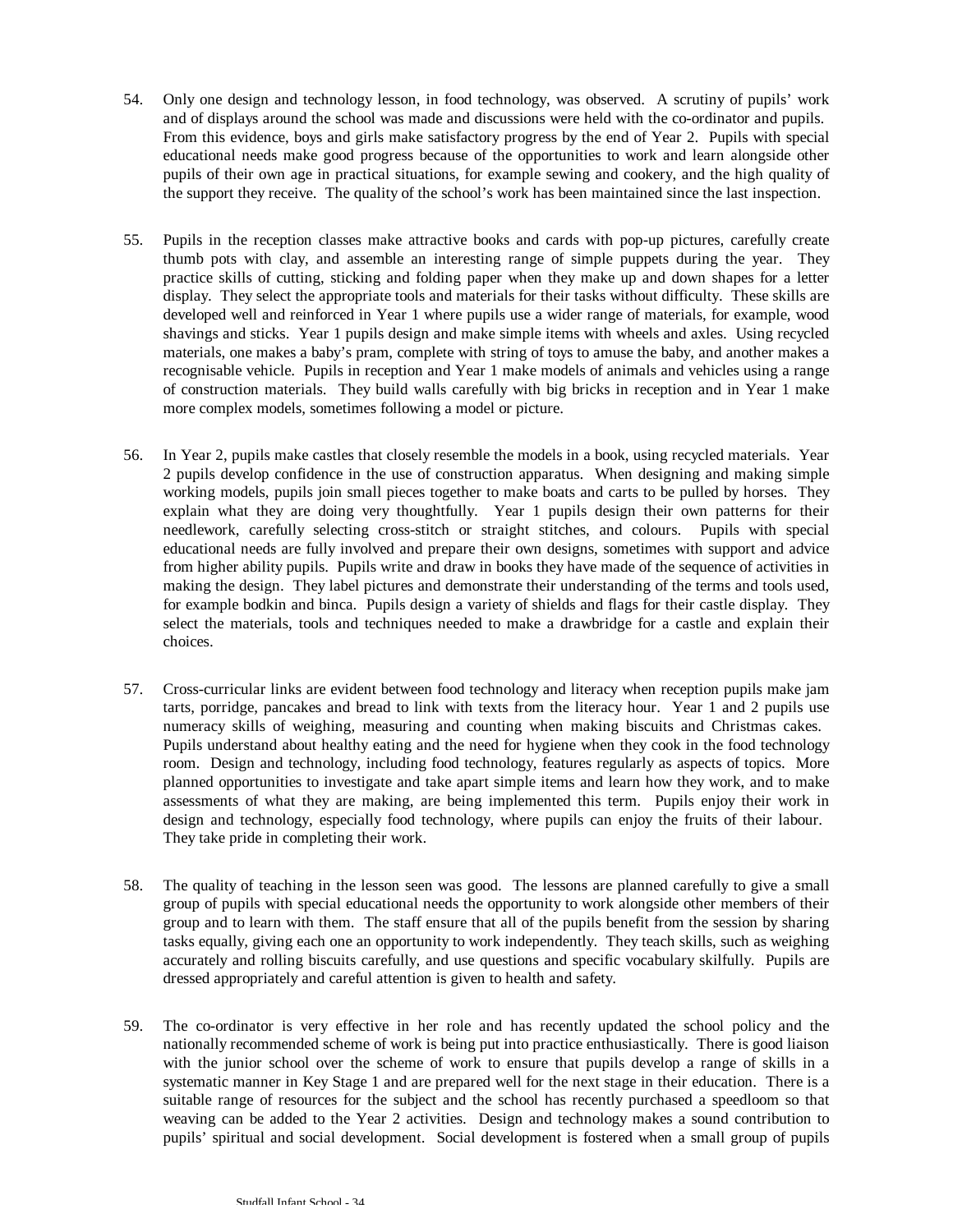with severe and moderate learning difficulties work harmoniously alongside higher attaining pupils when making cakes. Pupils express awe as the oven is opened and the results are revealed.

## **Geography**

- 60. Provision for geography is sound throughout Key Stage 1. The progress of pupils was good in the lessons seen during the inspection. Evidence of the scrutiny of planning of pupils' previous work, together with discussion with pupils and staff, indicates that the progress of the majority of pupils is sound throughout the school year. Pupils with special educational needs and of high attainment make good progress.
- 61. By the end of Year 2, pupils have experienced a wide range of topics linked to physical and human geography. Their experiences are broad and relevant. Pupils over the age of five in reception have a secure understanding of the weather patterns and local surroundings. In Year 1, pupils' mapping skills are encouraged very early. Most pupils have a good awareness of the function of a map. They make good attempts to record symbols of different types of housing on their simple road maps of their immediate area. Most pupils have a satisfactory knowledge of where Corby is located on a map of the United Kingdom. In lessons, most pupils show good progress in Year 1 in understanding how routes from home to school can be marked out on a four-squared grid.
- 62. Evidence shows that pupils at Year 2 have understood clearly the differences between Corby and the village of Kapsokwony in Kenya. They recognise the main countries on a map of the United Kingdom. Higher attainers label with considerable accuracy the continents of the world on a map. By the end of Year 2, evidence points to secure knowledge gained of local places and contrasting lifestyles in distant places. Although pupils have a modest appreciation of conditions which give rise to human settlement, they are less secure in picking out physical features in geography, for example, the formation of hills, valleys, rivers and lakes. By the time they leave, most pupils have found out and recorded their own personal addresses quite accurately.
- 63. Pupils are well behaved in their geography lessons. They take turns to speak and draw out routes on a large grid with good co-operation and interest. Most show a lively interest in recognising their own street names on a large local street map. They are very confident to show their own road maps on which they have recorded symbols of different types of houses. Pupils' concentration in geography lessons is good.
- 64. The quality of teaching seen during the inspection was good overall, and at least satisfactory. Expectations of pupils are high, with good levels of challenge across a range of curriculum areas in practical and research tasks for topics. Planning refers directly to the National Curriculum's Programme of Study. Lessons are active, showing teachers' good organisational and management skills. Due to the organisation of the school's rolling programme of topics and timetables, it was not possible to see all year group teachers give lessons in geography. A multi-media approach to resourcing motivates pupils effectively in lessons, in which video clips, tape recordings, photographs and a wide range of artefacts, books and materials are used.
- 65. There is good leadership for geography. There are strengths in providing good professional development of the teachers' knowledge and understanding of the subject. The co-ordinator has been allowed time to observe teachers' lessons and she has worked alongside newly qualified staff to support them in geography lessons. Very good support has been given by the local education authority's adviser for geography.
- 66. There are good links made with other subject areas; the school economically supports a child in Kenya and this has enriched pupils' experience of another culture. A lively use of displays and maps enhances pupils' understanding of geography and gives details of outdoor visits to Lodge Park and East Carlton Park, to Ferry Meadows and Nene Valley Railway. These encourage good observation of differing locations. Good use of computer programs for designing maps has been made. Resources are good and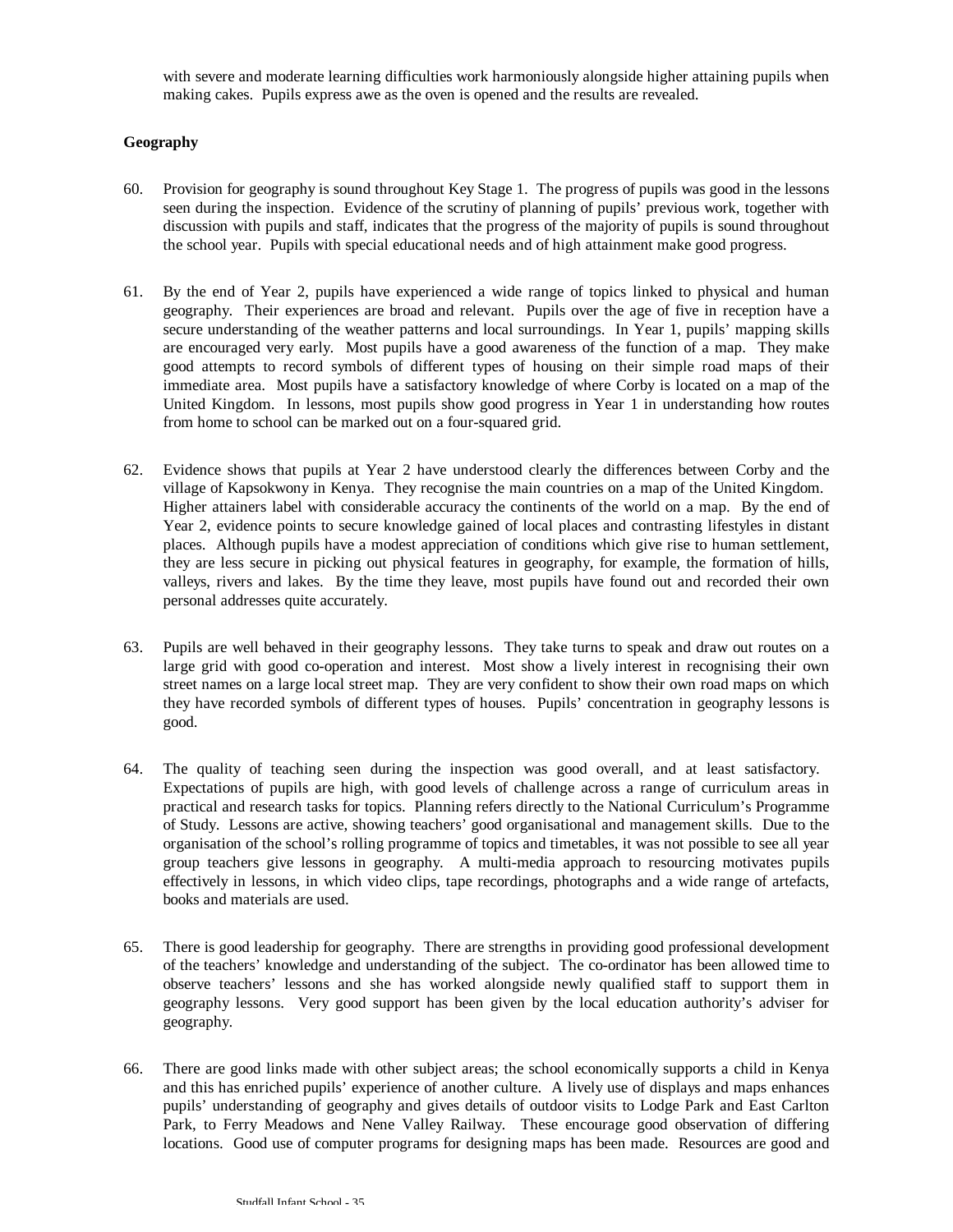well used; these include large photographs of the different types of housing in the school's immediate area; they have an obvious impact on pupils' learning and understanding. The locality is a rich resource for geography, and selectively used by the school.

67. Since the previous inspection, the school has produced a good scheme of work and has planned a variety of visits and activities to include 'the environmental aspects of the subject of geography'.

### **History**

- 68. Provision for history is very good. Pupils make consistently good progress, particularly in developing a very good sense of chronology. By the end of Key Stage 1, they understand clearly that history is concerned with the past. Evidence shows that pupils have ordered events, placed events and objects, artefacts, in correct date order. They have good skills to help them in their interpretation of history, for example, their book research skills of using an index to answer questions. Also, pupils make up good questions of their own to interpret and understand the past in a project about castles, for example: "Did they wear the same clothes each day? How did they make shoes or bread? Which kind of feathers did they use for arrows?".
- 69. Pupils make clear distinction between their own lives and people in the past, for example, by imagining what life was like in an old castle if one were a lord or a lady or as a servant. They give valid reasons why life in the past was different from modern life. Their recordings of a visit to the local Rockingham Castle are full of perception and insight.
- 70. The school makes very good use of the pupils' teddy bears, old toys, knowledge of themselves, of their grandparents and of a visit to Rockingham Castle, to encourage meaningful learning and to help pupils build up their sense of chronology. Due to the good matching of tasks to the needs of the pupils, pupils make good progress overall. The use of proformas for pupils to record their work is kept to a minimum. The majority write their own thoughts to describe the past and to record visits to the local castles. A range of learning skills are in evidence: respect for evidence, perceptive observations of experiences, and the ability to present their findings appropriately.
- 71. Pupils at all ages enjoy learning about the past. They behave well in lessons. They handle originals and replicas of artefacts, photographs and other resources very carefully. Relationships with adults during discussions are warm and encouraging. Pupils listen carefully to teachers' questions and are very keen to answer them. Pupils show avid concentration on the computer screen when using a program about castles and when, after using the icon on a picture of an old wooden door, the image of the opening door is accompanied by a creaking sound and the figure of a knight in chain mail says "Follow me".
- 72. The quality of teaching in history is always at least good and it is mainly very good. Teachers have a clear understanding of the National Curriculum Programmes of Study for the subject. Expectations of high standards and neat presentation of work specifically for the subject are consistent. Planning is detailed. Learning objectives are expertly shared with pupils in a careful promotion of the subject's capacity to inspire wonder. Pupils are well managed as most lessons proceed at a brisk pace. Resources are of a high quality and very well deployed by teachers to inform pupils.
- 73. The subject in the past has had strong leadership; this is continued by the present, recently appointed, coordinator. Both have been successful in maintaining history as a high profile subject which is much enjoyed by pupils. The school's curriculum for history is well planned and supported well through good resources collected as school, as well as those on loan through the county's library and museum services. The school effectively draws on the richness of people and of the local history to inspire the imagination of its pupils and to enhance their cultural development.

**Music**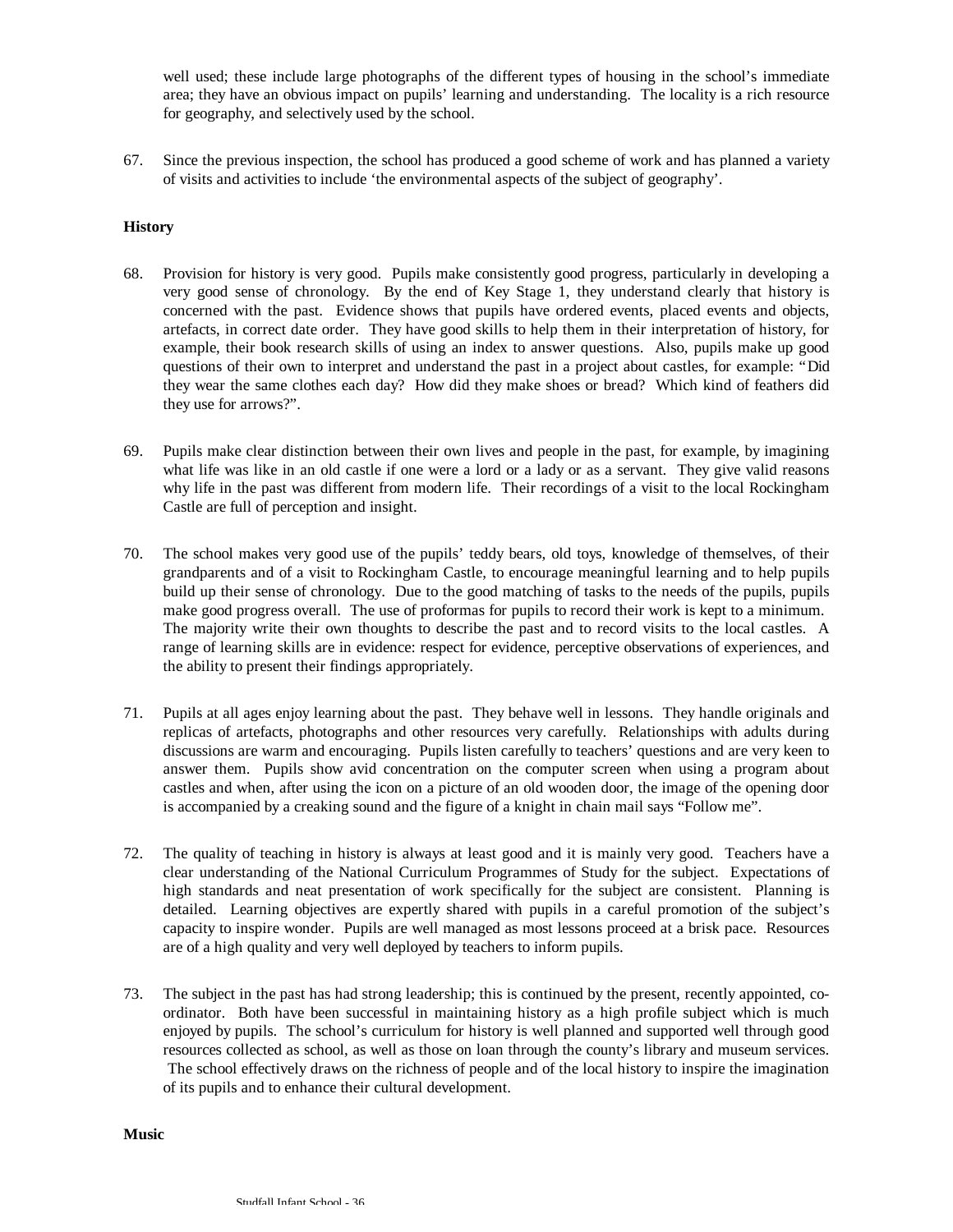- 74. Boys and girls, including pupils with special educational needs, make good progress in music. Pupils know a wide range of songs, rhymes and hymns, and they join in confidently with the singing in assemblies. The youngest pupils are absorbed when they experiment and make sounds on a variety of tuned and untuned percussion instruments. They gradually begin to listen to the other sounds around them and adapt their rhythms to blend in with what they hear. Year 1 pupils create an interesting and imaginative range of body sounds with their hands, and start to use these effectively and appropriately as an accompaniment to the story of "We're going on a Bear Hunt" and "Red Riding Hood." They are clearly aware that tapping on the floor, flicking fingers and tapping with their nails, produces quite different sounds.
- 75. Older pupils in Year 2 listen appreciatively to sounds of instruments and play them with increasing control. They try hard to think of different ways to play instruments to increase the range of sounds they can use. Pupils have learned that they 'tap' rather than 'hit' instruments and can start to play and stop on command. They are also aware of the value of silence in music.
- 76. The singing of pupils in assemblies is tuneful, with clear diction. Pupils of all ages join in the singing and any actions enthusiastically, but do not lose the tone of their singing. In the weekly Year 2 singing practice, pupils quickly learn to increase and decrease the volume of their singing. They sing quietly and loudly by following the teacher's gestures and drawn signs. Their tone is sweet. Pupils listen thoughtfully to music played as they enter the hall and are quick to recognise music they have heard previously.
- 77. Pupils' attitudes to music are good. They think about their parts in performance and are aware of the need to take turns and respond to others. They are keen to start to sing and play, but wait and listen well. During the singing practice there are many smiles and shining eyes when pupils realise that they have copied their teacher successfully, by holding a note and getting quieter and louder without having to breathe again.
- 78. The quality of teaching is good. Teachers and support staff manage pupils sensitively, calmly and appropriately. They encourage good listening habits and transmit their own enthusiasm and pleasurable anticipation of the challenge of finding new ideas or learning songs well. Staff give praise and encouragement generously, but offer suggestions, or ask for ideas, as to how performance can be improved. Teachers use their own musical skills very effectively.
- 79. There is now a comprehensive policy and scheme of work for music, and the curriculum has been broadened effectively to meet National Curriculum requirements in full. This is a significant improvement since the last inspection. The subject is co-ordinated very efficiently and good use is made of the musical skills and knowledge of the staff. There is good support for staff who feel less confident about teaching music. Resources are good and include some multicultural instruments. The school takes part in the Corby Music Workshop each year and the quality of music makes a valuable contribution to assemblies, where all pupils, and visitors, have opportunities to sing and listen to music. Music makes a strong contribution to pupils' spiritual, moral, social and cultural development. Social development is promoted as pupils await their turn to play a part when performing and appreciate the unifying feeling of working together as part of a team in a performance. This appreciation of something shared also contributes to spiritual development as pupils react together in contributing to joint presentations. They sometimes reflect quietly upon their work. The work on traditional songs and songs from other countries contributes to their cultural development.

#### **Physical education**

80. Boys and girls, including those with special educational needs make good progress in physical education. Pupils enjoy and benefit from a rich physical education curriculum and in Year 2, achieve standards that are good for their age, especially in country dancing and gymnastics. Since the last inspection standards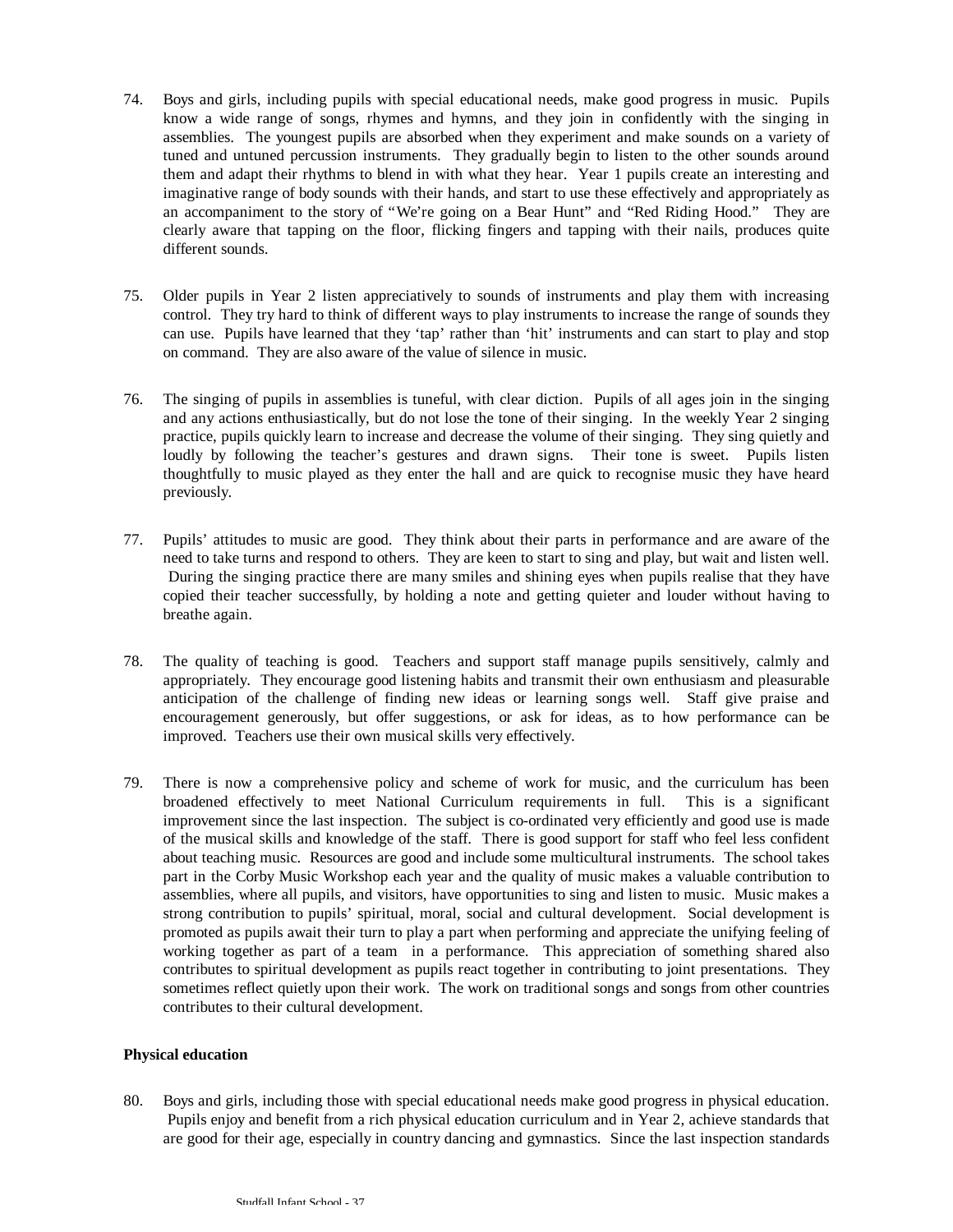have improved.

- 81. Pupils know the importance of a warm-up and cool-down at the start and end of lessons. They know that their heartbeat rate increases after exercise. Pupils are aware of the importance for their own safety of working in silence and responding immediately to the teacher's "Stop" command. Most Year 1 pupils can skip confidently in and out of spaces and develop a variety of ways of travelling around the room, carrying a quoit or beanbag on their head. Groups work on apparatus together and move smoothly over and under each other, and the apparatus, without bumping. They walk backwards carefully, in and out of the apparatus, but there are no collisions. Pupils are well aware of safe practice.
- 82. In Year 2 gymnastics, pupils show a very good awareness of space, changing direction and working at different levels. They show confidence in working on the apparatus and hold balanced positions well. Pupils stretch and curl, create a flowing sequence of movements on the apparatus. Most can complete a forward roll without difficulty. More able pupils perform a backward roll or a cartwheel and end in a good standing position. The majority are able to devise interesting sequences for travelling at different heights on the apparatus.
- 83. In country dancing pupils put together the skills needed to perform a country dance. They clap in time with the music, change confidently from clapping only with hands to alternate clapping on hands and bodies. The majority of pupils swing a partner in a controlled manner and pupils successfully sequence the main steps of "The Elsden Circle."
- 84. A strength of pupils' response in lessons is their awareness and understanding of the need for safe practice in handling apparatus and moving around the room. They respond well to the expectations of the teacher and are all dressed appropriately for the lessons. They work together effectively and have learned to work constructively and supportively with the pupils with special educational needs who are in their groups. Pupils in all groups work with very little noise and this enables them to concentrate and perform well. Pupils are very enthusiastic about all their work in physical education lessons and their commitment to learning the steps in country dancing is impressive.
- 85. Teaching in physical education is good, and sometimes, very good, which is an improvement since the last inspection. Lessons begin with an appropriate warm-up, proceed at a good pace, with a strong emphasis on listening skills and activity. Teachers have high expectations that pupils should work in silence and follow any agreed safety practice consistently. Staff work very well together to provide sensitive support and encouragement for individual pupils. They manage and structure lessons well to ensure that all pupils benefit from the activities and have the opportunity to make good progress. Teachers praise and encourage pupils for their performance, but suggest, or ask for, ways in which pupils could improve the quality of their movements. They make very good use of pupil demonstrations and this motivates the rest of the group to achieve a higher level of performance.
- 86. The policy has been recently up-dated and the enthusiastic co-ordinator has arranged for additional training for staff in the use of new schemes and resources. The schemes of work have been improved since the last inspection. Staff also have an annual updating of Health and Safety requirements and the in-service training provided by the school and the local education authority has had a beneficial impact on the quality of teaching and learning in physical education. Resources and facilities are good and there are separate resources for use by pupils at lunch times. Physical education makes a good contribution to pupils' spiritual, moral, social and cultural development by giving them opportunities to work together reflectively on developing sequences in dance and movement as well as by giving them an insight into the cultural heritage associated with different dance forms.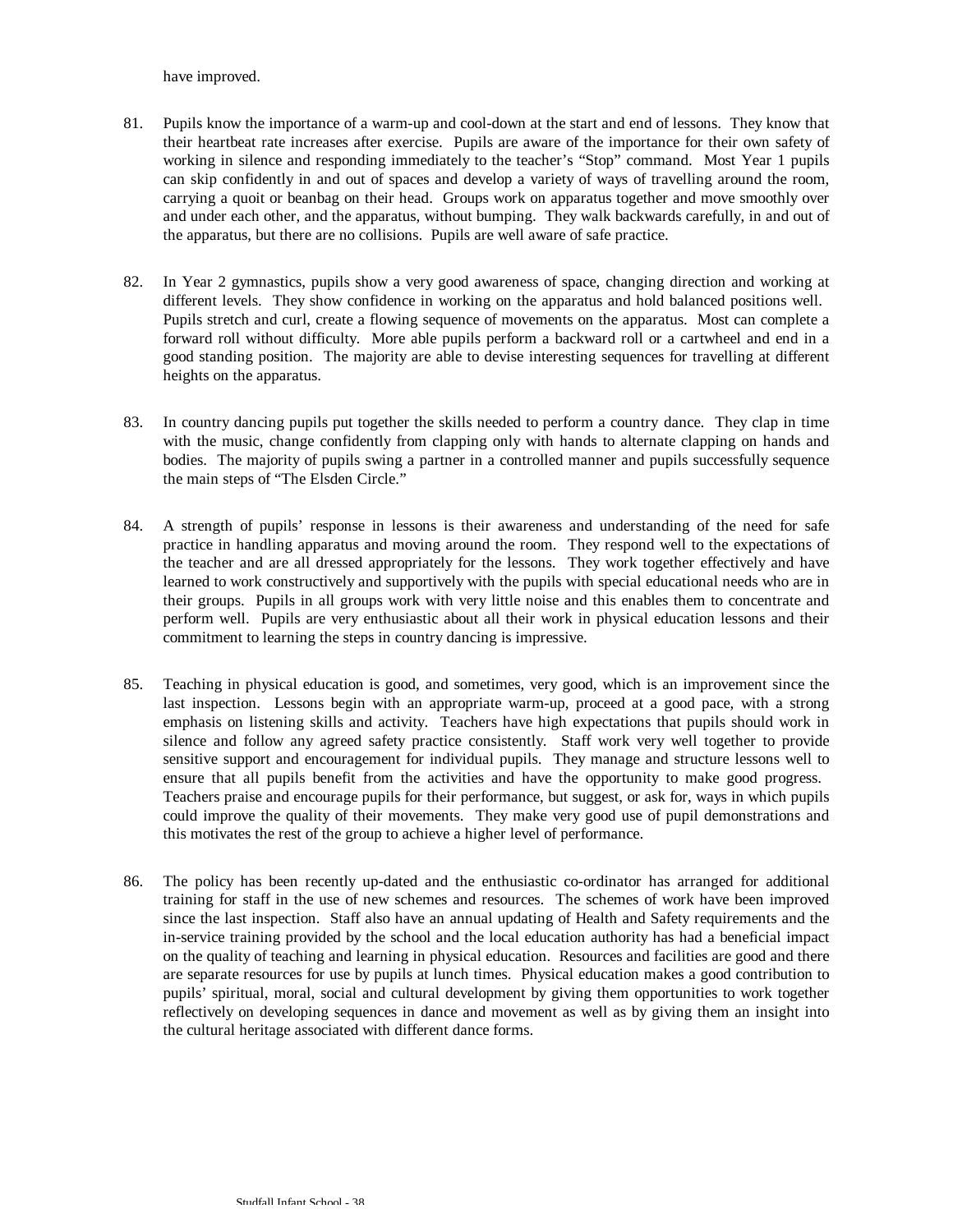## 168. **PART C: INSPECTION DATA**

## 168. **SUMMARY OF INSPECTION EVIDENCE**

The inspection of Studfall Infant School was undertaken by a team of six inspectors who, over a four and a half day period, completed a total of 23 days on inspection in the school. Members of the inspection team:

- •. spent over 85 hours visiting classes when observing 114 lessons and evaluating pupils' work,
- •. attended a sample of registration sessions,
- •. attended assemblies,
- •. observed pupils' arrival and departure from school,
- •. held discussions with pupils about their work,
- •. held interviews with the headteacher, the deputy headteacher, teachers, support staff and members of the governing body,
- •. held discussions with parents and ancillary staff,
- •. listened to pupils from each year group reading, assessed their library research skills and evaluated their understanding of books in general,
- •. evaluated a wide range of work of a representative sample of pupils from each class,
- •. analysed a large amount of documentation provided by the school both before and during the inspection including:

the school prospectus, school policies, the governors annual report to parents, the report of the previous inspection together with the post inspection action plan, minutes of governors' meetings, financial statements, the school development plan, teachers' planning documents, pupils' records and reports, the work of a sample of pupils with special educational needs together with their individual education plans,

- •. scrutinised attendance registers,
- •. considered past work and photographic evidence,
- •. observed lunchtimes and playtimes,
- •. noted extra-curricular activities,
- •. held a meeting attended by 27 parents and considered 75 responses from parents to a questionnaire asking them about their views of the school.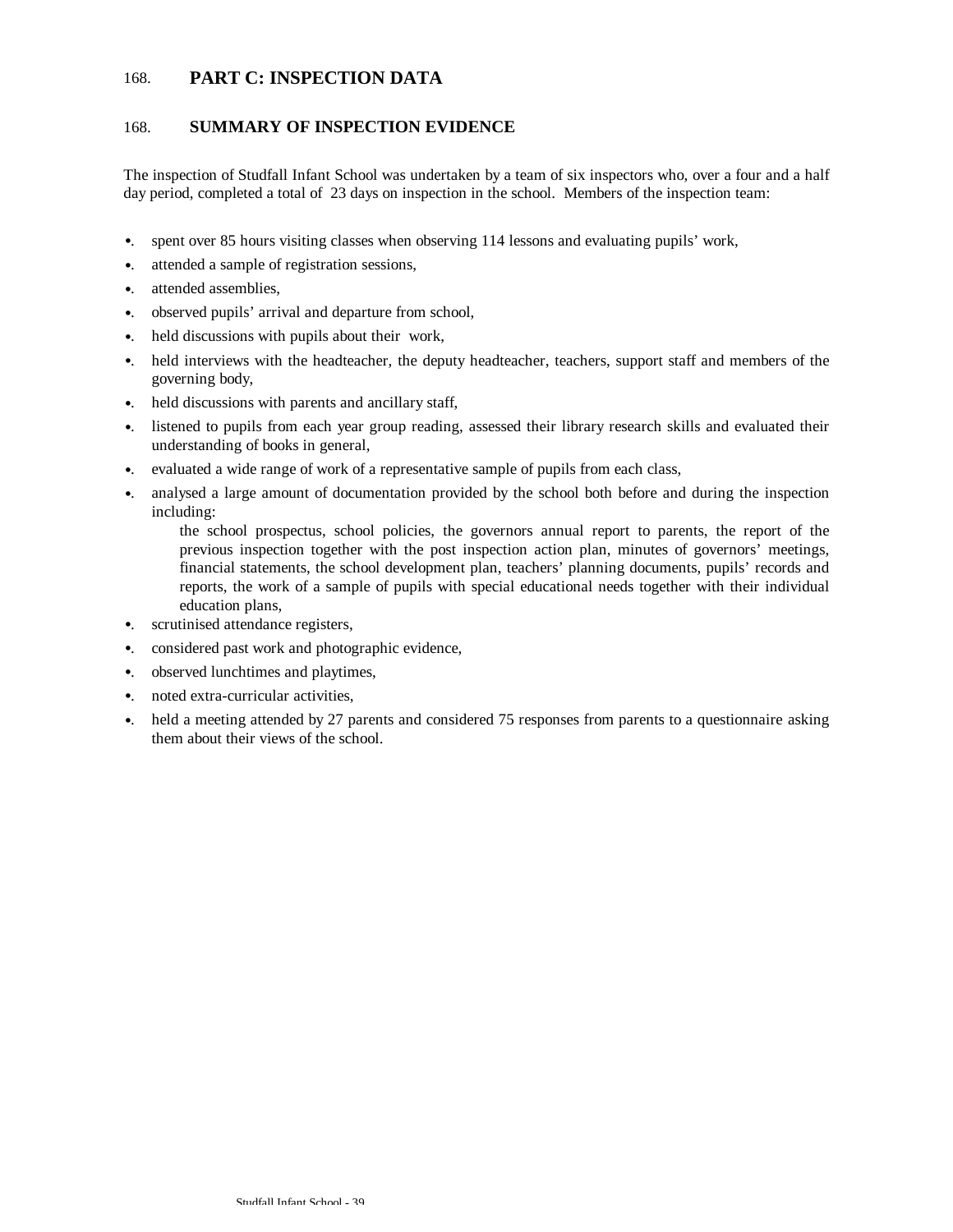## · **DATA AND INDICATORS**

## · **Pupil data**

|              | Number of pupils    | Number of pupils   | Number of pupils on  | Number of full-time      |
|--------------|---------------------|--------------------|----------------------|--------------------------|
|              | on roll (full-time) | with statements of | school's register of | pupils eligible for free |
|              | equivalent)         | <b>SEN</b>         | <b>SEN</b>           | school meals             |
| $YR - Y2$    | 320                 | 16                 | 73                   | 52                       |
| Nursery Unit | 40.5                |                    |                      |                          |

## · **Teachers and classes**

## · **Qualified teachers (YR – Y2)**

# Total number of qualified teachers (full-time equivalent): 14 Number of pupils per qualified teacher:

Total number of education support staff: Total aggregate hours worked each week:

| 14    |
|-------|
| 19.29 |

| 12.5  |  |
|-------|--|
| 345.5 |  |

## · **Qualified teachers (Nursery unit)**

· **Education support staff (YR – Y2)**

Total number of qualified teachers (full-time equivalent): 1 Number of pupils per qualified teacher: 40.5

| <b>Education support staff (Nursery unit)</b> |
|-----------------------------------------------|

| Total number of education support staff: | 2.5 |
|------------------------------------------|-----|
| Total aggregate hours worked each week:  |     |

Average class size: 40.5

#### · **Financial data**

| Financial year:                            | 1998-1999 |  |
|--------------------------------------------|-----------|--|
|                                            | £         |  |
| <b>Total Income</b>                        | 591770    |  |
| Total Expenditure                          | 584150    |  |
| Expenditure per pupil                      | 1738.54   |  |
| Balance brought forward from previous year | 12480     |  |
| Balance carried forward to next year       | 20100     |  |